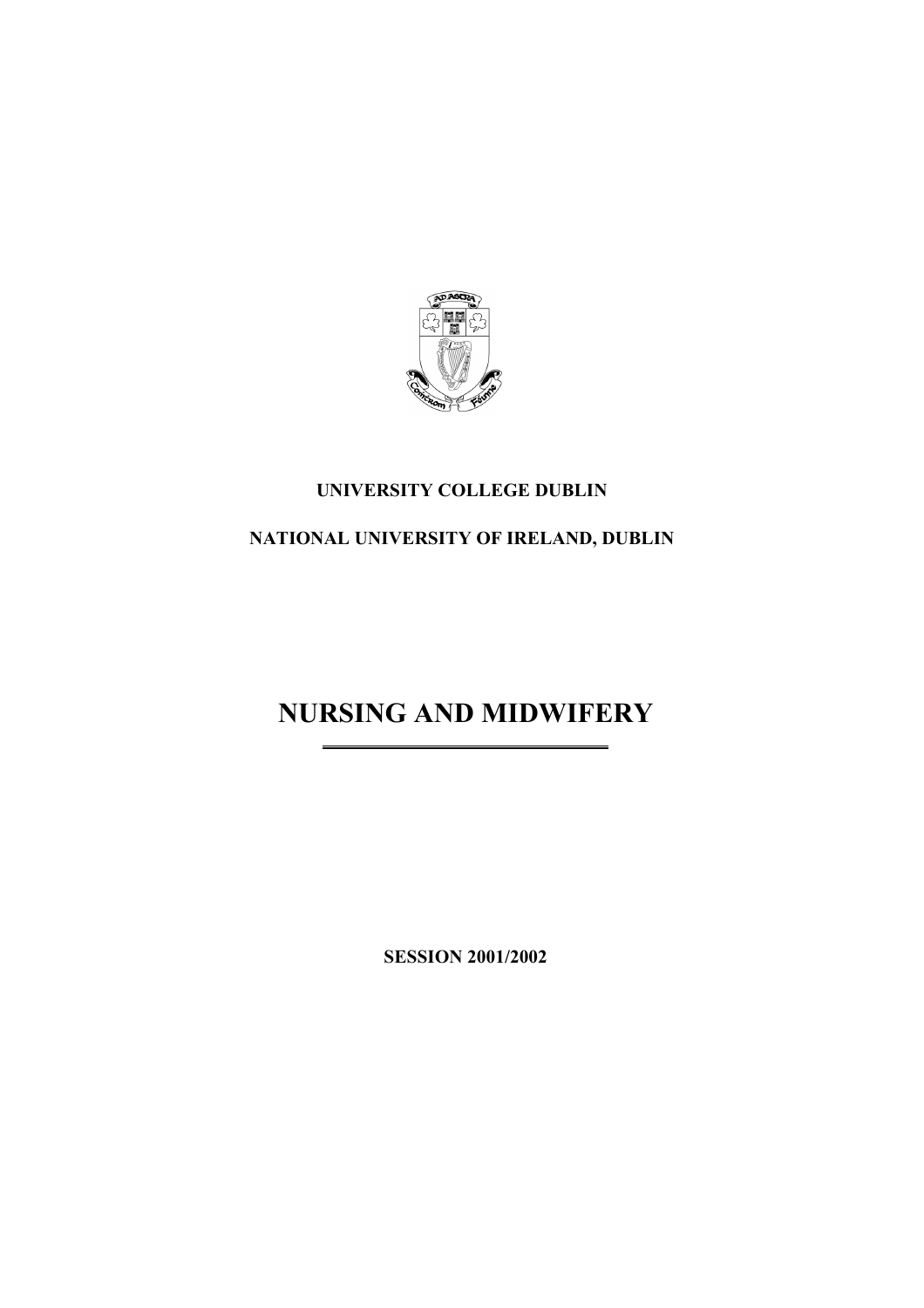### **NURSING AND MIDWIFERY**

The School of Nursing and Midwifery is a school within the Faculty of Medicine,

University College Dublin.

**Note**: Each hospital/department will issue guidelines with regards to appropriate student behaviour in each clinical setting in order to safeguard patient privacy and to ensure a policy of dignity and respect in clinical interactions involving students.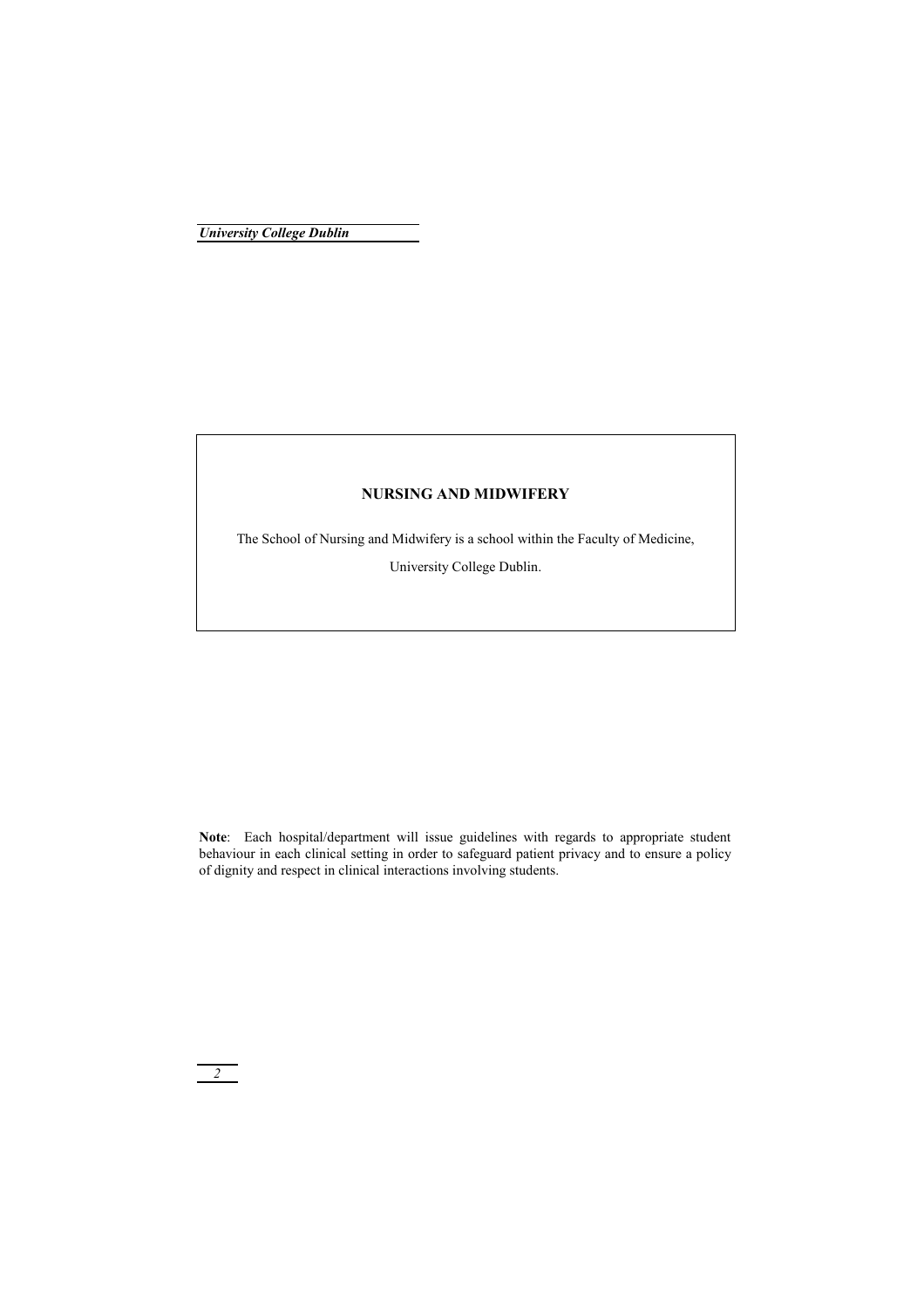### **CONTENTS**

### **Page**

| Degree of Bachelor of Science (Nursing Management) (Modular)  12     |  |
|----------------------------------------------------------------------|--|
| <b>Registration / Diploma in Nursing (General and Psychiatric</b>    |  |
|                                                                      |  |
|                                                                      |  |
| Higher Diploma in Nursing Studies (Accident & Emergency Nursing)  24 |  |
|                                                                      |  |
|                                                                      |  |
|                                                                      |  |
|                                                                      |  |
|                                                                      |  |
|                                                                      |  |
|                                                                      |  |
|                                                                      |  |
|                                                                      |  |
|                                                                      |  |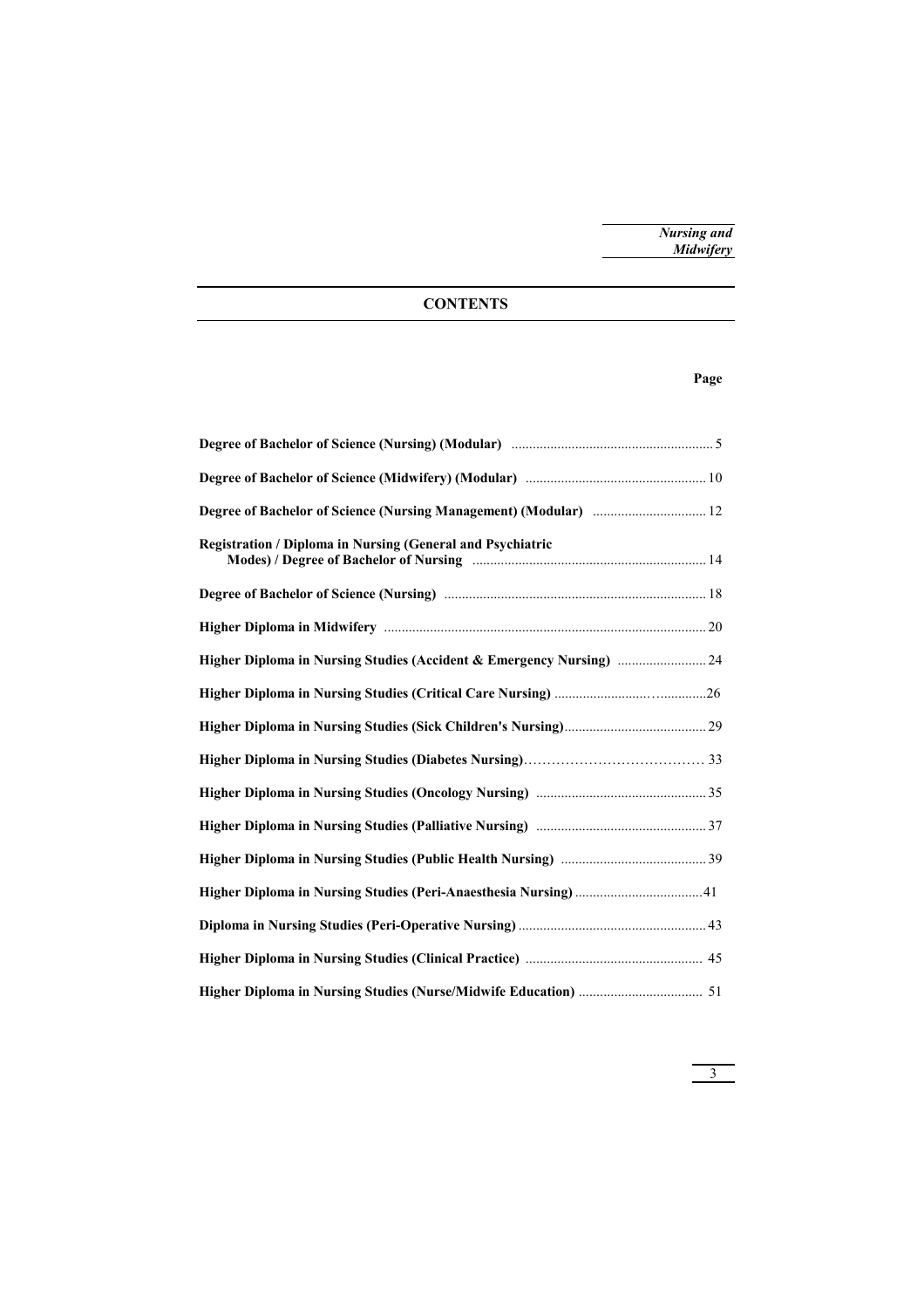| <b>University College Dublin</b> |  |  |
|----------------------------------|--|--|
|----------------------------------|--|--|

| Degree of Master of Science (Nursing) |  |
|---------------------------------------|--|
|                                       |  |
|                                       |  |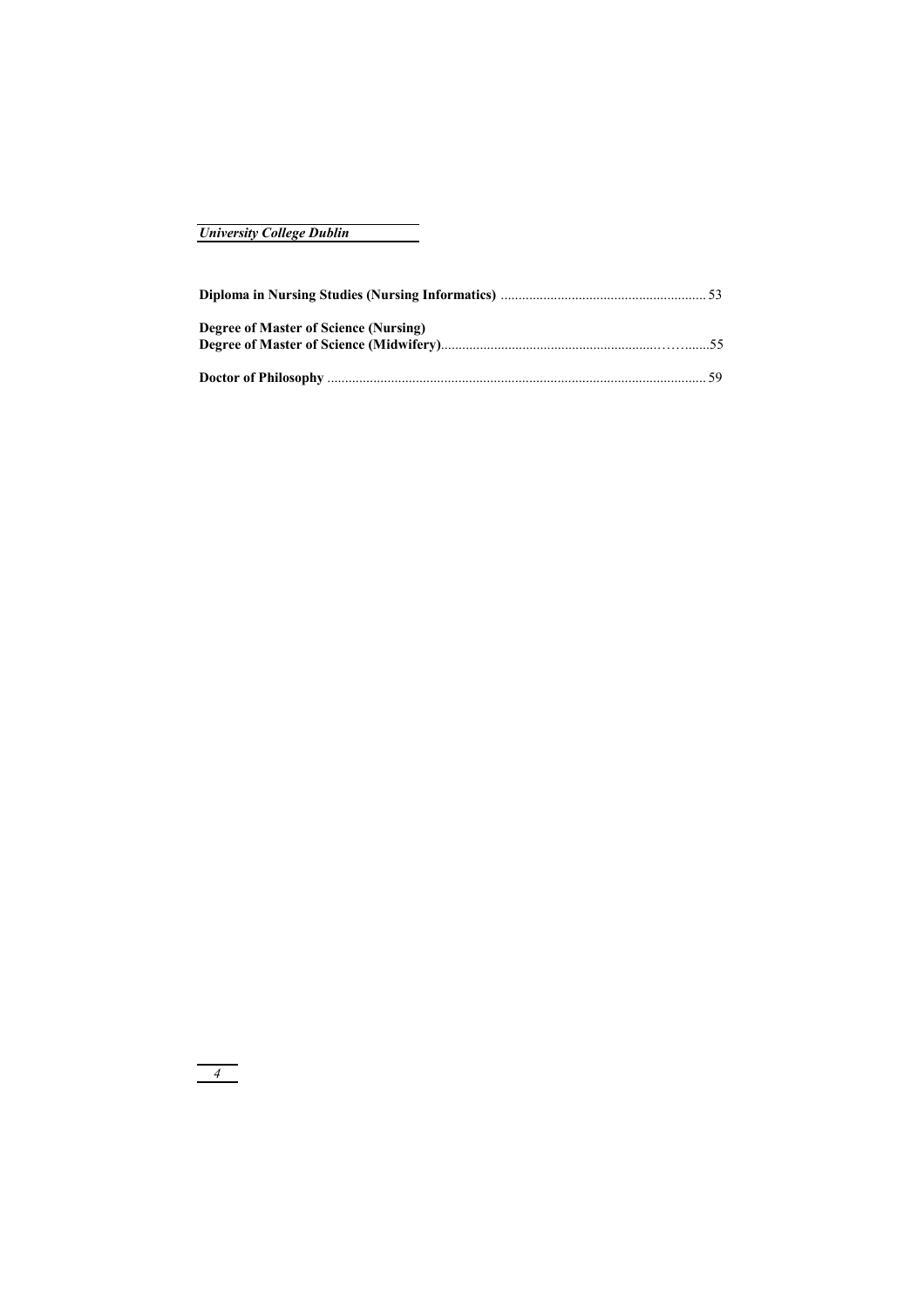### **DEGREE OF BACHELOR OF SCIENCE(BSc) (NURSING) (MODULAR) New course for students entering Part l in September l999**

#### **Introduction**

The course is designed for registered nurses, and is based on the prior learning of registered nurses. All nurses entering the programme must have at least completed a three year programme leading to registration as a nurse with An Bord Altranais. The programme provides access to a part-time degree in nursing for registered nurses. The programme is divided into Part l and Part 2. Part l consists of five modules, successful completion of which provides access to Part 2 (Degree Modules). Candidates may apply for exemptions from some or all Part l modules to gain entry to degree level provided they have completed comparable accredited modules and subject to the approval of the Faculty of Medicine. All Part l modules must be completed within three years of commencement of the programme. Students may not commence Part 2 modules until all Part l modules or their equivalent (from which the Faculty of Medicine has granted exemptions) have been successfully completed. Part 2 consists of six modules. The minimum time for completion of Part 2 (degree modules) is one calendar year, with a maximum time limit of three years. University examinations will be held on completion of modules. To obtain the award of the Bachelor of Science (Nursing) (Modular) degree, all modules in the degree must be successfully completed.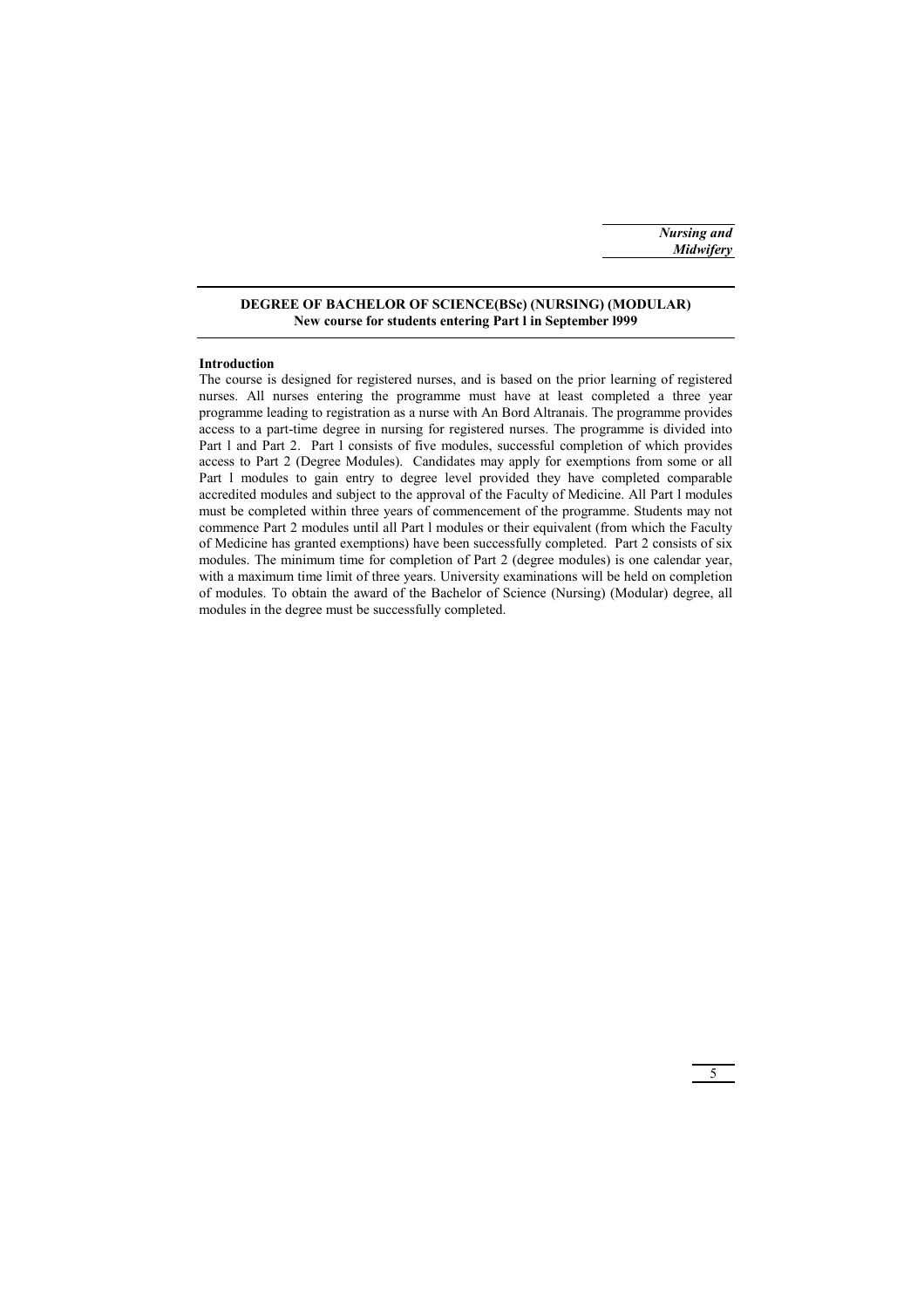| Part I: (Access Modules) part-time        | Part 2 (DEGREE MODULES)                   |
|-------------------------------------------|-------------------------------------------|
|                                           | Part-time                                 |
| <b>Core Modules</b>                       | Nursing Theory & Practice (NURS 4001)     |
| Nursing Theory & Practice 1 (NURS 1019)   | Nursing Research (NURS 4002)              |
| Social & Behavioural Sciences (NURS 1022) | Nursing Management (NURS 4003)            |
| Nursing Research (NURS 1020)              | Quality Improvement (NURS 4004)           |
| Biological Sciences 1 (NURS 1030)         | Philosophical and Legal Issues (NURS4005) |
|                                           | Issues in Professional Practice           |
|                                           | (NURS 4006)                               |
| <b>Options</b>                            |                                           |
| *Biological Sciences (2) (NURS2014)       |                                           |
| * Communications Skills (NURS 1021)       |                                           |
| *Nursing Theory $&$ Practice (2)<br>(NURS |                                           |
| 2013)                                     |                                           |
| *Health Promotion and Primary Health Care |                                           |
| (NURS 1033)                               |                                           |
| *Teaching/Assessing in Clinical Practice  |                                           |
| (NURS 1034)                               |                                           |

#### **Course Content**

One of these optional part l modules must be taken

All optional modules may not be offered every year.

### **Course Structure and Examination Regulations**

### **Part l (Access Modules)**

The minimum time over which Part l may be completed is two semesters (one academic year). Students undertaking all five Part l modules over two semesters (twenty-four weeks) will be required to attend classes for one full day per week, and one week in each of the two semesters. In addition, they will be required to attend classes one evening per week for twelve weeks. Students who successfully complete Part l, and who do not wish to proceed to Part 2, may apply for the award of Diploma in Nursing Studies (Access). Students may not apply for the award of Diploma in Nursing Studies (Access) if they have obtained exemptions from any modules in Part l.

### **Part 2 (Degree Modules)**

Students who gain access to the degree programme will be required to undertake and successfully complete six Degree modules over a minimum of one calendar year in order to obtain the degree. During the first and second semesters of the degree, students will be required to attend College for one full day and for one full week. In addition, students will be required to attend College for at least twelve evenings in the first and/or second semester. During the Summer students will not be required to attend classes, but must complete an independent piece of course-work.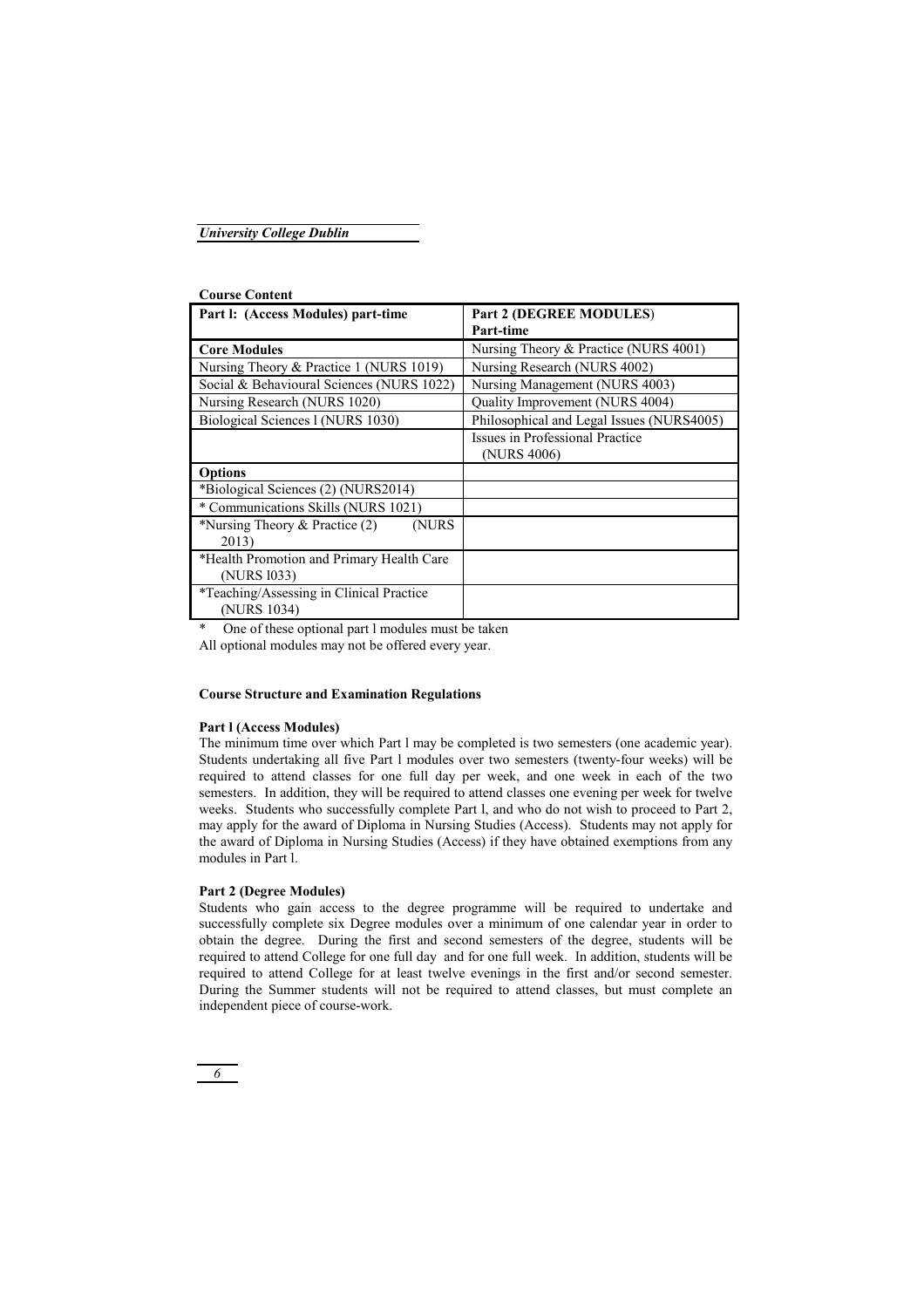### **Examinations**

Assessment is by course work (essays/projects/term papers) and/or end of module examinations. Course work is undertaken throughout the programme. University examinations normally take place in Spring, Summer and Winter.

### **Entry Requirements**

A. General Education Matriculation (NUI regulations which include Faculty approval for admission under mature student regulations). Leaving Certificate, to include the following subjects: Irish English Another language accepted for matriculation **Mathematics**  Physics and/or Chemistry Any other subject accepted for matriculation not already selected.

### **OR**

B. Candidates without these qualifications may apply for matriculation as mature students. Evidence of recent study may be required.

> Candidates who do not have the stated educational requirements and who apply for matriculation as mature students, may also be required to undertake an aptitude test. Candidates may be interviewed.

### **AND**

- C. Registration as a nurse or midwife with An Bord Altranais.
- D. All students pursuing the course are required to be currently engaged in clinical nursing practice.

### **Application**

Application forms are available from: The Director, School of Nursing and Midwifery, University College Dublin, Earlsfort Terrace, Dublin 2. The course is normally advertised in January and the closing date for receipt of applications is normally mid-March.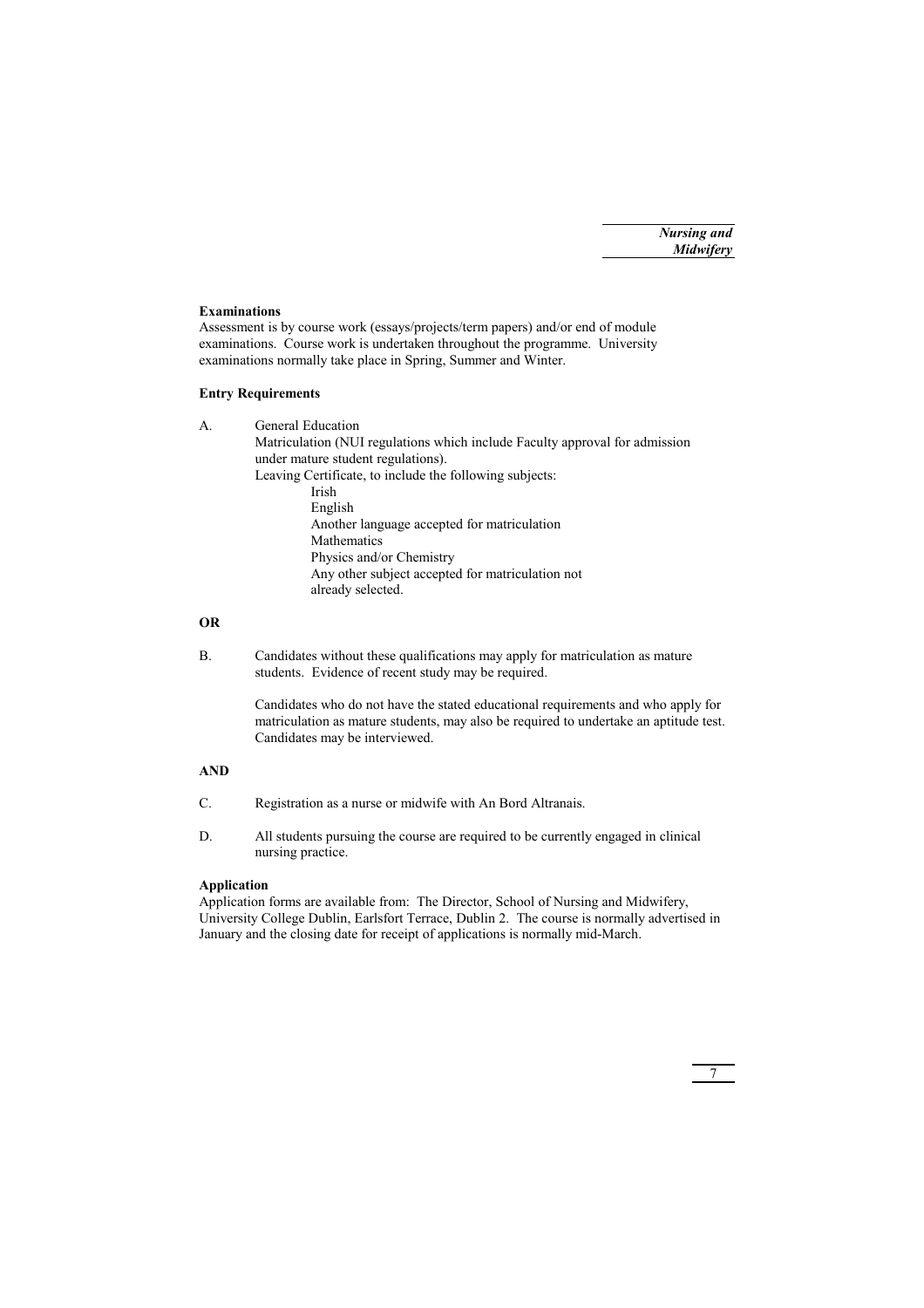### **Diploma in Nursing Studies (Access)**

Students who exit the programme on completion of Part l may apply for the award of Diploma in Nursing Studies (Access).

### **Exemptions**

Where a student has previously completed a course in a subject comparable to a Part l module and passed the appropriate examinations, exemption from the module (course attendance and/or examination) may be awarded subject to approval of the Faculty of Medicine. Exemptions will not be granted from degree modules. All exemptions are at the discretion of the Faculty of Medicine. All exemptions must be applied for at the time of making application for the programme.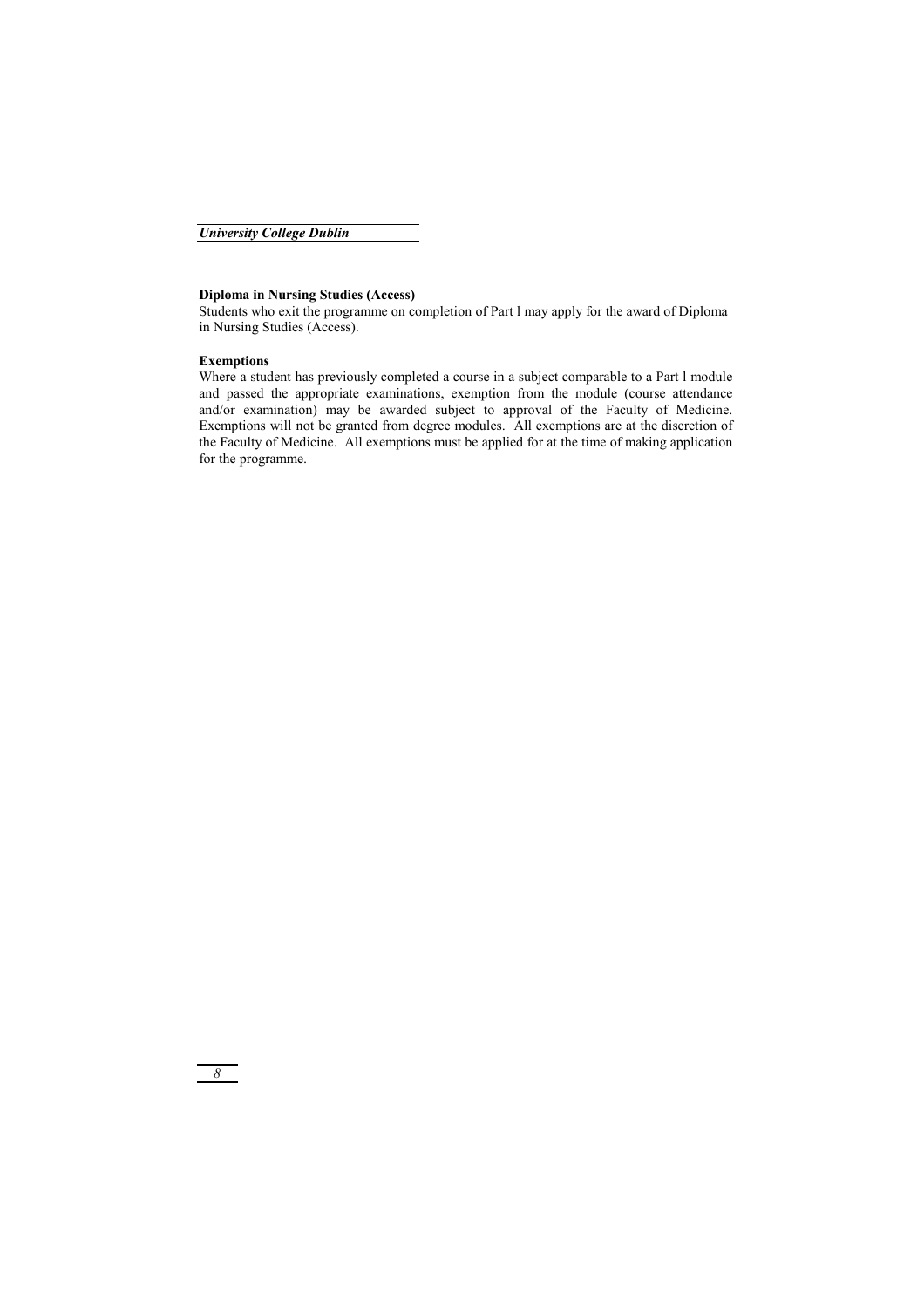### **DIPLOMA IN NURSING STUDIES (ACCESS)**

The award of Diploma in Nursing Studies (Access) will be available to students who successfully complete all five modules in Part l of the Bachelor of Nursing Studies (Modular) or Bachelor of Science (Modular) degree programmes. This award is only available to students who wish to exit the programme on completion of Part l, and who do not proceed to Part 2 of the degree examination. Students who successfully complete Part 1 and do not qualify for exemptions from any of the six modules may apply for the award of Diploma in Nursing Studies (Access).

Entry requirements, course components and examinations for this Diploma are as outlined in Part l of the Bachelor of Nursing Studies (Modular)/Bachelor of Science (Nursing) (Modular) degree.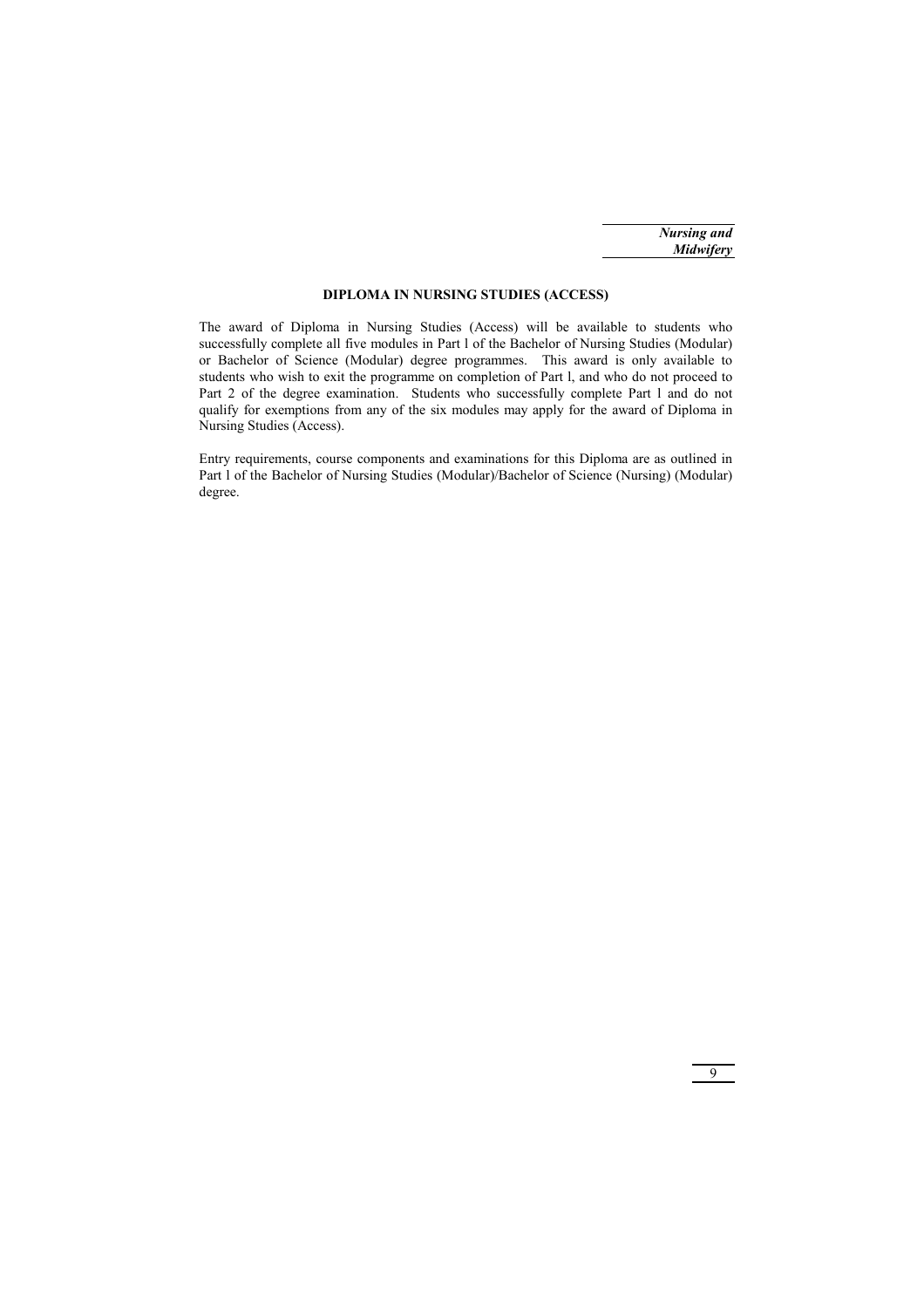### **DEGREE OF BACHELOR OF SCIENCE (MIDWIFERY) (MODULAR) (BSc)**

#### **Introduction**

The Bachelor of Science in Midwifery is designed for persons who are both registered nurses and registered midwives. Students must also have successfully completed Part l of the UCD Bachelor of Science (Nursing) (Modular) or equivalent to gain entry to the programme. Candidates may apply for exemptions from the Part l requirement provided they have completed comparable accredited modules. Exemptions are subject to the approval of the Faculty of Medicine. There are six degree modules in Part 2. Successful completion of degree level modules at UCD/NUI leads to the award of Bachelor of Science (Midwifery) .

The course is comprised of a total of six modules as follows:

#### **Part 2: Degree Modules**

Midwifery Theory and Practice I (MIDS 3028) Midwifery Theory and Practice II (MIDS 3029) Research (MIDS 3026) Risk Management (MIDS3027) Midwifery Management (MIDS 3025)

Philosophical and Legal Issues (MIDS 3009)

### **Course Structure**

The course is offered only in the part-time mode.

The minimum time for the completion of Part 2 degree modules is one calendar year and all degree modules must be completed within three years from commencement of the degree modules. University examinations will be held on completion of modules. Students undertaking the degree modules in one calendar year will be required to attend classes for one full day per week. In addition, students will be required to attend classes for at least twelve evenings in the first and/or second semester. During the Summer, students will not be required to attend classes but must complete an independent piece of course work.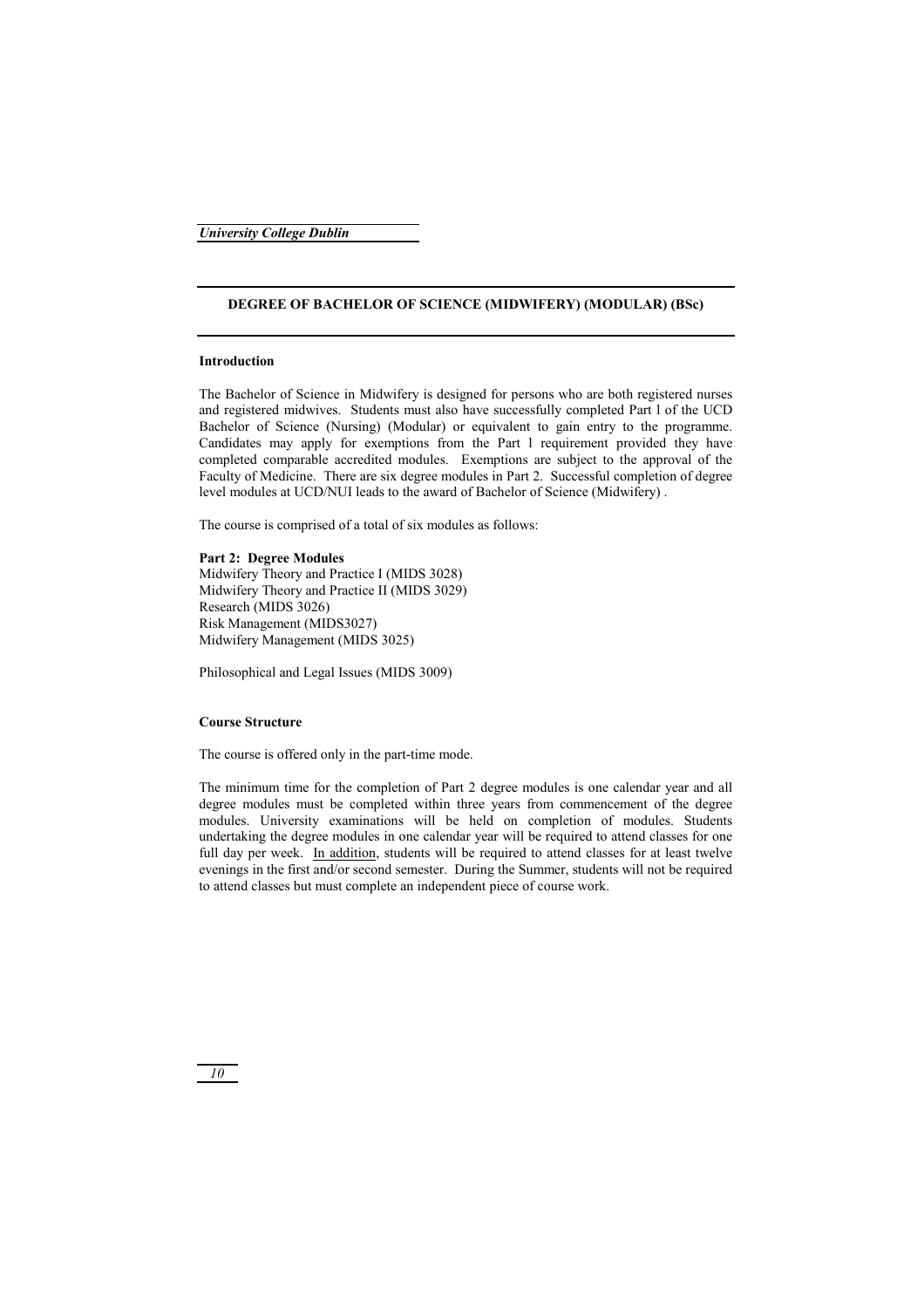### **Examinations**

Assessment is by course work (essays/projects/term papers) and/or end of module examinations. Course work is undertaken throughout the programme. University examinations normally take place in Spring, Summer and Winter.

### **Entry Requirements**

### *A. General Education*

Matriculation (NUI regulations which include Faculty approval for admission under mature student regulations).

Leaving Certificate, to include the following subjects: Irish English Another recognised language **Mathematics**  Physics and/or Chemistry Any other recognised subject not already included

### *OR*

### *B. Other*

Candidates without these qualifications may apply for matriculation as mature students. Evidence of recent study may be required. Candidates who do not have the stated educational requirements and who apply for matriculation as mature students may also be required to undertake an aptitude test. Candidates may be interviewed.

Candidates must be registered general nurses and registered midwives, or eligible for both registrations, with An Bord Altranais.

Candidates must be engaged in midwifery practice.

Candidates must have completed Part l of the UCD Bachelor of Science (Nursing) (Modular) or equivalent.

*OR* 

Hold the award of Higher Diploma in Midwifery from UCD or from any one of the colleges affiliated to the National University of Ireland.

### **APPLICATION**

Applications are made directly to the School of Nursing and Midwifery. Application forms are available from: Director, School of Nursing and Midwifery, University College Dublin, National University of Ireland, Earlsfort Terrace, Dublin 2. The course is normally advertised in January and the closing date for receipt of applications is normally mid-March.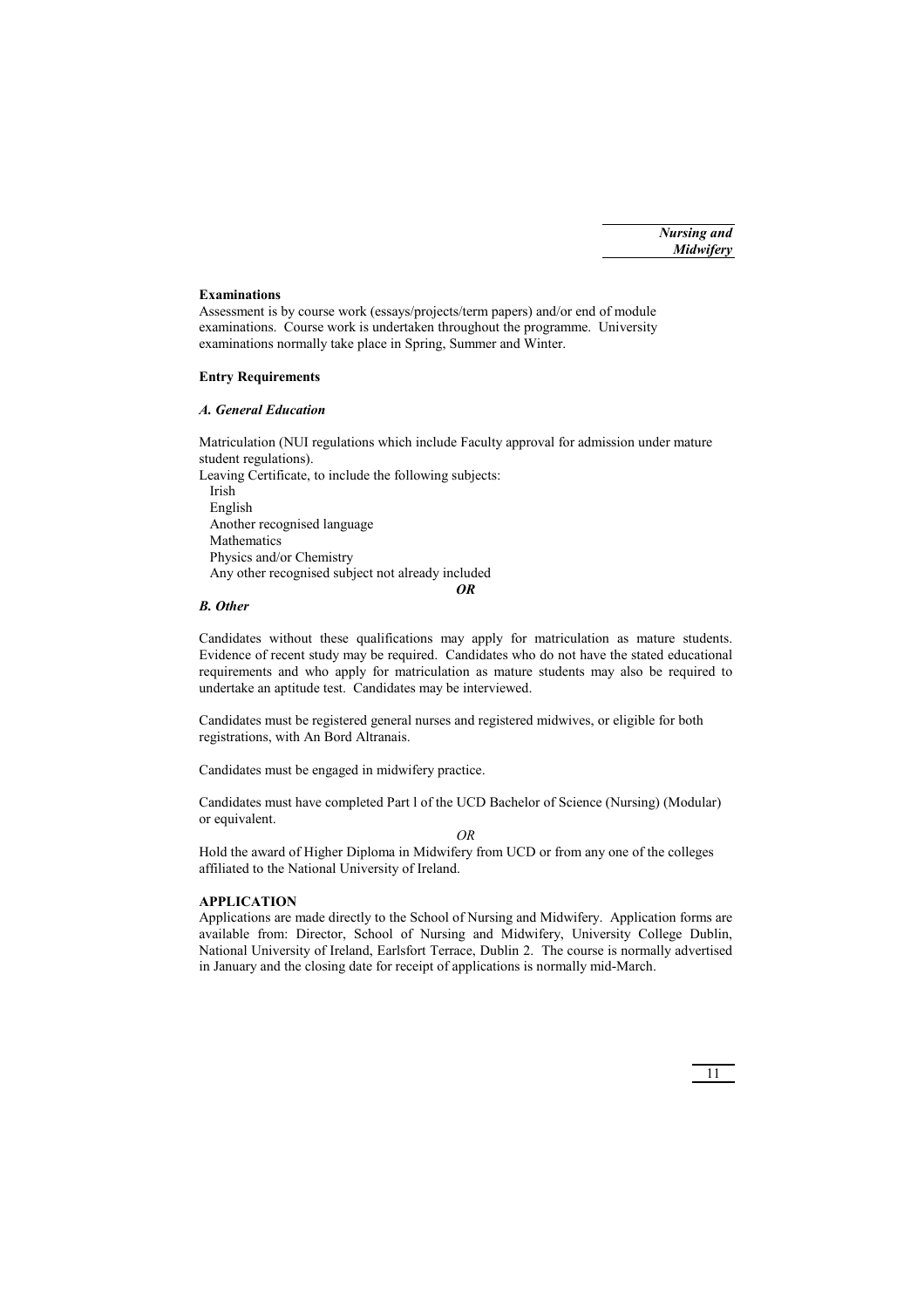### **DEGREE OF BACHELOR OF SCIENCE (NURSING MANAGEMENT) (BSc) (MODULAR)**

### **Introduction**

The Bachelor of Science (Nursing Management) (Modular) course will provide access to a part-time Degree in nursing management for registered nurses. Students must have successfully completed Part l of the UCD Bachelor of Science (Nursing) (Modular) or equivalent to gain entry to the programme. The course is modelled on the existing Bachelor of Nursing Studies (Modular) degree. The Bachelor of Science (Nursing (Management) (Modular) course is designed for registered nurses and builds on the prior learning of registered nurses. All nurses entering the programme must have at least completed a three year programme leading to registration as a nurse with An Bord Altranais. Candidates may apply for exemptions from the Bachelor of Science (Nursing Management) Part l modules, provided they have completed comparable accredited modules. Exemptions are subject to approval of the Faculty of Medicine. Students may not commence degree level modules until all access/diploma level modules or their equivalent (for which the Faculty of Medicine has granted exemption) have been successfully completed. The minimum time for completion of the degree modules is one calendar year. To obtain the award of Bachelor of Science (Nursing Management) (Modular) all modules in the degree year must be successfully completed.

### **Course Content**

This part-time programme will be facilitated over one calendar year.

| Part 2:                                           |
|---------------------------------------------------|
| <b>Degree Modules</b>                             |
| Nursing Research (NURS 3010)                      |
| Philosophical and Legal Issues (NURS 3009)        |
| Nursing Management (NURS 3022)                    |
| Quality Improvement (NURS 3018)                   |
| Leadership in Nurse Management (NURS 3023)        |
| Health Care Planning and Organisation (NURS 3024) |
|                                                   |

### **Course Structure**

Students who gain access to Part 2 of the degree programme will be required to undertake and successfully complete six degree modules over a minimum of one calendar year in order to obtain a degree. During the first and second semesters of the degree, students will be required to attend university for one full day per week and one full week. In addition, students will be required to attend University for at least twelve evenings in the first and/or second semester. During the Summer, students will not be required to attend classes, but must complete an independent piece of course work.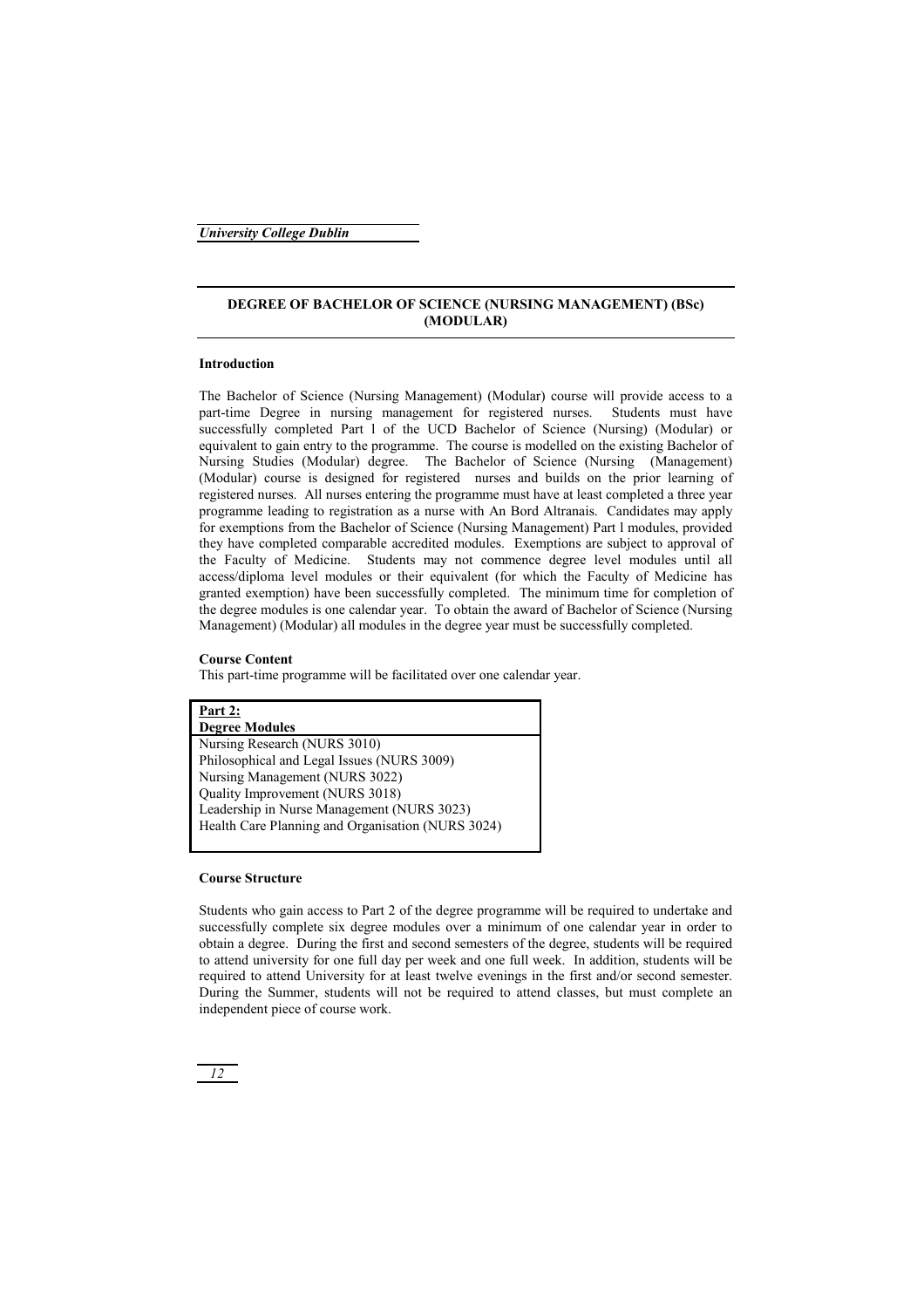### **Examinations**

Assessment is by course work (essays/projects/term papers) and/or end of module examinations. Course work is undertaken throughout the programme. University examinations normally take place in Winter, Summer and Autumn.

### **Entrance Requirements**

- A. General Education (Irish students)
- Matriculation (NUI regulations which include Faculty approval for admission under mature student regulations);

Leaving Certificate, to include the following subjects;

 Irish English Another recognised language **Mathematics**  A laboratory science subject Any other recognised subject not already selected.

### **OR**

**B.** Candidates without these qualifications may apply for matriculation as mature students. Evidence of recent study may be required**.** 

Candidates who do not have the stated educational requirements, and who apply for matriculation as mature students, may also be required to undertake an aptitude test. Candidates may be interviewed.

### **AND**

**C.** Registration as a nurse with An Bord Altranais.

**D.** Candidates must have completed all Part l of the Bachelor of Science (Nursing) (Modular) or equivalent.

### **Application Procedure**

Applications are made directly to the School of Nursing and Midwifery. Application forms are available from: The Director, School of Nursing and Midwifery, University College Dublin, Earlsfort Terrace, Dublin 2. The course is normally advertisedin January and the closing date for receipt of applications is normally mid-March.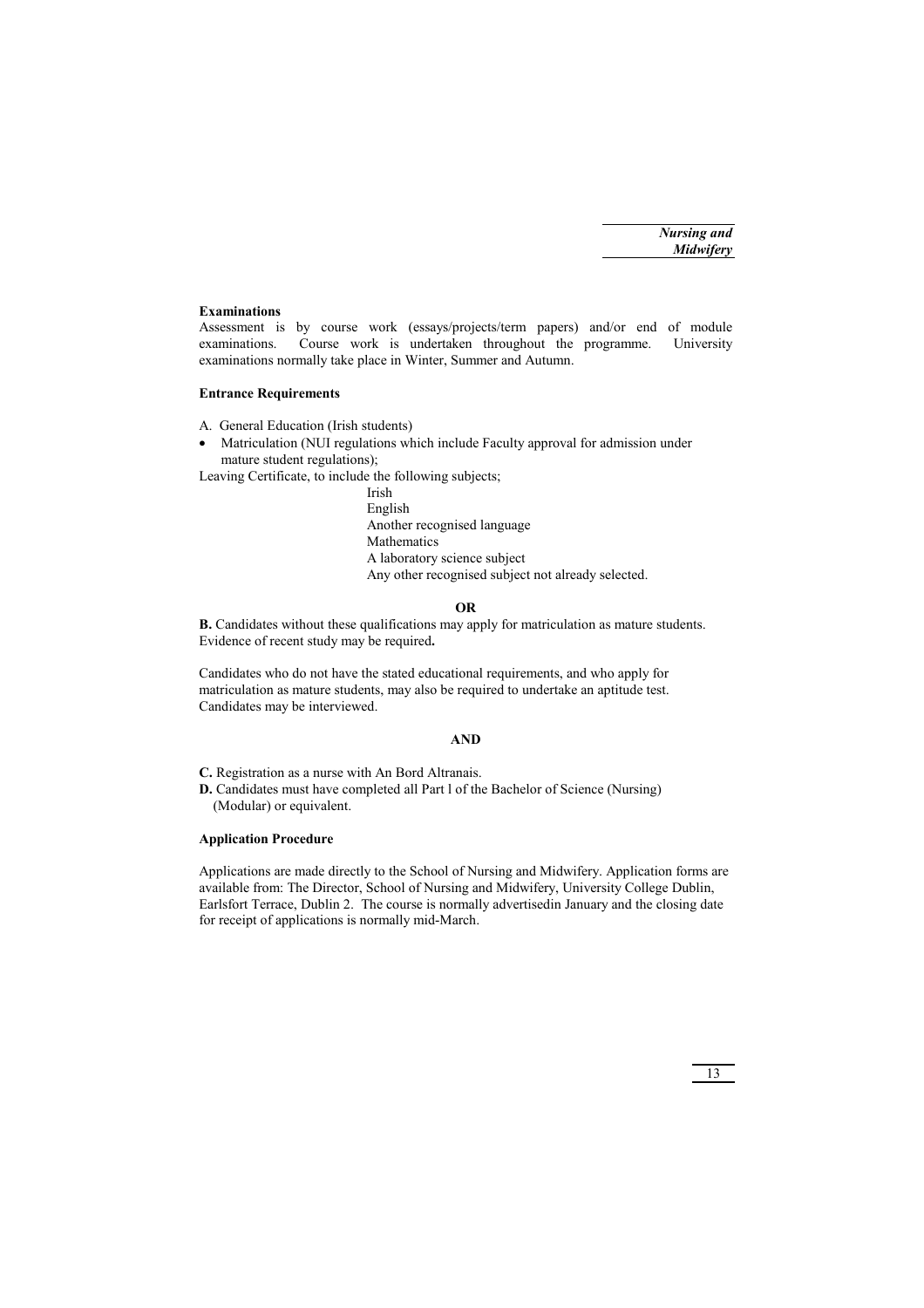### **REGISTRATION/DIPLOMA IN NURSING (GENERAL REGISTRATION MODE AND PSYCHIATRIC REGISTRATION MODE)**

### **Introduction**

The Registration/Diploma in Nursing is a three year programme, leading to the award of a Diploma in Nursing. This course also represents the pre-registration education and training programme for nursing, and leads to eligibility for entry onto the Nurses' Register maintained by An Bord Altranais. The course is aimed at providing the student with the requisite knowledge, skills, attitudes and professional values for the practice of nursing as a registered nurse.

The Diploma in Nursing is offered in two registration modes. The General Registration Mode leads to eligibility for entry onto the General Division of the Nurses' Register (R.G.N.), while the Psychiatric Registration Mode leads to eligibility for entry onto the Psychiatric Division of the Nurses' Register (R.P.N.).

The Diploma in Nursing is offered in association with the following Schools of Nursing:

- Mary Aikenhead School of Nursing, St. Vincent's University Hospital, Elm Park, Dublin 4.
- School of Nursing, Mater Misericordiae Hospital, Eccles Street, Dublin 7, and,
- School of Nursing, St. John of God Hospital, Stillorgan, Co. Dublin.

On award of the Diploma in Nursing, and following registration in the appropriate division of the Nurses' Register maintained by An Bord Altranais, students may opt to study for an additional one year for the award of Degree of Bachelor of Science (BSc.) in Nursing.

### **Student Status**

During the course of the three year Registration/Diploma in Nursing, students are registered as students of the college and are entered onto the Candidate Register maintained by An Bord Altranais.

### **Entry Requirements**

Standard applicants for admission to the Registration/Diploma in Nursing will be selected on the basis of points obtained in a single sitting of the Leaving Certificate examination and must: (a) be at least 17 years of age on June  $1<sup>st</sup>$  of the year of application

(b) have obtained in the Leaving Certificate examination a minimum grade of C3 in two higher level papers and a minimum grade of D3 in four ordinary or higher level papers in the following subjects.

- English
- Irish (not Foundation level Irish)
- Mathematics (not Foundation level)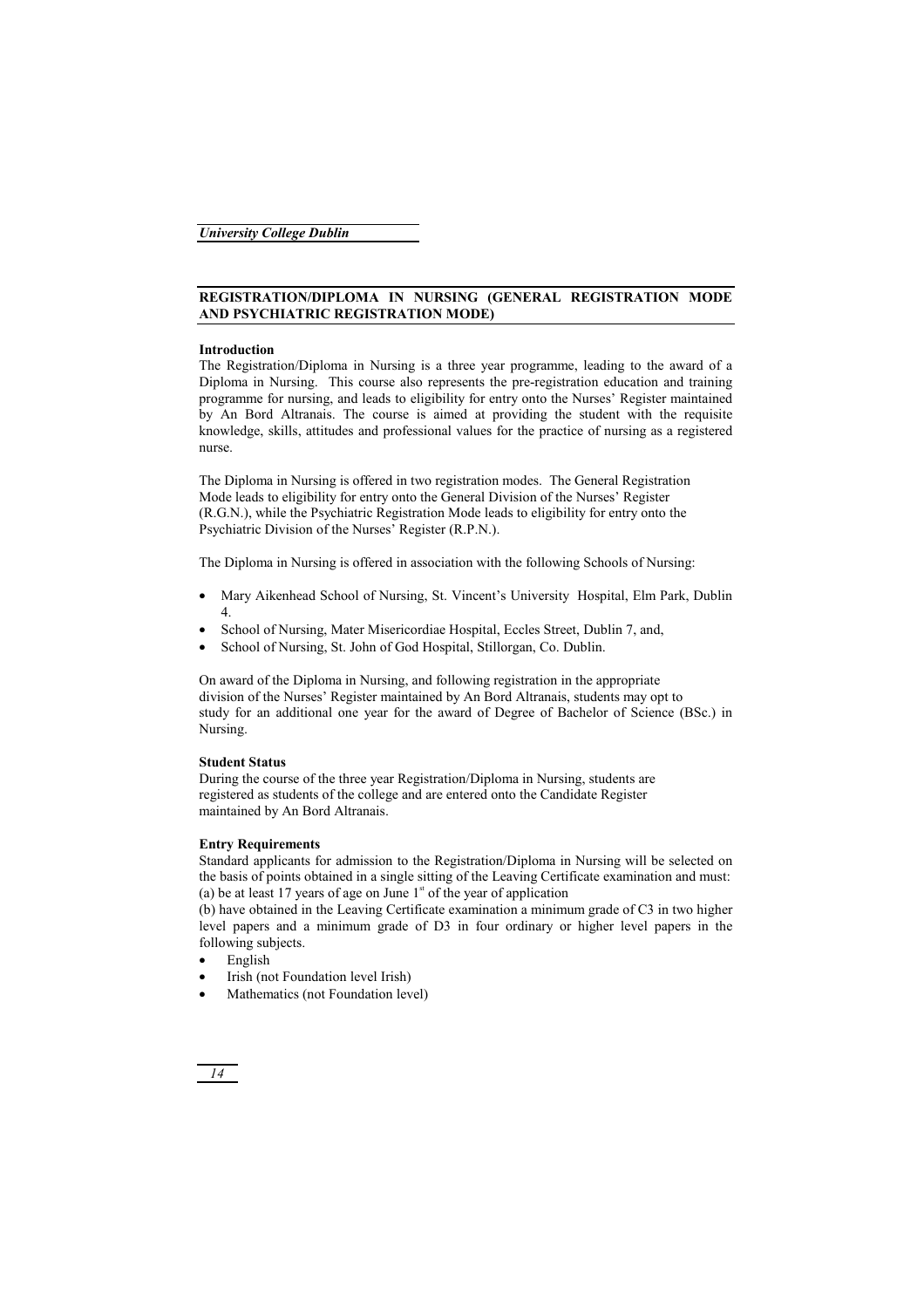- A Laboratory Science Subject (Biology, Physics, Chemistry, Physics & Chemistry, (joint) or Agricultural Science)
- Three other subjects (may include Irish or English or a Laboratory Science subject not included already, or other subjects)

or

- Have equivalent second level educational qualifications to the foregoing
- (c) meet the minimum educational requirements referred to in the foregoing. Enquiries about the methods of evaluation of results of examinations and qualifications other than the Republic of Ireland Leaving Certificate Examination should be addressed to the Admissions Office.

These minimum educational requirements may be accumulated over any number of sittings of the Leaving Certificate examination or an equivalent examination.. However, one sitting only of the relevant examination will be counted for points purposes.

### **Mature Applicants:**

Mature applicants must be 23 years old on or before l January of the year of application for admission in Autumn of that year. Applicants who wish to be considered for a place on the grounds of mature years must satisfy An Bord Altranais as to their suitability by means of an assessment test and an interview. For further details concerning the selection process for rmature applicants contact the Nursing Careers Centre, P.O. Box 6703, Dublin 2. Tel: 1890. 313lll and consult the CAO Handbook.

### **Application Procedure**

The Central Applications Office (CAO) is responsible for applications for admission to nursing education courses. For application form and handbook contact:

Central Applications Office, Tower House, Eglinton Street, Galway.

Phone: (09l) 509800. Fax: (09l) 562344. The CAO web page is http://www.cao.ie

### **Venue**

Students attend lectures on the college campus and within the hospital-based Schools of Nursing. Clinical placements are undertaken within the students' parent hospital, at clinical sites in other hospitals and in care settings within the community.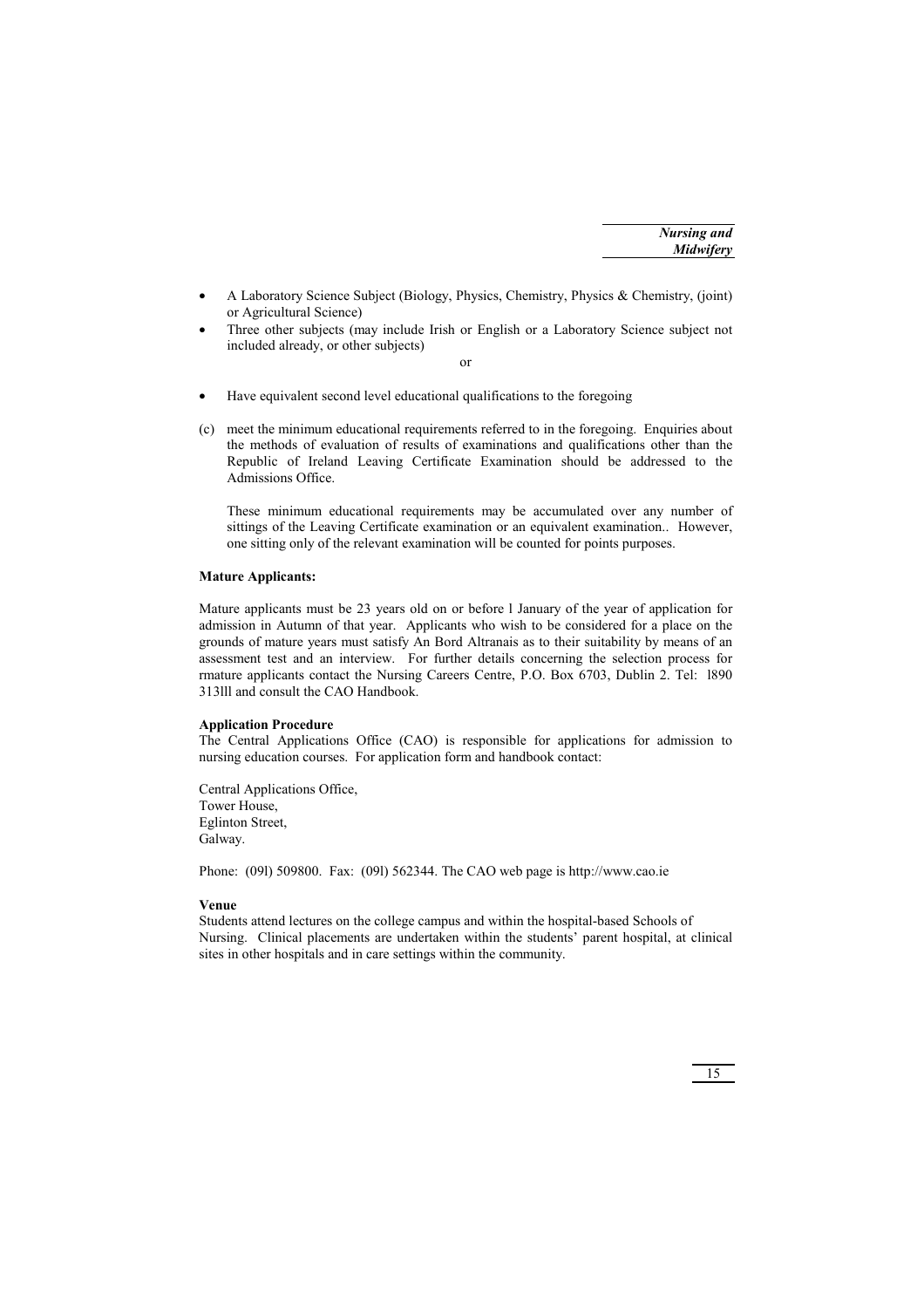#### **Course Structure**

The Registration/Diploma in Nursing course is a three calendar year programme. The course is comprised of theoretical and clinical instruction**.** During each year of the course, students undertake clinical placements in a variety of care settings. The General and Psychiatric Registration Modes differ significantly in their content.

#### **Diploma in Nursing (General Registration Mode) 200l Intake**

#### **Year 1 Year 2 Year 3**

Nursing Theory & Practice l (NURS 1035) Nursing Theory & Practice ll (NURS l036) Anatomy, Physiology and Pathophysiology (NURS 1002) Microbiology, Genetics, Immunology and Pharmacology (NURS 1038) Physics, Chemistry and Biochemistry (NURS 1025) Sociology (NURS 1040) Psychology (NURS 1039 Philosophy (NURS 1041) Clinical Assessment (NURS 1006)

Nursing Theory & Practice lll (NURS 2027) Nursing Theory & Practice lV (NURS 2028 Nursing Theory & Practice V (NURS 2029) Nursing Theory and Practice VI (NURS 2030) Pathology/Pharmacology (NURS2026) Clinical Assessment (NURS203l)

Nursing Theory & Practice VII (NURS 3030 ) Nursing Theory & Practice VIII (NURS3031 ) Nursing Theory & Practice IX (NURS3032 ) Nursing Theory & Practice X (NURS 3033) Clinical Assessment (NURS 3034)

**Note**: Clinical Assessment is continuous and must be undertaken during Years 2 & 3 of the programme.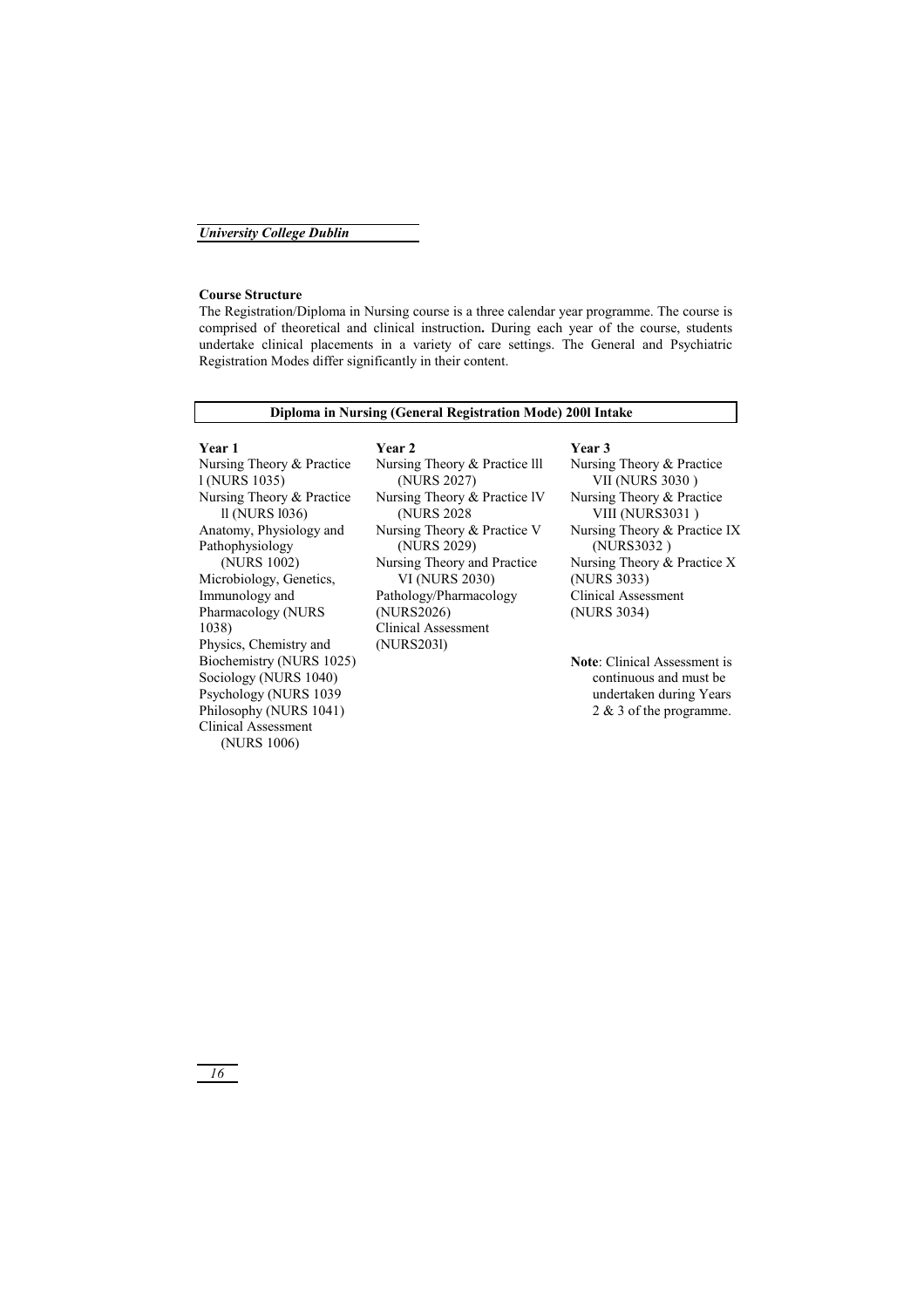| Diploma in Nursing (Psychiatric Registration Mode) 2001 Intake                                                                                                                                                                                                                            |                                                                                                                                                                                                                                                                       |                                                                                                                                                                                                                                             |  |
|-------------------------------------------------------------------------------------------------------------------------------------------------------------------------------------------------------------------------------------------------------------------------------------------|-----------------------------------------------------------------------------------------------------------------------------------------------------------------------------------------------------------------------------------------------------------------------|---------------------------------------------------------------------------------------------------------------------------------------------------------------------------------------------------------------------------------------------|--|
| Year 1                                                                                                                                                                                                                                                                                    | Year 2                                                                                                                                                                                                                                                                | Year 3                                                                                                                                                                                                                                      |  |
| Nursing Theory and Practice<br>1 (NURS 1042)<br>Nursing Theory and Practice<br>11 (NURS 1043)<br>Anatomy, Physiology and<br>Pathophysiology<br>(NURS 1008)<br>Microbiology, Genetics,<br>Immunology and<br>Pharmacology (NURS 1045)<br>Physics, Chemistry and<br>Biochemistry (NURS 1027) | Nursing Theory & Practice 111<br>(NURS 2033)<br>Nursing Theory & Practice IV<br>(NURS 2034)<br>Nursing Theory & Practice V<br>(NURS 2035)<br>Nursing Theory & Practice VI<br>(NURS 2036)<br>Pathology/Pharmacology<br>(NURS2032)<br>Clinical Assessment<br>(NURS2037) | Nursing Theory & Practice<br><b>VII (NURS 3035)</b><br>Nursing Theory & Practice<br>VIII (NURS3036)<br>Nursing Theory & Practice<br>IX (NURS3037)<br><b>Clinical Assessment</b><br>(NURS3038)<br>Nursing Theory & Practice<br>IX (NURS3039) |  |
| Sociology (NURS 1047)<br>Psychology (NURS 1046)<br>Philosophy and Ethics<br>(NURS 1048)<br>Clinical Assessment<br>(NURS 1029)                                                                                                                                                             |                                                                                                                                                                                                                                                                       | <b>Note:</b> Clinical Assessment is<br>continuous and must be<br>undertaken during Years<br>2 & 3 of the programme.                                                                                                                         |  |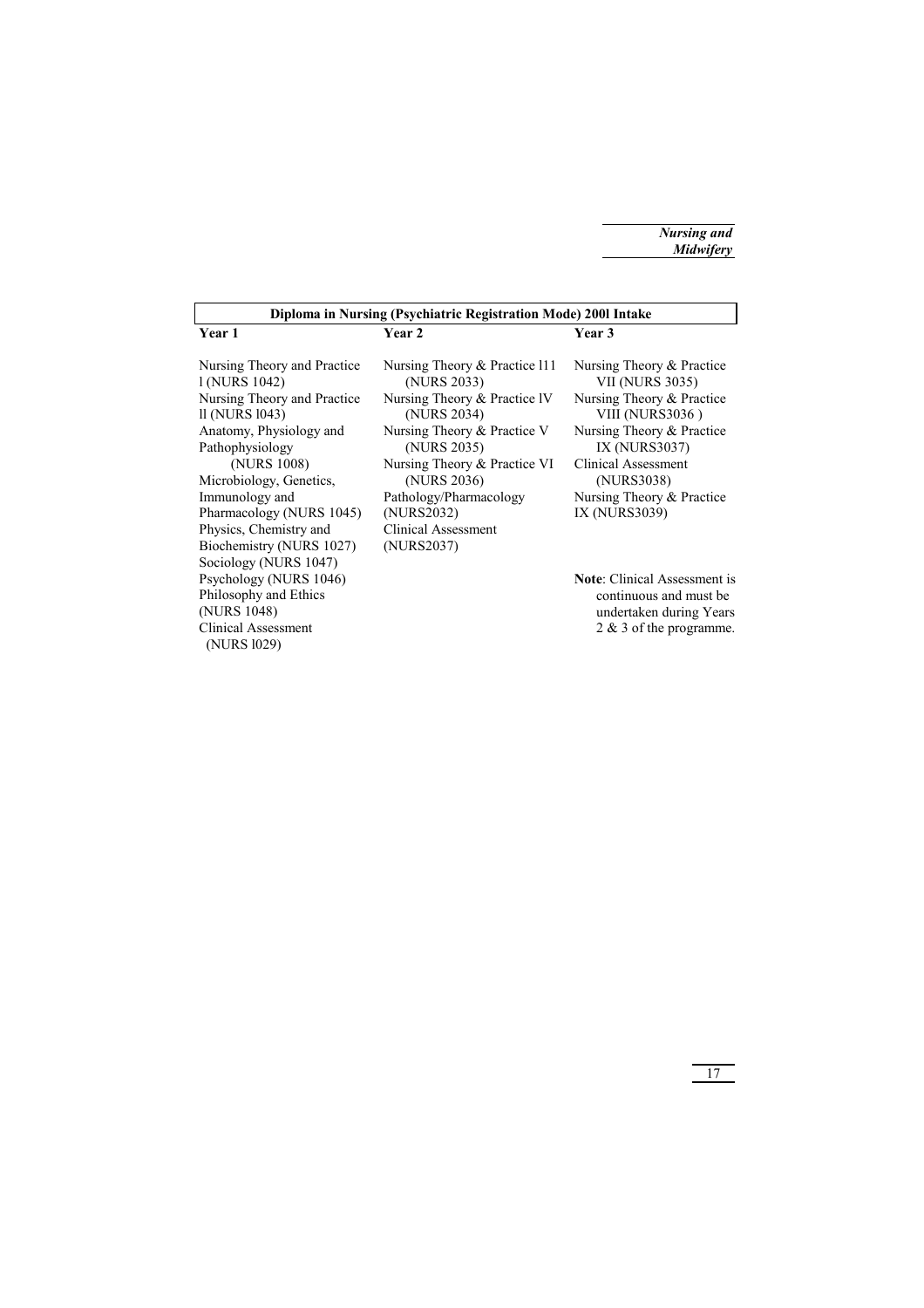### **BACHELOR OF SCIENCE (NURSING)**

### **Introduction**

A one-year Degree of Bachelor of Science (Nursing) is offered. This course is designed to enable students who have completed the Registration/Diploma in Nursing course to advance their professional education to degree level. Students may undertake the course by either acceleratedor part-time modes of study as follows:

Accelerated Mode: January to September Part-time Mode: Commences in January and September

Part-time mode students may take up to three years to complete the programme.

### **Aim of the Programme**

The course is designed to build upon and advance the student's repertoire of knowledge, skills, attitudes and professional values that were developed during the course of the Registration/Diploma in Nursing course.

### **Entry Requirements**

Be entered onto the General or Psychiatric or Mental Handicap division of the nurses' register maintained by An Bord Altranais

Have successfully completed the Registration/Diploma in Nursing at University College Dublin and hold a Diploma in Nursing from the National University of Ireland, Dublin or from any one of the colleges affiliated to the National University of Ireland

#### **or**

Students who hold the Diploma in Nursing from any other third-level institution within the Republic of Ireland or its equivalent, or from a third-level institution within the European Union will be considered for entry onto the programme on an individual basis.

All students pursuing the course are required to be currently engaged in clinical nursing practice. However, students pursuing the accelerated mode of study shall not be permitted to engage in more than one duty shift per week. Students pursuing a part-time option are required to demonstrate evidence of engagement in clinical nursing practice, either in a supernumerary or in a salaried capacity.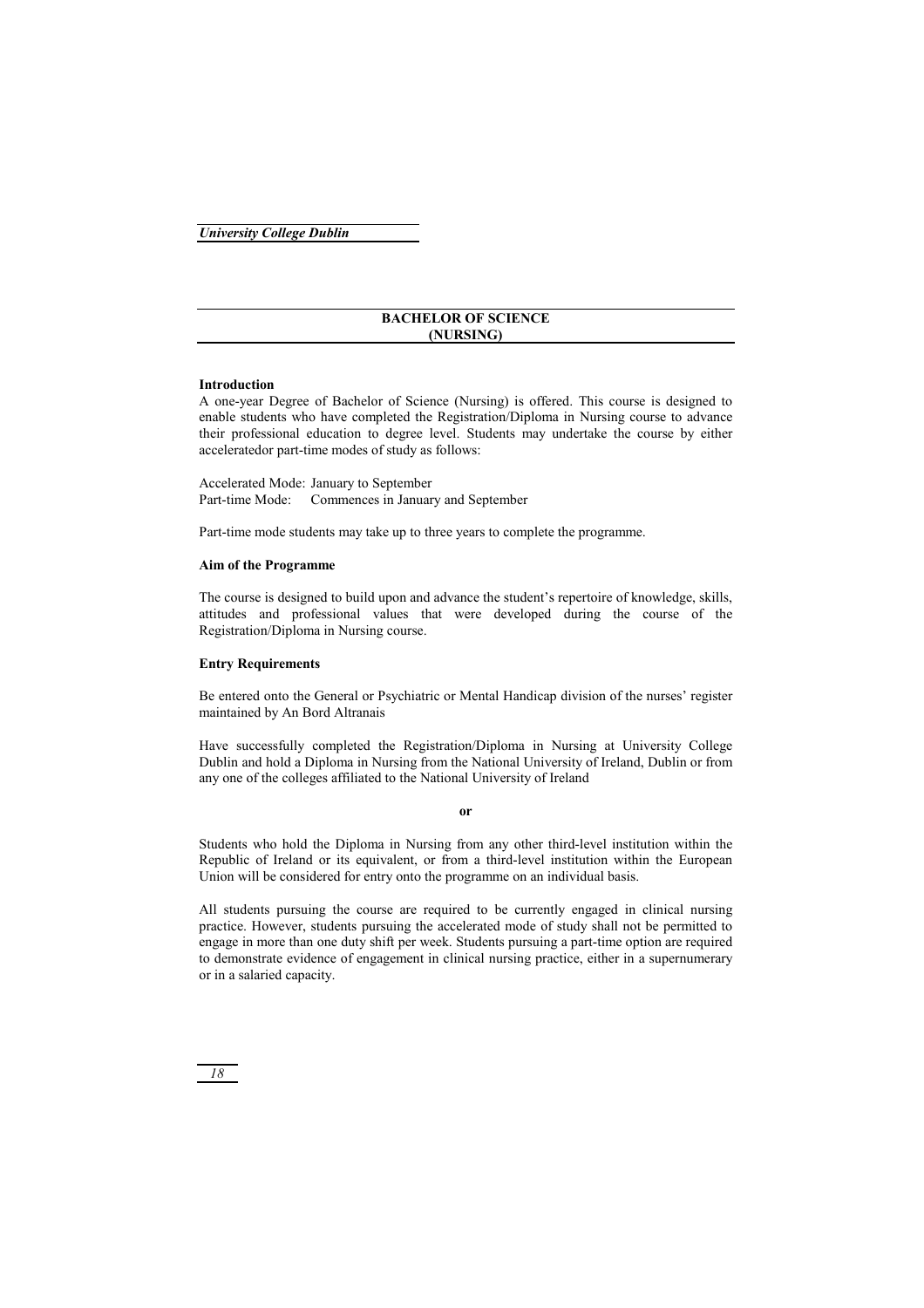*Nursing and Midwifery*

The HEA has not approved the BSc(Nursing) Accelerated as a full-time programme, therefore students on this programme will not be eligible for "free fees." However, students who wish to advance quickly through the part-time programme may register for sufficient modules to allow them to complete the programme within one year.

### **Course Content**

The course consists of six degree modules of study. All six modules are taken as core modules.

**Core Degree Modules**  Nursing Research (NURS 4002) Philosophical and Legal Issues (NURS 4005) Nursing Management (NURS 4003) Nursing Theory and Practice (NURS 4001) Quality Improvement (NURS 4004) Issues in Professional Practice (NURS 4006)

### **Examinations**

All modules of the course must be completed within three years following the commencement of the course. Assessment is by course work and/or end of module examinations. Course work is undertaken throughout the programme. University Examinations normally take place in Winter, Summer and Autumn.

### **Application**

Applications are made directly to the School of Nursing and Midwifery. Application forms are available from: The Director, School of Nursing and Midwifery, University College Dublin, Earlsfort Terrace, Dublin 2.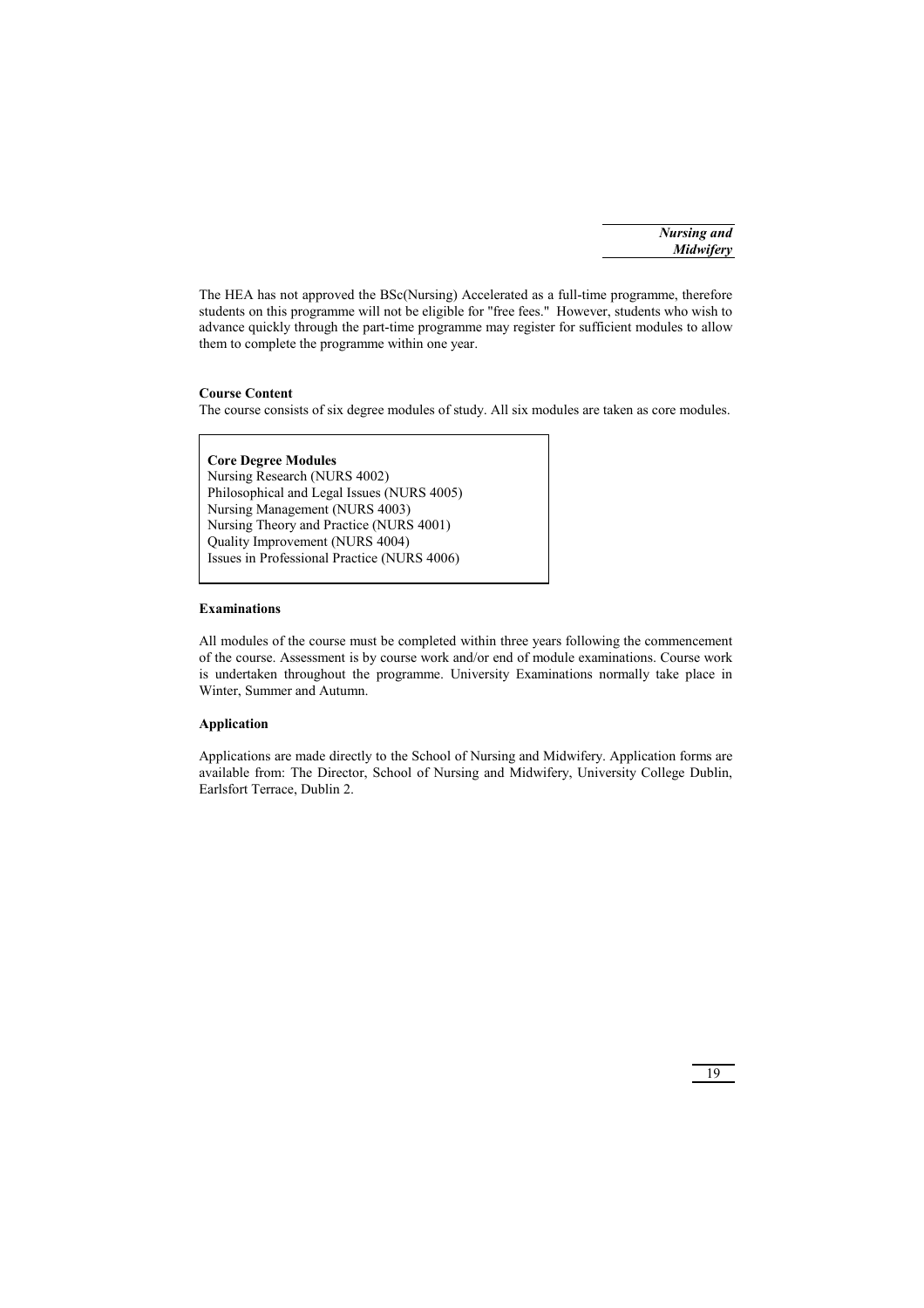### **HIGHER DIPLOMA IN MIDWIFERY**

#### **Introduction**

This programme is offered in co-operation with the Coombe Women's Hospital and the National Maternity Hospital schools of midwifery. It is a two year programme of academic and clinical work, which will be delivered in designated schools of midwifery. Schools of midwifery will have one or two intakes of students per year. On completion of the programme, if required, students will sit, in addition to the diploma examinations, the professional examinations set by An Bord Altranais for registration as a midwife.

#### **Venue and Duration**

The course is of two years' duration. Students will be based in the hospital schools of midwifery, and will be employed by the hospital for the two year period of the programme.

#### **Entrance Requirements**

A. General Education

 Matriculation (NUI regulations which include Faculty approval for admission under mature student regulations)

Leaving Certificate, to include the following subjects:

 Irish English **Mathematics**  A laboratory science subject Two other recognized subjects not already selected.

B. *Registrationas a General Nurse.* 

### **Examinations**

*First University Examination in Midwifery*  Midwifery 1 (MDRD P003) Midwifery 2 (MDRD P004) Clinical Assessment (NURS P028)

*Second University Examination in Midwifery*  Midwifery 3 (MDRD P005) Midwifery 4 (MDRD P006) Clinical Assessment 1 (NURS P029) Clinical Assessment 2 (NURS P030)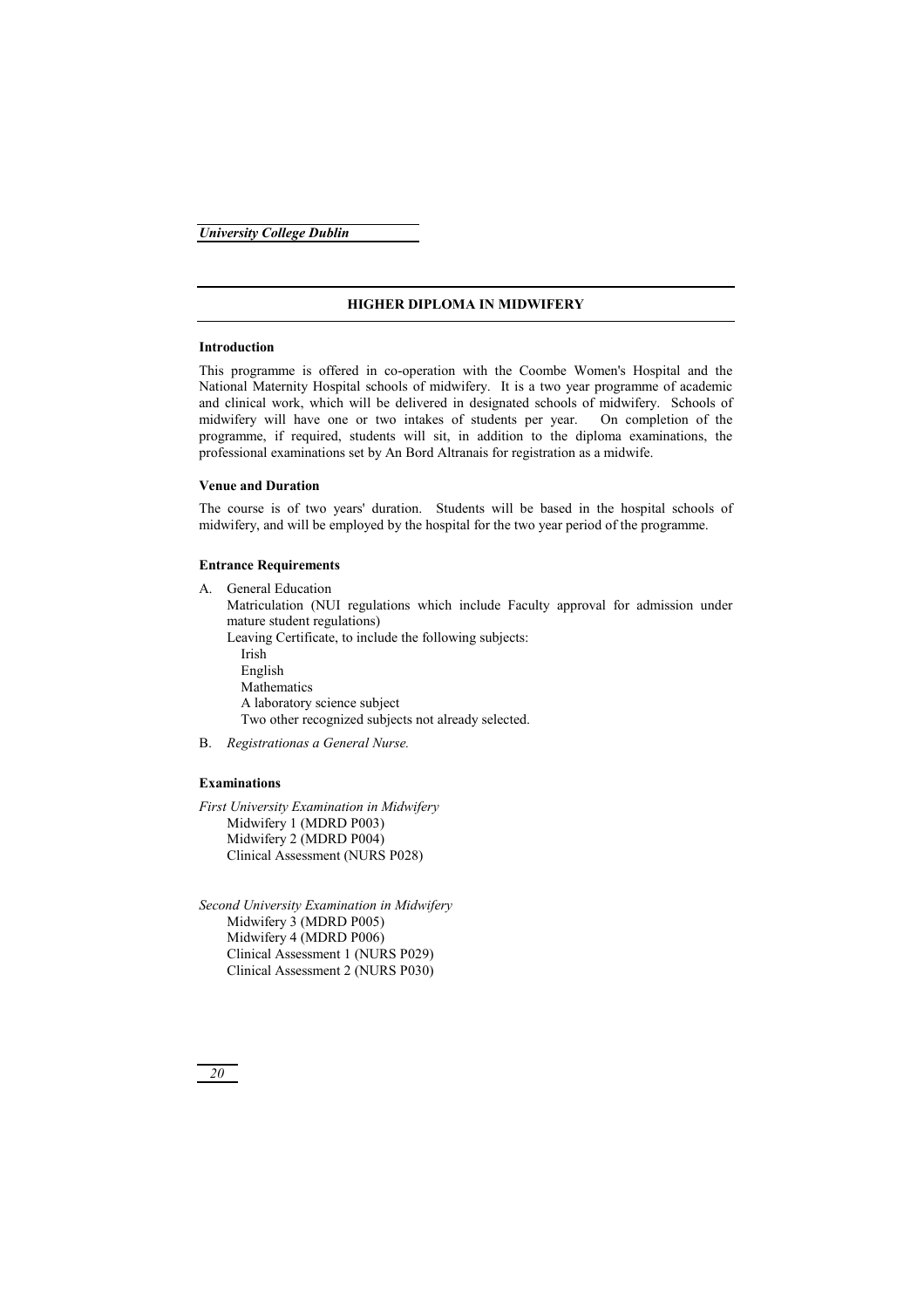In addition, students will undertake course work.

### **Application Procedure**

Students should apply to the School of Nursing and Midwifery, University College Dublin, Earlsfort Terrace, Dublin, for further information and details of participating hospitals.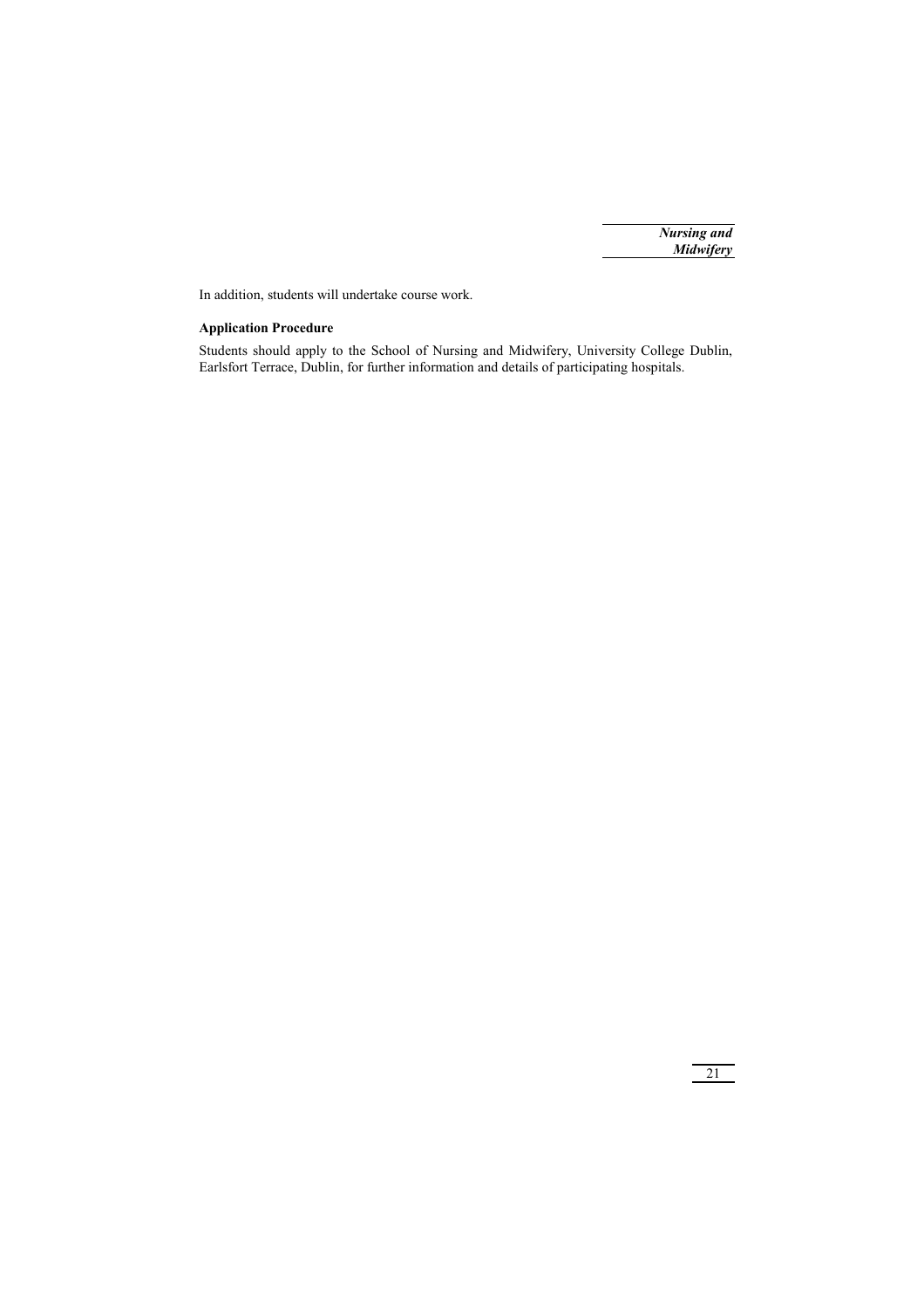### **HIGHER DIPLOMA IN MIDWIFERY Commenced September 2000**

### **Introduction**

This programme is offered in co-operation with the Coombe Women's Hospital and the National Maternity Hospital Schools of Midwifery. It is a two year programme of academic and clinical work, which will be delivered in designated schools of midwifery. Schools of midwifery will have one or two intakes of students per year. On successful completion of the programme students are eligible to apply to register as a midwife with An Bord Altranais.

### **Venue and Duration**

The course is of two years' duration. Students will be based in the hospital schools of midwifery, and will be employed by the hospital for the two year period of the programme. Clinical placements are an integral part of the programme.

### **Entrance Requirements**

A. General Education

 Matriculation (NUI regulations which include Faculty approval for admission under mature student regulations)

 Leaving Certificate, to include the following subjects: Irish English Another recognised language A laboratory science subject Any other recognized subject not already selected.

C. *Registration or be eligible for Registration as a General Nurse with An Bord Altranais.* 

### **Examinations**

University Examinations will take place at the end of each year of the programme. Course work undertaken throughout the programme will constitute part of the student's assessment.

*First Higher Diploma Examination in Midwifery*  Midwifery 1 (MDRDP007) Midwifery 2 (MDRDP008) Clinical Assessment l (NURS P153) Clinical Assessment 2 (NURSP154)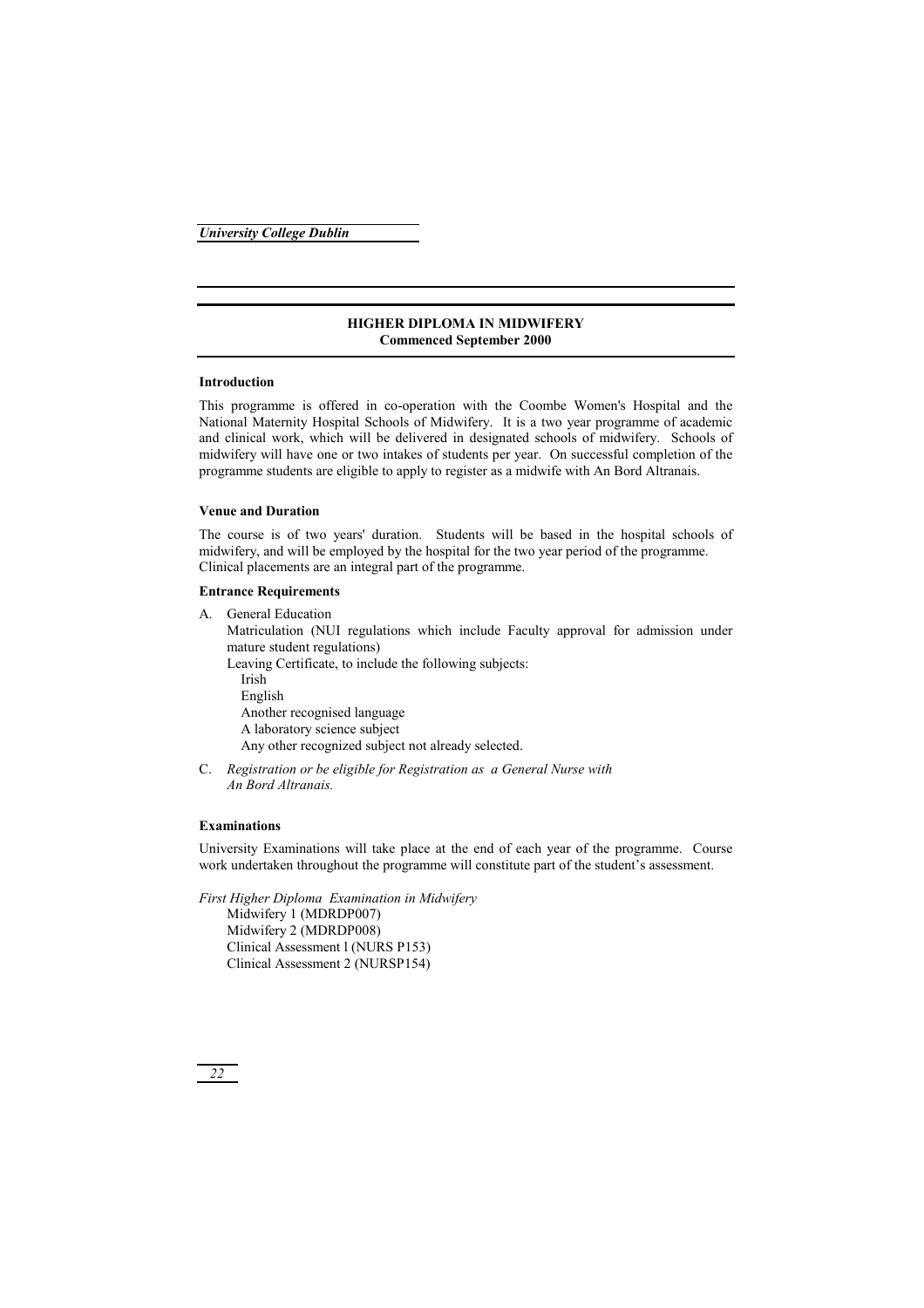*Nursing and Midwifery*

*Higher Diploma Examination in Midwifery*  Midwifery 3 (MDRD P009) Midwifery 4 (MDRD P010 Clinical Assessment 1 (NURS P155) Clinical Assessment 2 (NURS P156) Clinical Assessment 3 (NURS P157) Clinical Assessment 4 (NURS P158)

### **Application Procedure**

Students should apply to the School of Nursing and Midwifery, University College Dublin, Earlsfort Terrace, Dublin, for further information and details of participating hospitals.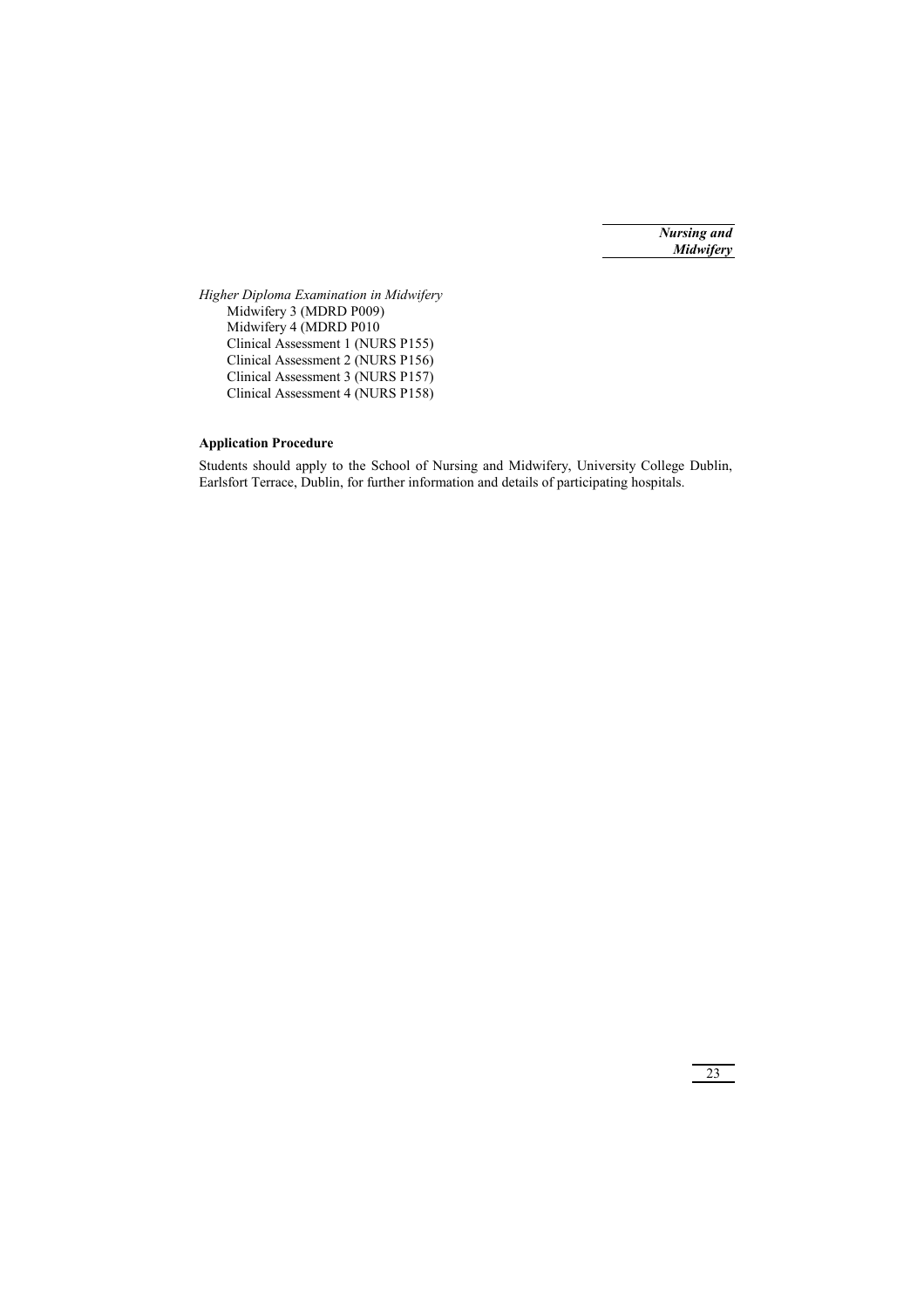### **Higher Diploma in Nursing Studies (Accident & Emergency Nursing) Revised Format 2000-0l**

### **Introduction**

This two-year part-time Higher Diploma programme is designed to expand the knowledge, skills and attitudes of nurses engaged in the care of people who are ill or injured at the first point of contact with the Accident and Emergency setting. This programme may also be undertaken in an accelerated mode over one calendar year. The Higher Diploma programme is offered in association with the Post-Registration Education Nursing Department in the Mater Misericordiae Hospital and the School of Nursing St. Vincent's University Hospital. It will give academic accreditation, to Higher Diploma level to a specialist course in Accident and Emergency Nursing. Students will be taught in University College Dublin, the Mater Misericordiae Hospital and St. Vincent's Hospital, Elm Park.

### **Entrance Requirements**

- Registration as a General Nurse with An Bord Altranais, with one year's post-registration experience in general nursing.
- Candidates must be employed in the Accident and Emergency Department for at least six months prior to, and for the duration of, the course. Candidates must obtain the commitment in writing of both the Director of Nursing and the Accident and Emergency Sister, when accepting the offer of a place on the course, that they will be facilitated to work in the Accident and Emergency care area for the duration of the course.
- Current hospital certificates in Basic Life Support (CPR), Manual Handling and Patient Lifting, and Intravenous Drug Administration. These must be submitted to the course leader (UCD) prior to entry.
- Hepatitis B vaccination.

Evidence of recent study desirable.

### **Exemptions/Credits**

It is possible to gain exemptions/credits from part of this course on the basis of comparable prior study. Applicants must apply for exemptions at the time of application.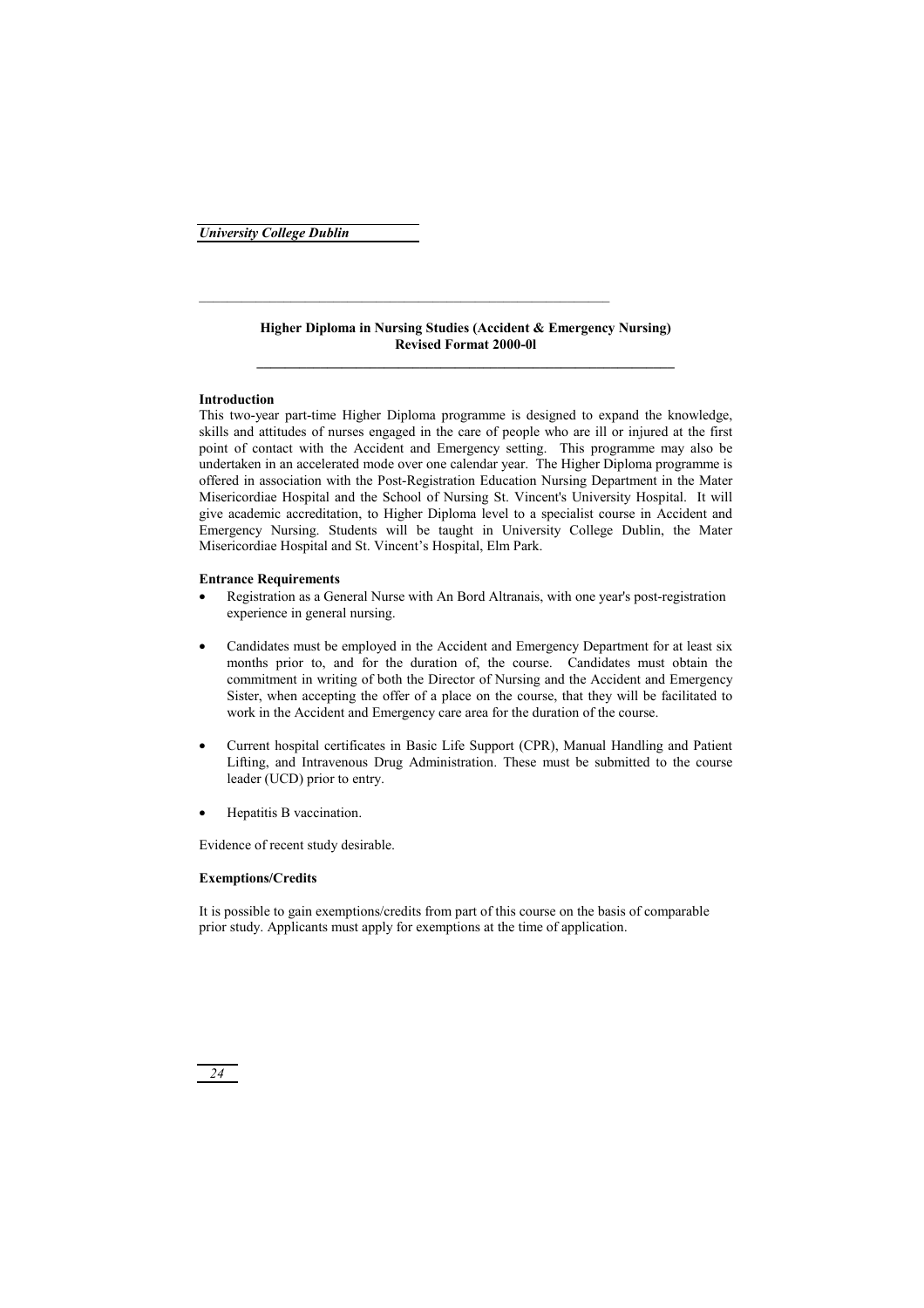### **Course Content**

| Year l                            | <b>Year II</b>                         |
|-----------------------------------|----------------------------------------|
| Nursing Theory and Practice 1     | Nursing Theory and Practice III and IV |
| (Accident and Emergency Nursing)  | (Accident and Emergency Nursing)       |
| (NURS P083)                       | (NURS P087)                            |
| Nursing Theory and Practice II    | Nursing Theory and Practice V and VI   |
| (Accident and Emergency Nursing)  | (Accident and Emergency Nursing)       |
| (NURSP084)                        | (NURS P168)                            |
| Biological Sciences 1 (NURS P167) | Biological Sciences II (NURS P212)     |
| Nursing Research (NURS P013)      | Epidemiology and Health Promotion      |
|                                   | (NURS P169)                            |
|                                   | Clinical Assessment (NURSP091)         |

### **Accelerated Mode**

Students on the accelerated mode complete all the above modules in a calendar year.

### **Clinical Placements**

Clinical learning which is pursued in the normal course of the student's work is an essential aspect of this programme. In addition some specialist clinical placements are provided in the programme, where students are required to complete consolidation placements. Students must meet all clinical placement and assessment requirements.

### **Examinations**

University examinations will be held in Winter, Spring, Summer and Autumn. Course work undertaken throughout the programme will constitute part of the student's assessment.

### **Award**

On successful completion of the programme, a student will be awarded a Higher Diploma in Nursing Studies (Accident and Emergency Nursing). This is a Higher Diploma of the National University of Ireland.

### **Application**

Applicants should apply to the School of Nursing and Midwifery, University College Dublin, Earlsfort Terrace, Dublin 2.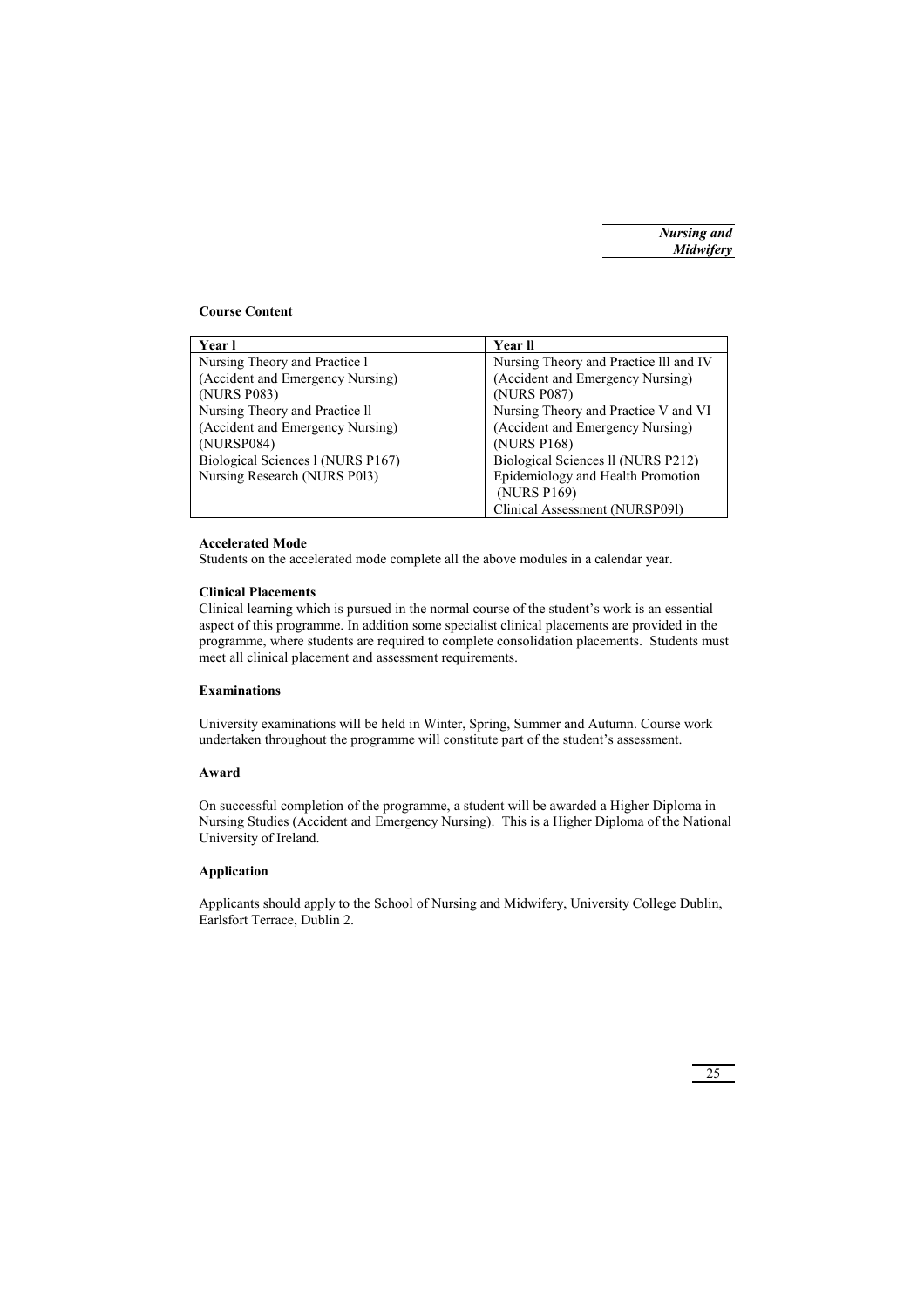**Higher Diploma in Nursing Studies (Critical Care Nursing) Revised Format 2000-0l**  \_\_\_\_\_\_\_\_\_\_\_\_\_\_\_\_\_\_\_\_\_\_\_\_\_\_\_\_\_\_\_\_\_\_\_\_\_\_\_

### **Introduction**

This part-time Higher Diploma programme is designed to expand the knowledge and skills of nurses engaged in the care of people within the critical care environment. The programme is offered in association with the Post-Registration Education Nursing Department at the Mater Misericordiae Hospital, Eccles Street and School of Nursing St. Vincent's Hospital, Elm Park. It will give academic accreditation, to Higher Diploma level, to a specialist course in Critical Care Nursing (cardiovascular nursing or intensive care nursing). The programme may also be pursued in an accelerated mode over one calendar year. Students will be taught in University College Dublin, Dublin 2; the Mater Misericordiae Hospital, Eccles Street; and St. Vincent's Hospital, Elm Park, Dublin 4. Clinical placements will also be offered in the Blackrock Clinic and the Mater Private Hospital, Eccles Street.

### **Entrance Requirements**

Applicants should be registered as a General Nurse with An Bord Altranais with a minimum of one year's post registration nursing experience, and should be engaged in cardiovascular or intensive care nursing.

Candidates who undertake the cardiovascular pathway must be employed in a Coronary Care Unit (CCU)/Catheterisation Laboratory or Combined Coronary-Intensive Care Unit at the commencement of, and for the duration of, the programme. In addition, each student must provide documented evidence from the Director of Nursing which guarantees a placement in an Coronary Care Unit for a minimum of six months to run simultaneously with specialist modules.

Candidates who undertake the intensive care pathway must be employed in an Intensive Care Unit/High Dependency Unit or Combined Intensive Care – Coronary Care Unit at the commencement of and for the duration of the programme. In addition, each student must provide documented evidence from the Director of Nursing, which guarantees a placement in an Intensive Care Unit for a minimum of six months to run simultaneously with specialist modules.

### **Exemptions/Credits**

It is possible to gain exemptions from part of this course on the basis of comparable prior study. All exemptions are at the discretion of the Faculty of Medicine, and all exemptions must be applied for at the time of making application for the programme. On successful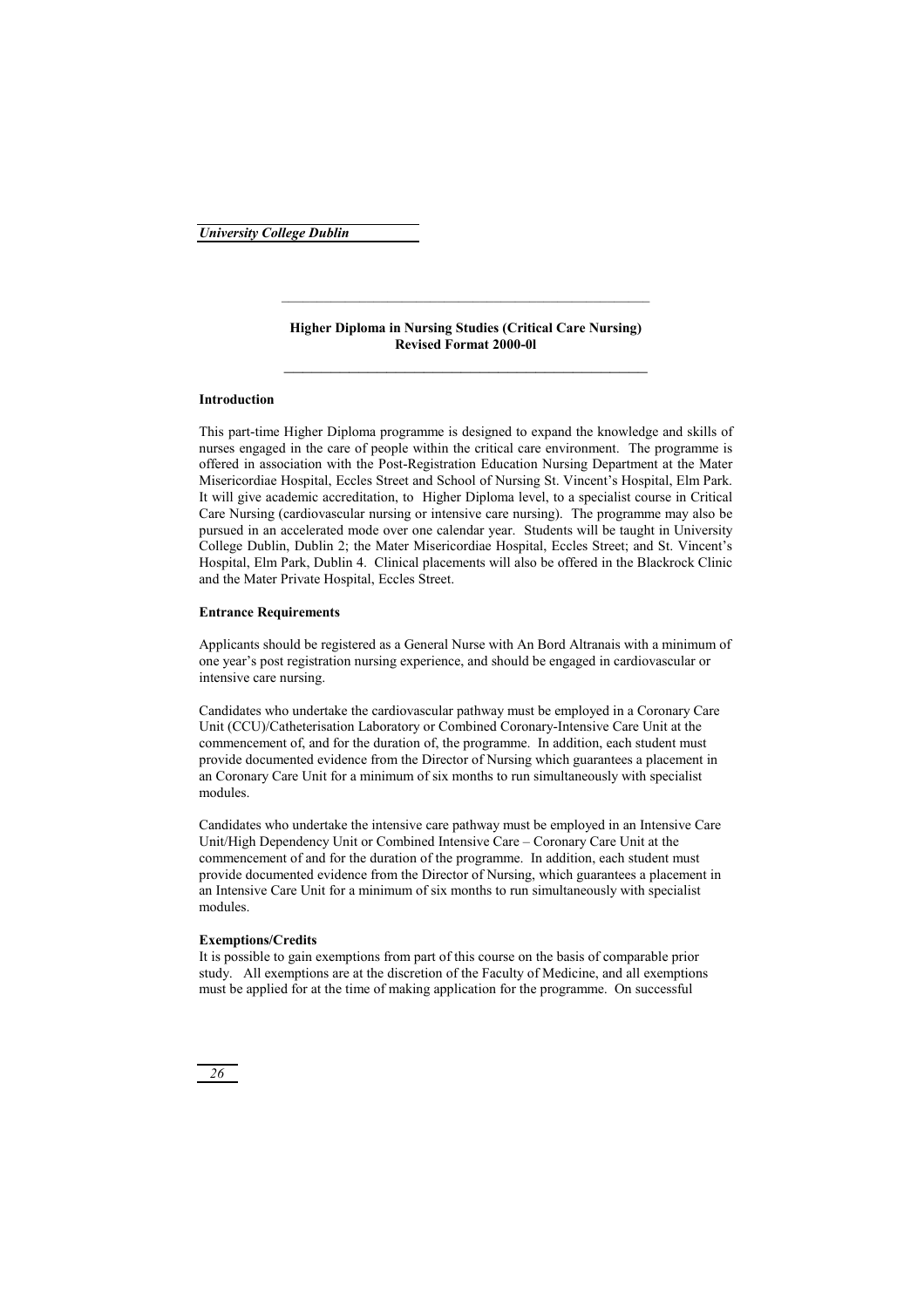completion of the Higher Diploma in Nursing Studies (Critical Care Nursing) cardiovascular nursing option, students may apply to complete the intensive care nursing option or vice versa.

| <b>Course Content</b>              |                                           |
|------------------------------------|-------------------------------------------|
| Year l                             | <b>Year 2 (Students pursue one Option</b> |
| Nursing Theory & Practice 1        | Health Promotion and Health Education     |
| (Critical Care Nursing (NURS P064) | (NURS P072)                               |
| Nursing Research (NURS P013)       | <b>Cardiovascular Nursing Option</b>      |
| Nursing Theory and Practice II     | Nursing Theory and Practice (CV) lll      |
| Critical Care Nursing) (NURS PO65) | (Critical Care Nursing) (NURS P159)       |
| Biological Sciences (NURS P166)    | Nursing Theory and Practice (CV)IV        |
|                                    | (Critical Care Nursing) (NURS Pl60)       |
|                                    | Nursing Theory and Practice(CV) VIII      |
|                                    | (Critical Care Nursing) (NURS P161)       |
|                                    | <b>Intensive Care Nursing Option</b>      |
|                                    | Nursing Theory and Practice (IC) V        |
|                                    | (Critical Care Nursing) (NURS Pl62)       |
|                                    | Nursing Theory & Practice (IC) VII        |
|                                    | (Critical Care Nursing) (NURS Pl65)       |
|                                    | Nursing Theory $&$ Practice (IC) VI       |
|                                    | (Trauma/Major Surgery Option) (NURS       |
|                                    | P <sub>163</sub> )                        |
|                                    | <b>OR</b>                                 |
|                                    | Nursing Theory $&$ Practice (IC) VI       |
|                                    | (Cardiothoracic Option) (NURS Pl64)       |
|                                    |                                           |

### **Accelerated Mode**

Students on the accelerated mode complete all the above modules in a calendar year.

### **Clinical Placements**

Clinical learning is an essential aspect of this programme. Students are required to complete learning outcomes on consolidation placements in their own respective hospital. In addition, specialised foundation clinical teaching placements are facilitated concurrently with specialist modules. All clinical requirements must be completed before the Higher Diploma in Nursing Studies (Critical Care Nursing) can be awarded.

### **Examinations**

Assessments by course work (essays, case study, case conferences, patient education sessions, nursing rounds, critical incidents) and/ or end of module examinations. Course work is undertaken throughout the programme. University examinations normally take place in Winter, Summer and Autumn.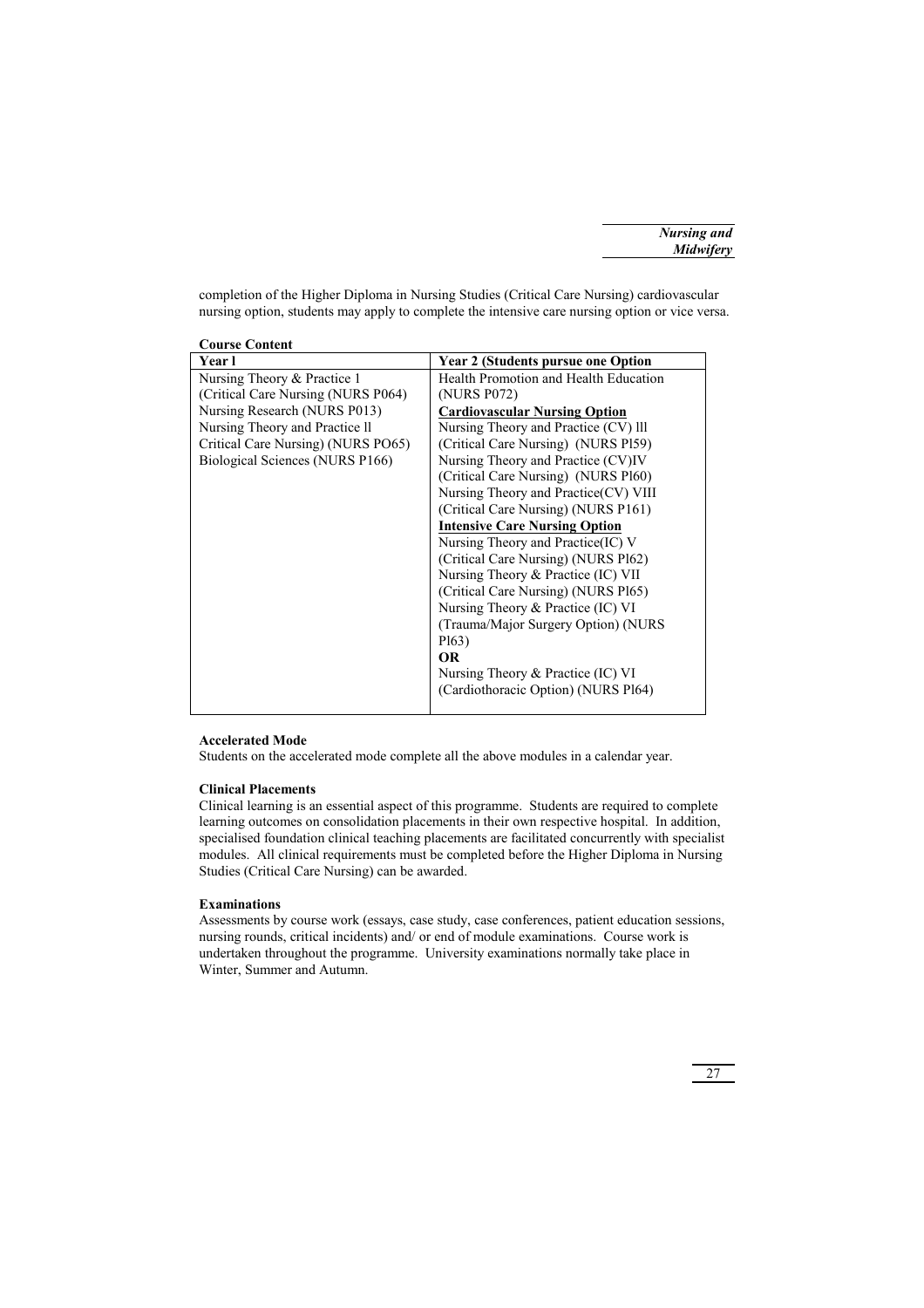### **Award**

On successful completion of the course, a student will be awarded Higher Diploma in Nursing Studies (Critical Care Nursing). This is a Higher Diploma of the National University of Ireland.

### **Application**

Application forms are available from the Director, School of Nursing and Midwifery, University College Dublin, Earlsfort Terrace, Dublin 2.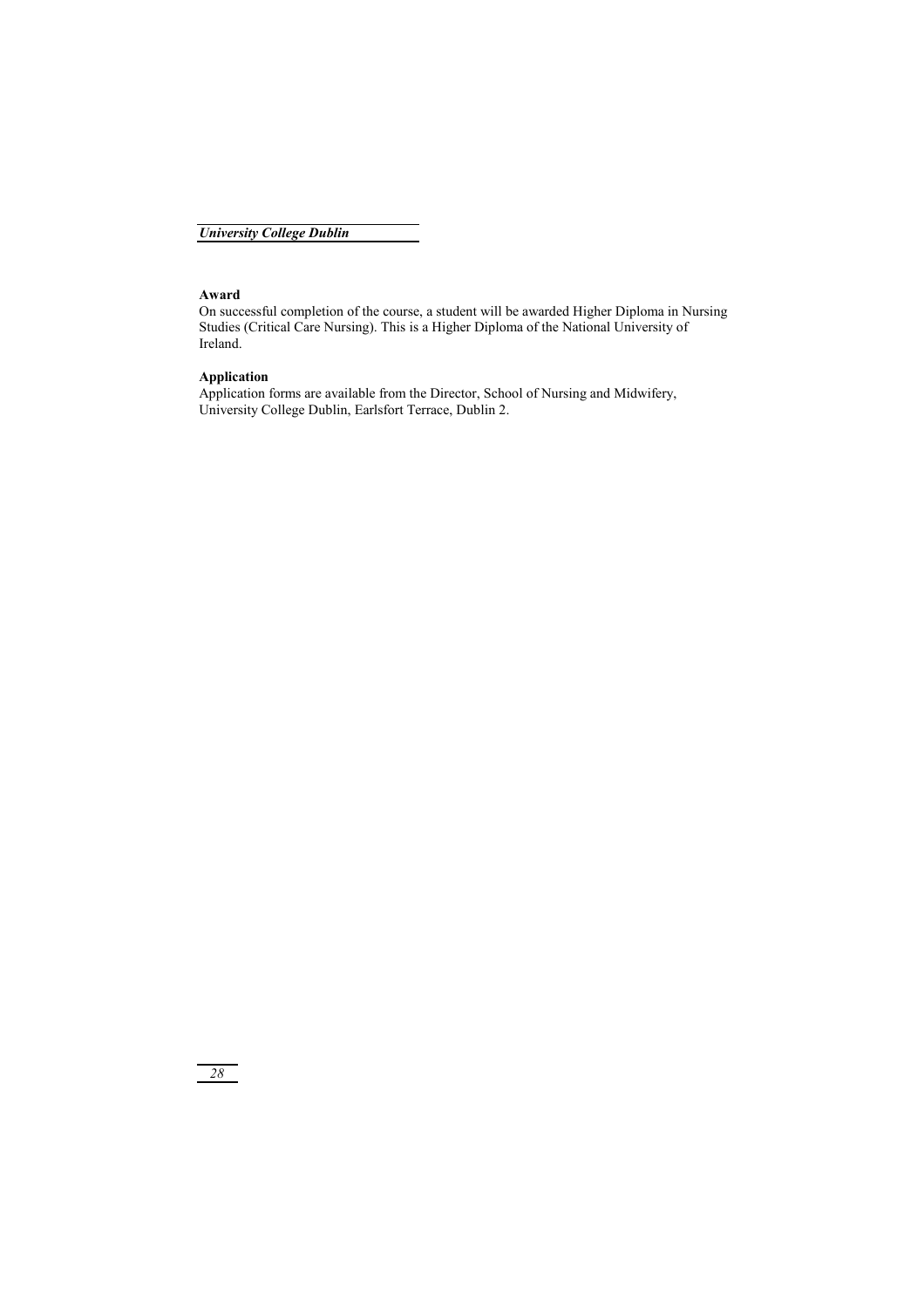### **HIGHER DIPLOMA IN NURSING STUDIES (Sick Children's Nursing)**

### **Introduction**

This Higher Diploma in Nursing Studies is designed for Registered Nurses and extends over a seventy- eight week period. It is offered in association with Our Lady's Hospital for Sick Children, Crumlin and The Children's Hospital, Temple Street.

### **Entrance Requirements**

- A. General Education Matriculation (NUI regulations which include faculty approval for admission under mature student regulations). Leaving Certificate in six subjects.
- B. Registration or eligible for Registration as Nurse with An Bord Altranais.

### **Aim of the Programme**

This programme prepares nurses to care for sick children. The student undertaking this programme will gain experience in clinical settings where adaptation to rapidly changing environments will facilitate the style of activity and decision making required for professional practice. The experience will be supervised and co-ordinated by appropriately qualified and experienced nurses responsible for creating, maintaining and developing a supportive environment which optimises care and education. Designated clinical practice areas will be selected that provide appropriate family centred care; that embrace the programme philosophy, and are supportive of student education and life-long learning.

### **Course Content**

Child and Family Centered Nursing Social and Behavioural Sciences Child and Family Health Promotion Research The Child with Health Care Needs Applied Physiology and Biological Sciences The Professional and Personal Development of the Sick Children's Nurse. The Child with Special Health Care Needs l - 5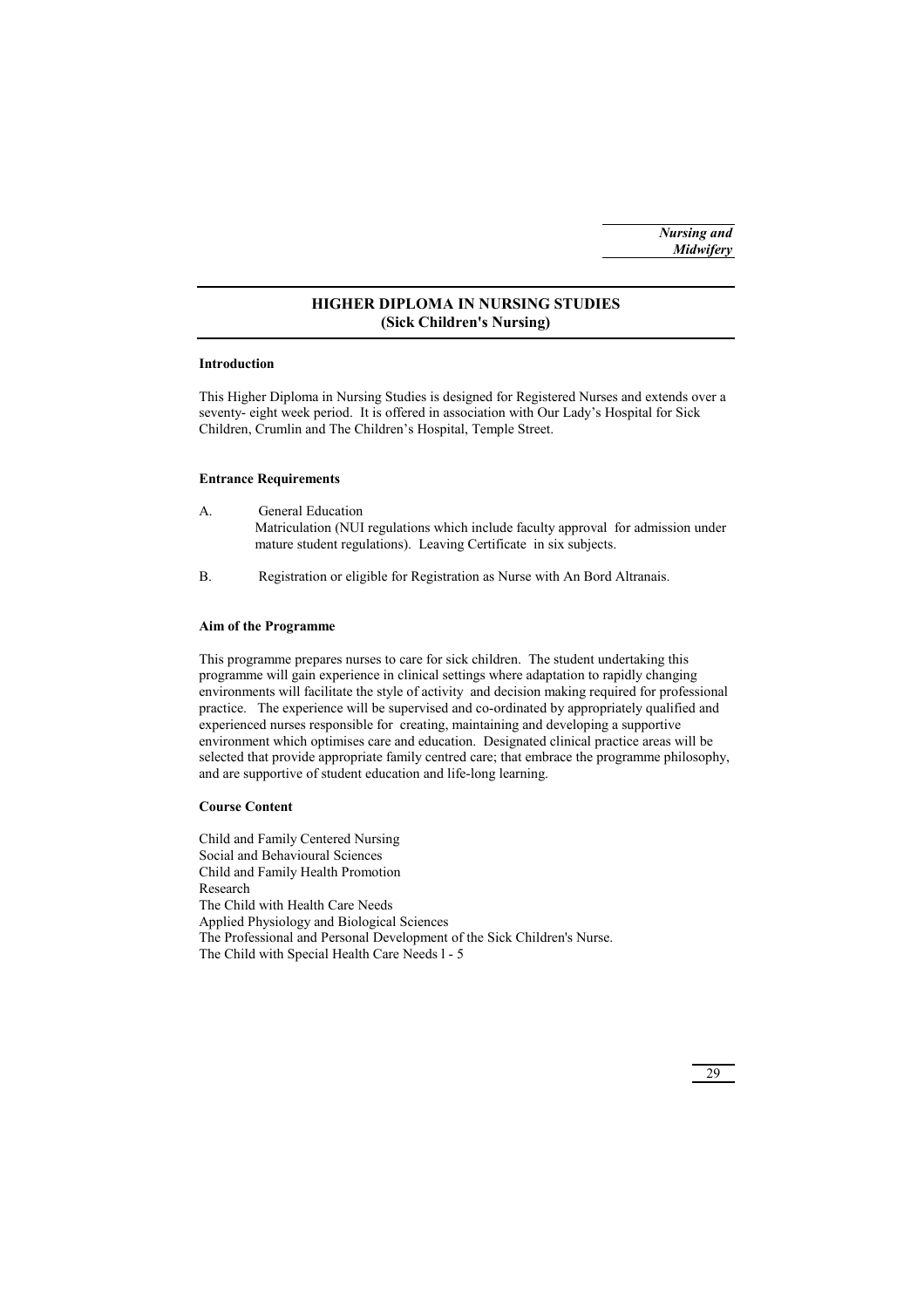Students undertake both theoretical and clinical work throughout the programme. Students will have over two thousand hours of focused clinical placements in Our Lady's Hospital for Sick Children, Crumlin and The Children's Hospital, Temple Street.

### **Clinical Placement Requirements**.

A. Clinical Instruction

 Students are required to receive the following minimum of weeks in clinical placements over the seventy-eight weeks of the programme.

| <b>CLINICAL INSTRUCTION</b>                                                             | <b>MINIMUM NUMBER OF</b> |  |
|-----------------------------------------------------------------------------------------|--------------------------|--|
|                                                                                         | <b>WEEKS</b>             |  |
| Nursing children with medical/surgical disorders                                        | 20 weeks                 |  |
| Nursing the infant up to one year                                                       | 8 weeks                  |  |
| Nursing children in accident and emergency /out patients                                | 6 weeks                  |  |
| Nursing children requiring high dependency care                                         | 4 weeks                  |  |
| Care of the child in the operating theatre                                              | 2 weeks                  |  |
|                                                                                         |                          |  |
|                                                                                         |                          |  |
| *Maternity care                                                                         | 2 weeks                  |  |
| Home nursing                                                                            | 1 week                   |  |
| *If obtained in a previous registration course by student it is not necessary to repeat |                          |  |

### B. Clinical Assessment(s).

Clinical assessment(s) will take place in the clinical area to which the student is currently allocated at the time of the assessment. Students must pass a minimum of four clinical assessments during the seventy eight week period. Two of these assessments will contribute to Part 1 of the Higher Diploma in Nursing Studies (Sick Children's nursing) Examination. All clinical requirements must be completed before the results of the clinical assessment are submitted to a Board of Examiners.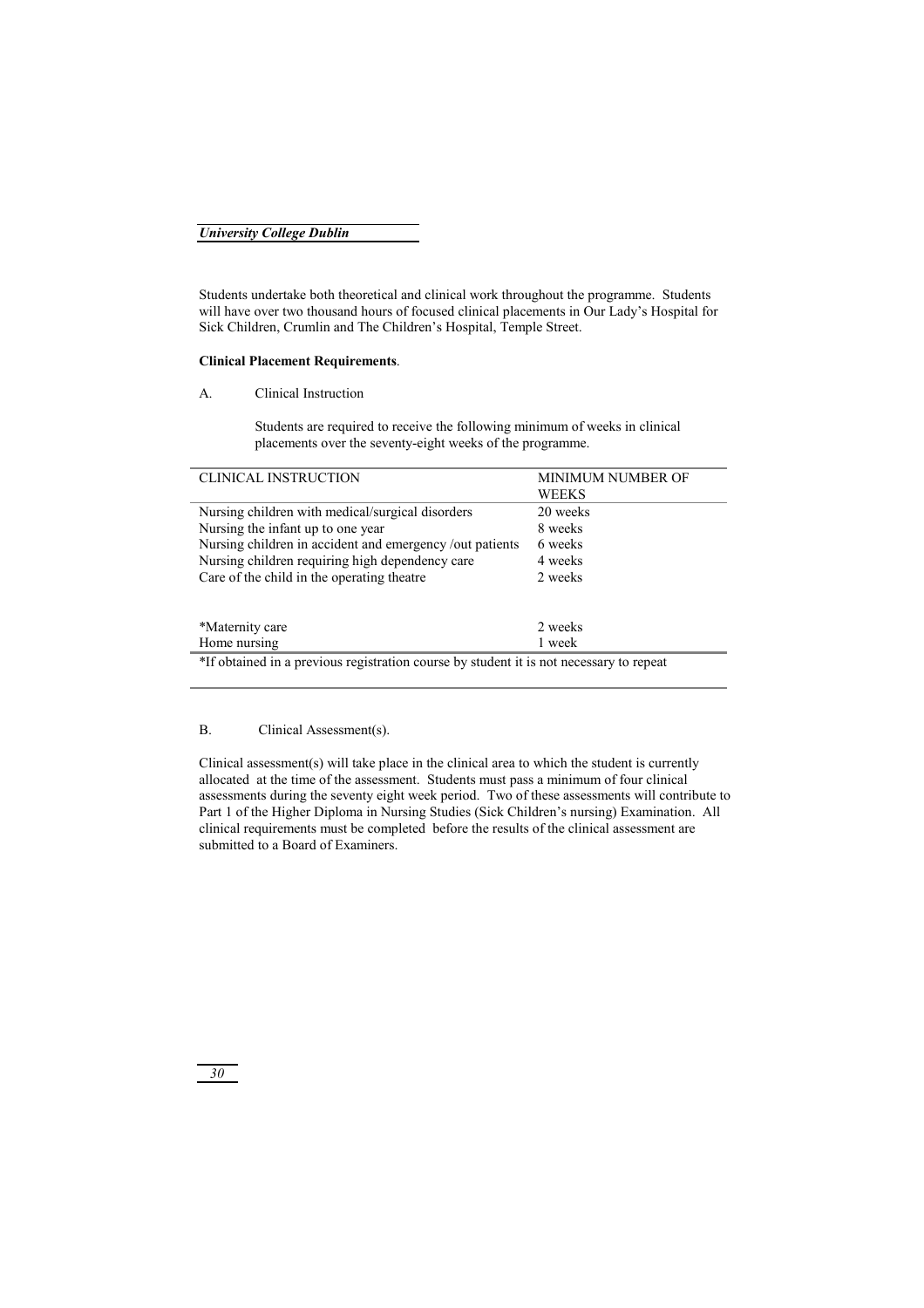### **Examinations**

### **First Higher Diploma Examination in Nursing Studies (Sick Children's Nursing) Part l (200l/02)**

| <b>Subject</b>                        | Overall<br>Mark | Written<br><b>Examinatio</b><br>n | <b>Course Work</b> | <b>Clincial</b><br>Assessment<br>÷ |
|---------------------------------------|-----------------|-----------------------------------|--------------------|------------------------------------|
| Sick Children's Nursing<br>(NURSP253) | 450             | 300                               | 150                |                                    |
| Research (NURSP013)                   | 100             |                                   | 100                |                                    |
| Clinical Assessment 1                 |                 |                                   |                    | Pass/Fail                          |
| Clinical Assessment 2                 |                 |                                   |                    | Pass/Fail                          |

### **Higher Diploma in Nursing Studies (Sick Children's Nursing) Part 2 (200l/02)**

| <b>Subject</b>                        | Overall<br>Mark | Written<br><b>Examinatio</b><br>n | <b>Course Work</b> | <b>Clincial</b><br><b>Assessment</b><br>÷ |
|---------------------------------------|-----------------|-----------------------------------|--------------------|-------------------------------------------|
| Sick Children's Nursing<br>(NURSP254) | 525             | 300                               | 225                |                                           |
| Clinical Assessment 3                 |                 |                                   |                    | Pass/Fail                                 |
| Clinical Assessment 4                 |                 |                                   |                    | Pass/Fail                                 |

Successful completion of Part 1 Higher Diploma Examination and The Higher Diploma Examination in Nursing Studies (Sick Children's Nursing) is on the basis of fulfilling the theoretical requirements in relation to course work and examinations and fulfilling the clinical placement requirements in relation to attendance and assessment(s). Part 1 of the Higher Diploma in Nursing Studies (Sick Children's Nursing) University Examination must be passed before entering for The Higher Diploma in Nursing Studies (Sick Children's Nursing ) Examination.

### **Award**

The programme includes both theoretical and clinical work . Students who have met the Higher Diploma Examination criteria set by University College Dublin will be awarded a Higher Diploma In Nursing Studies (Sick Children's Nursing). This is a Higher Diploma of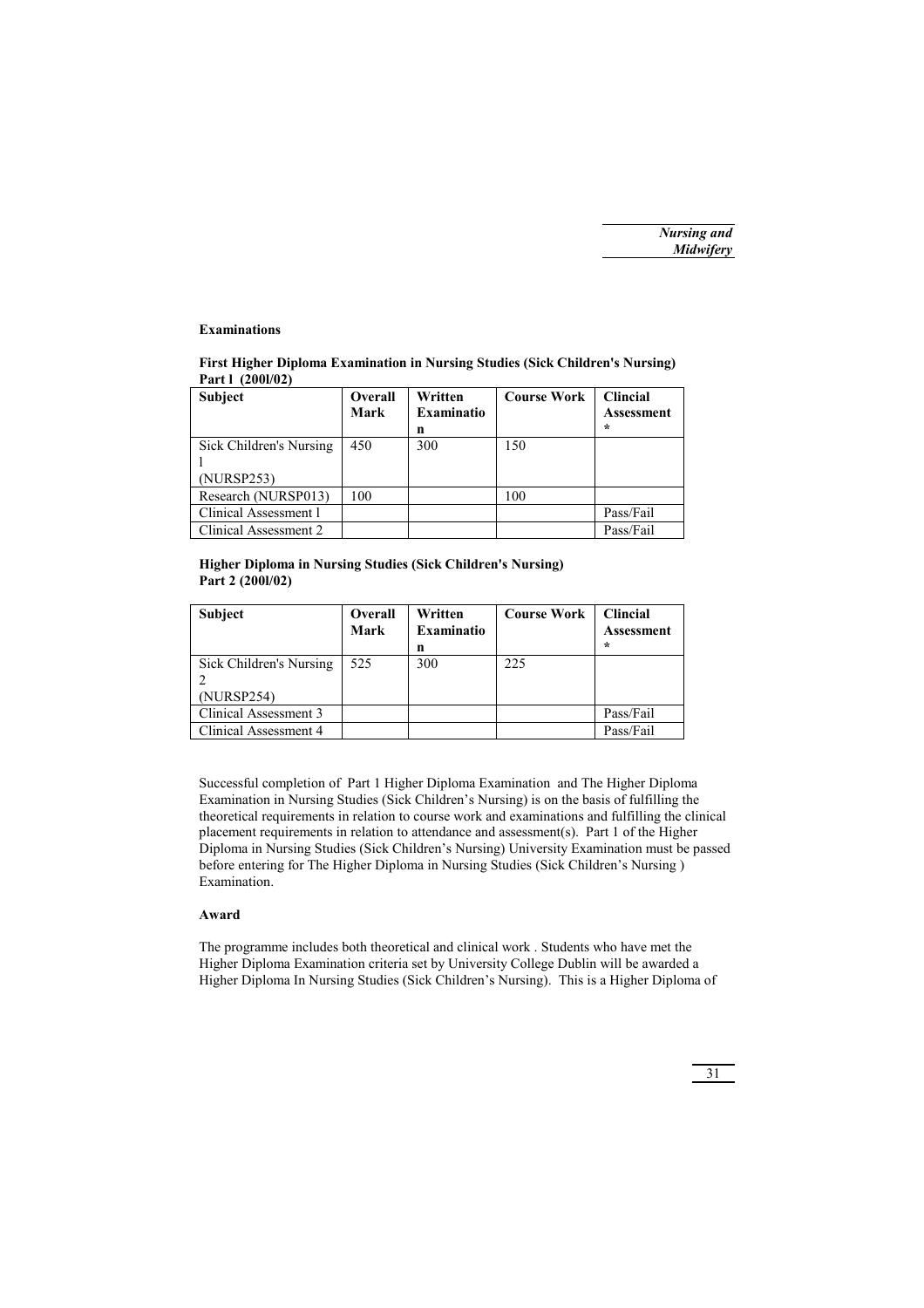the National University of Ireland. Successful completion of the programme enables students to register as Sick Children's Nurses (R.S.C.N.) with An Bord Altranais.

### **Application**

Applicants should apply to the School of Nursing and Midwifery, Earlsfort Terrace, Dublin 2, for further information and details of participating hospitals.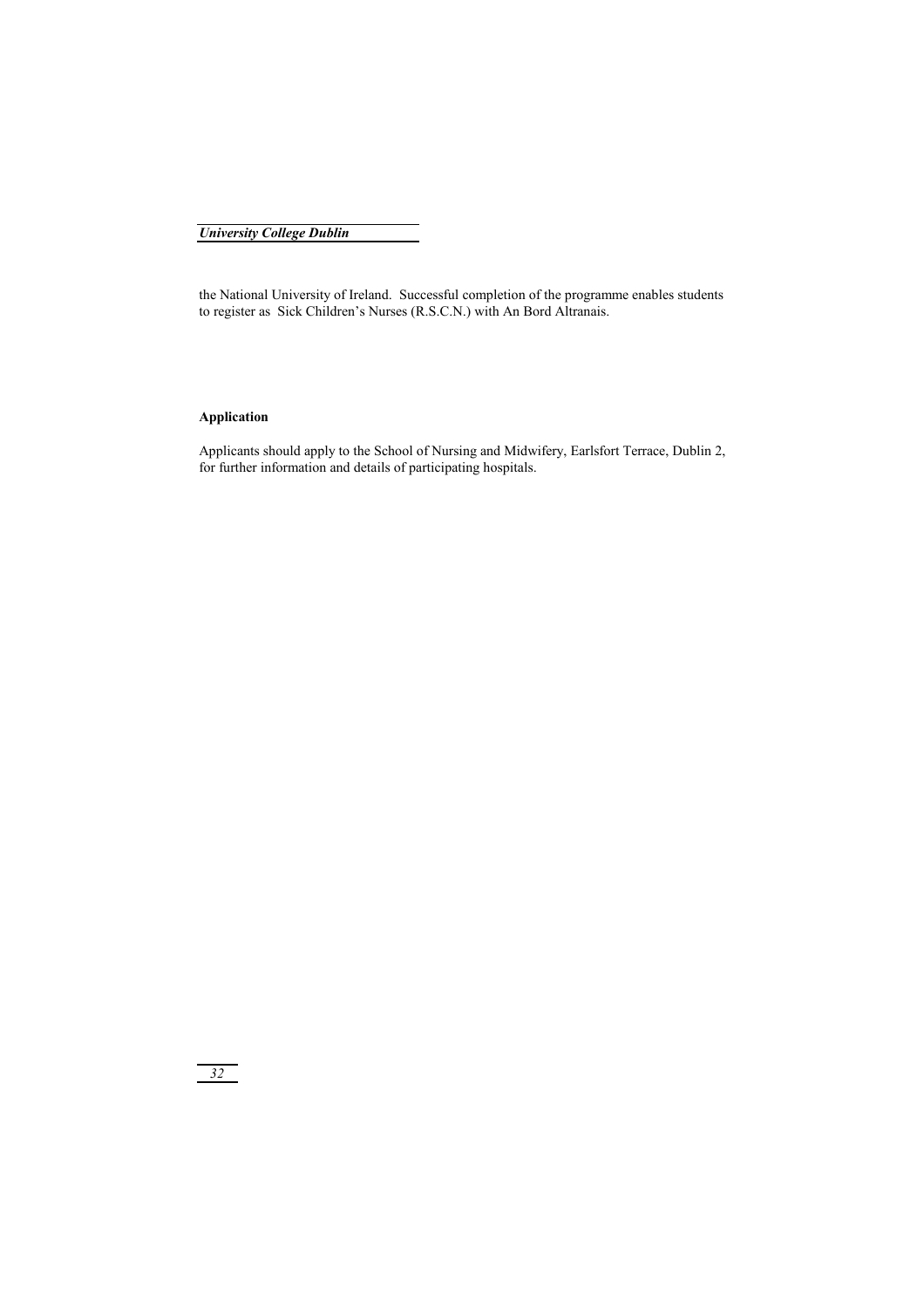*Nursing and Midwifery*

### **Higher Diploma in Nursing Studies (Diabetes Nursing) Revised Format 2000-2001**  \_\_\_\_\_\_\_\_\_\_\_\_\_\_\_\_\_\_\_\_\_\_\_\_\_\_\_\_\_\_\_\_\_\_\_\_

\_\_\_\_\_\_\_\_\_\_\_\_\_\_\_\_\_\_\_\_\_\_\_\_\_\_\_\_\_\_\_\_\_\_\_\_\_\_\_\_\_\_\_\_\_\_\_

### **Introduction**

This two year part-time Higher Diploma programme is offered in association with the Post Registration Education Nursing Department at the Mater Misericordiae Hospital, Eccles Street. It will give academic accreditation to Higher Diploma level to a specialist course in Diabetes Nursing. This programme may also be pursued in an accelerated mode over one calendar year. Students are taught in University College Dublin (UCD) and the Mater Misericordiae Hospital, Eccles Street.

### **Entrance Requirements**

Applicants should be registered as a General Nurse with An Bord Altranais, with a minimum of one year's post registration nursing experience. In addition, candidates must be engaged in the care of persons with Diabetes at commencement, of and for the duration of the programme.

#### **Exemptions/Credits**

It is possible to gain exemptions from part of the course on the basis of comparable study. All exemptions are at the discretion of the Faculty of Medicine, and all exemptions must be applied for at the time of making application to the programme.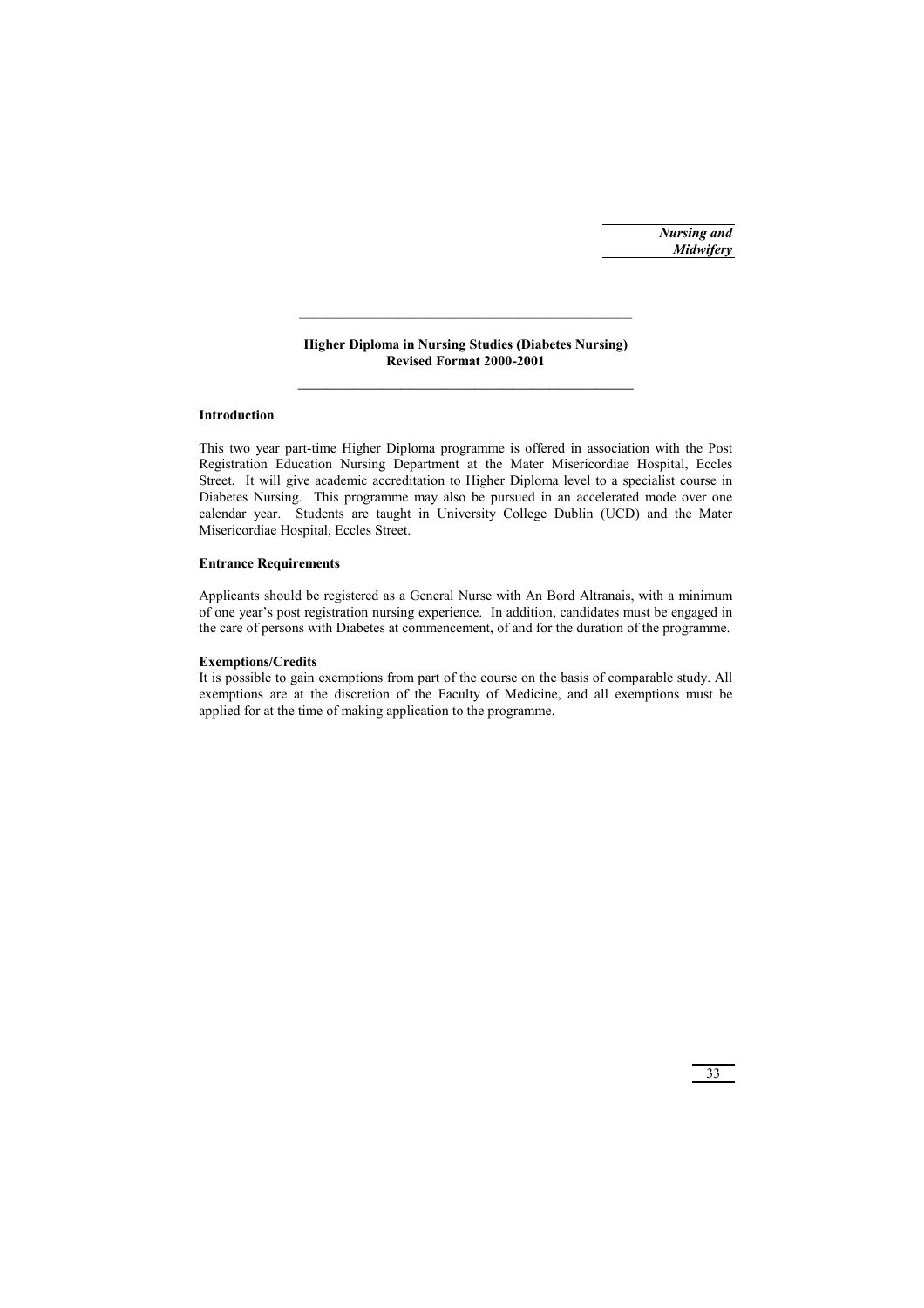### **Course Content**

| Year l                           | Year ll                                   |
|----------------------------------|-------------------------------------------|
| Nursing Theory and Practice 1    | Nursing Theory and Practice III (Diabetes |
| (Diabetes Nursing) (NURS P050)   | Nursing) (NURSP208)                       |
| Nursing Research (NURS P013)     | Nursing Theory & Practice IV (Diabetes    |
| Nursing Theory and Practice II   | Nursing)(NURSP209)                        |
| (Diabetes Nursing) (NURS P051)   | Nursing Theory & Practice V               |
| <b>Biological Sciences (NURS</b> | (Diabetes Nursing) (NURS P172)            |
| P <sub>170</sub> )               | Health Promotion & Health Education       |
|                                  | (NURS P092)                               |
|                                  | Clinical Assessment (NURS P058)           |

### **Accelerated Mode**

Students on the accelerated mode complete all the above modules in one calendar year.

### **Clinical Placements**

Clinical learning is an essential aspect of this programme. Students are required to complete learning outcomes on consolidation placements in their own respective hospital. In addition, specialised foundation supernumerary clinical teaching placements will be facilitated concurrently with specialist modules. All clinical requirements must be completed before the Higher Diploma in Nursing Studies (Diabetes Nursing) can be awarded.

### **Examinations**

Assessment by course work (essays, case study, case conferences, patient education session, nursing rounds, critical incidents) and or end of module examinations. Course work is undertaken throughout the programme. University examinations normally take place in Winter, Summer and Autumn.

### **Award**

On successful completion of the course, a student will be awarded a Higher Diploma in Nursing Studies (Diabetes Nursing). This is a Higher Diploma of the National University of Ireland.

### **Application**

Applicants should apply to the School of Nursing and Midwifery, University College Dublin, Earlsfort Terrace, Dublin 2.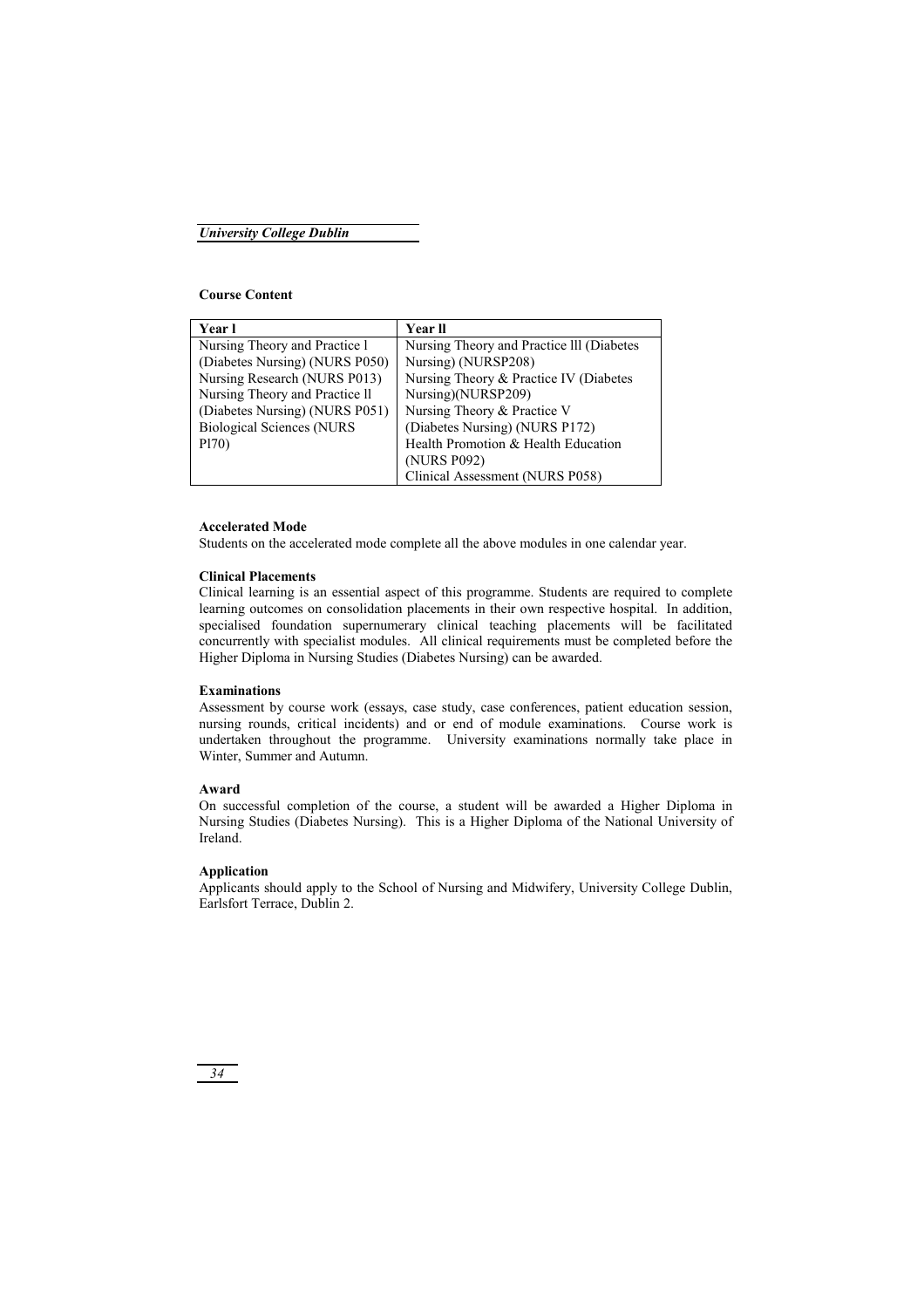### **Higher Diploma in Nursing Studies (Oncology Nursing) Revised Format 2000-0l**  \_\_\_\_\_\_\_\_\_\_\_\_\_\_\_\_\_\_\_\_\_\_\_\_\_\_\_\_\_\_\_\_\_\_\_\_

\_\_\_\_\_\_\_\_\_\_\_\_\_\_\_\_\_\_\_\_\_\_\_\_\_\_\_\_\_\_\_\_\_\_\_\_\_\_\_\_\_\_\_\_\_\_

### **Introduction**

This two year part-time programme is designed to expand the knowledge and skills of nurses engaged in the care of people with cancer. The course may also be pursued in an accelerated format over a calendar year. Applicants must be involved in caring for people with cancer for the duration of the course.

### **Entrance Requirements**

- (a) Registration with An Bord Altranais as a Registered General Nurse / Registered Sick Children's Nurse.
- (b) Minimum of 1 year post registration experience
- (c) Candidates must be employed in an oncology unit or related cancer care setting for the duration of the course.

### **Exemptions/Credits**

It is possible to gain exemptions from part of the course on the basis of comparable prior study. Applicants must apply for exemptions at the time of application.

| Year 1                                  | Year 2                                                  |
|-----------------------------------------|---------------------------------------------------------|
| Nursing Theory and Practice 1           | Epidemiology, Health Promotion                          |
| (Oncology Nursing)<br>(NURS             | and Patient Education in Cancer Care (NURS              |
| P <sub>011</sub>                        | P <sub>09</sub> 3)                                      |
| Nursing Theory and Practice 11          | Social and Behavioural Sciences                         |
| (Oncology Nursing) NURSP012.            | (Oncology Nursing)(NURS P174)                           |
| Nursing Research (NURS P013)            | Nursing Theory and Practice III                         |
|                                         | (Oncology Nursing) (NURS P253)                          |
| <b>Biological</b><br>Sciences<br>(NURS) |                                                         |
| P114)                                   |                                                         |
|                                         | <b>Optional Modules*</b>                                |
|                                         | <i>Option l:</i> Nursing Theory and Practice IV         |
|                                         | (Adult Oncology)*(NURS P247)                            |
|                                         | Clinical Placement (Adult Oncology)*                    |
|                                         | (NURS P248)                                             |
|                                         | <i>Option 2:</i> Nursing Theory and Practice V (Breast) |
|                                         | Care)*(NURSP249)                                        |
|                                         | Clinical Placement (Breast Care)*(NURS P250)            |

### **COURSE CONTENT**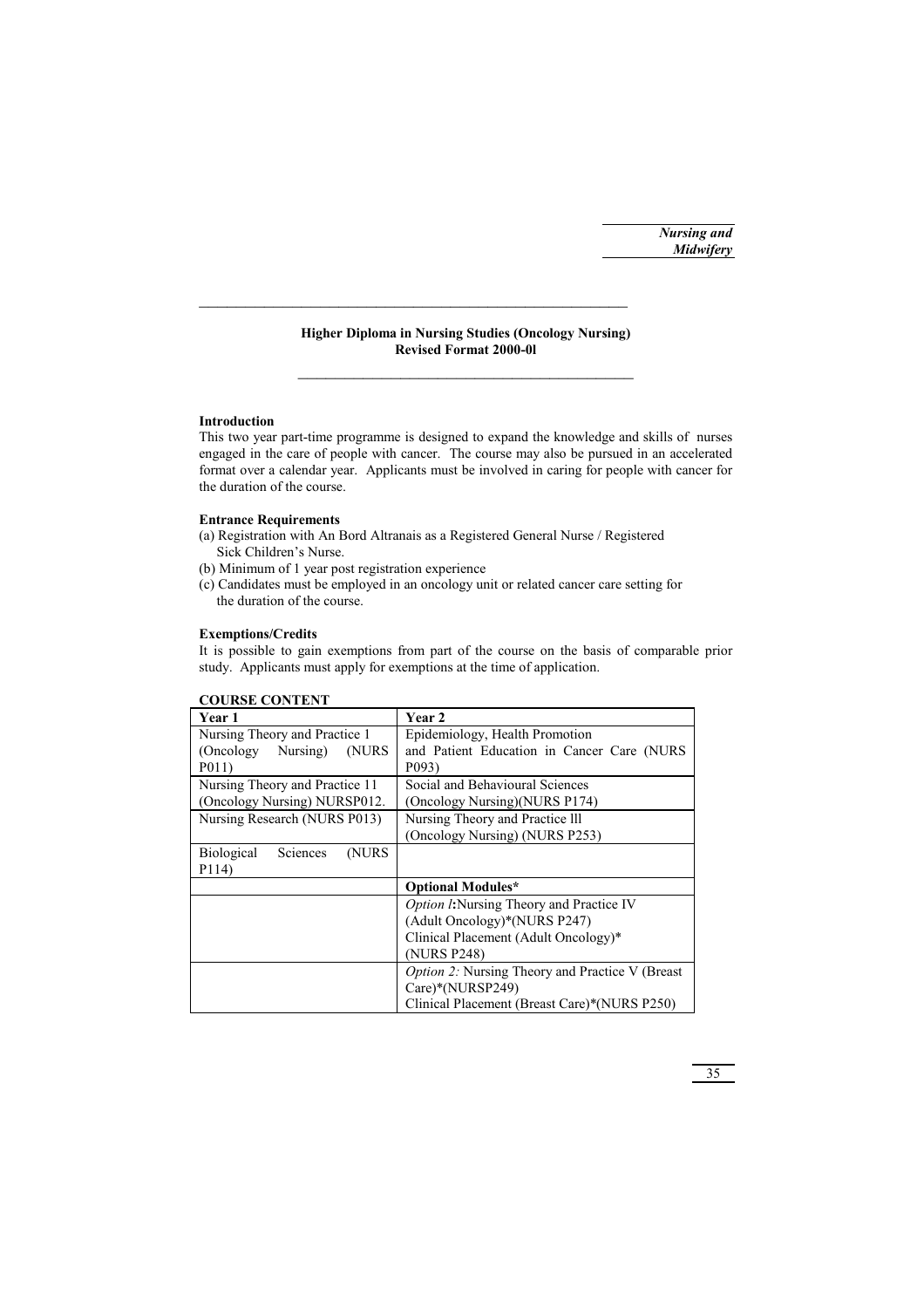| <i>Option 3:</i> Nursing Theory and Practice IV |
|-------------------------------------------------|
| (Paediatric Oncology)* (NURS P251)              |
| Clinical Placement (Paediatric Oncology)*       |
| (NURS P252)                                     |

- Students undertake one optional subject plus their clinical placement in the appropriate specialty. The breast care modules are offered in association with St. Vincent's University
- ospital and the Mater Misericordiae Hospital. The paediatric oncology modules are offered in association with Our Lady's Hospital for Sick Children, Crumlin.

### **Accelerated Mode**

Students on the accelerated mode complete all the above modules in a calendar year

### **Clinical Placements**

Clinical learning is an essential aspect of this programme which is pursued in the normal course of the student's work. In addition, some specialist placements are provided within the programme, and students are required to complete consolidation placement(s) to a minimum of 4 weeks and a maximum of 10 weeks.

### **Examinations**

University examinations for the Higher Diploma in Nursing Studies (Oncology Nursing) will be held in Winter, Spring and Summer. Supplemental examinations will take place in Autumn. In addition, a variety of assessment procedures are employed. These include essays, projects, case studies, teaching sessions and clinical examinations. Each module of study is assessed.

### **Award**

On successful completion of the course a student will be awarded a Higher Diploma in Nursing Studies (Oncology Nursing). This is a Higher Diploma of the National University of Ireland.

### **Applications**

Application forms are available from the School and Nursing and Midwifery, University College Dublin, Earlsfort Terrace, Dublin 2, Ireland. Telephone 01-7067431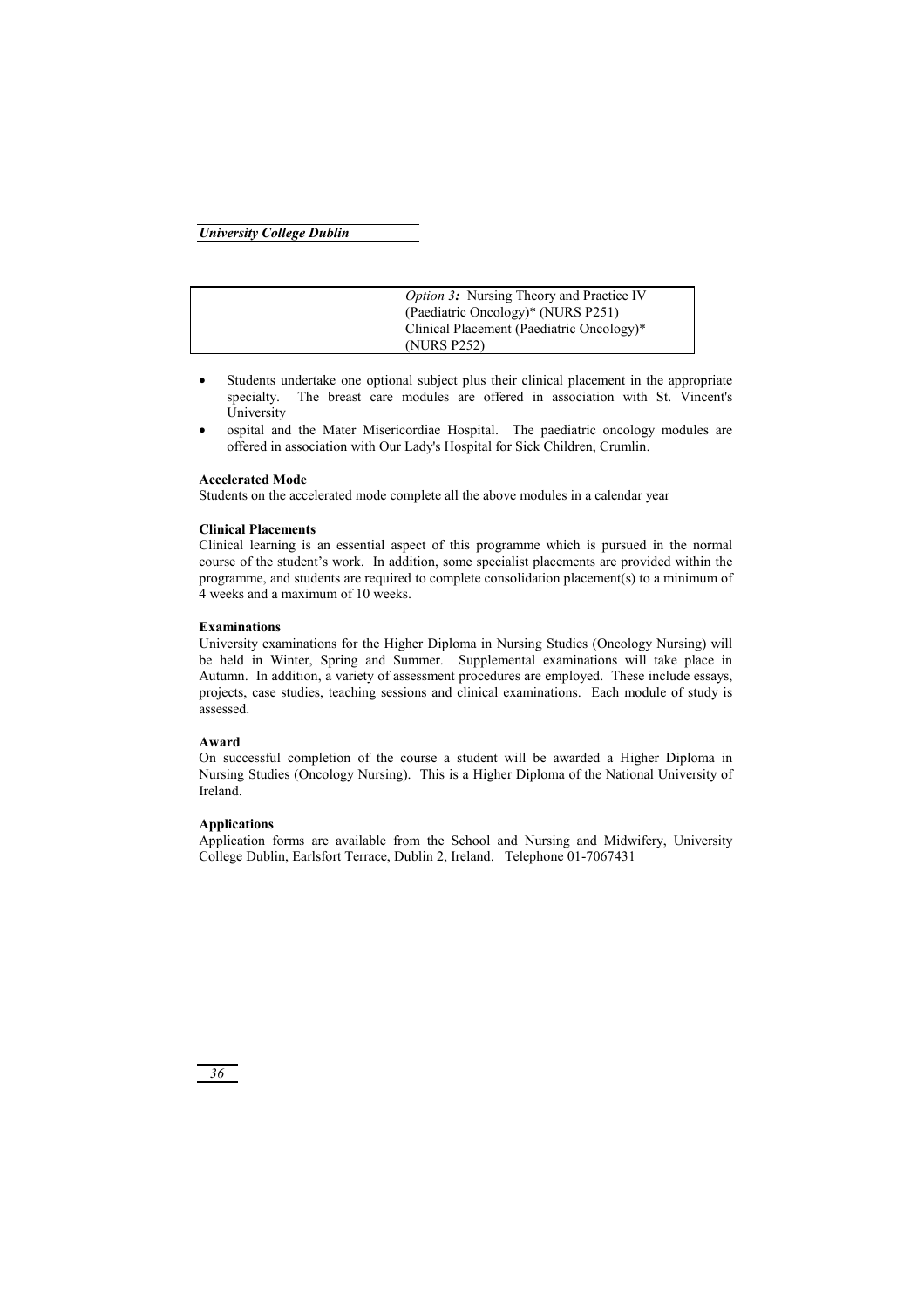*Nursing and Midwifery*

### **Higher Diploma in Nursing Studies (Palliative Nursing) Revised Format 2000-0l**

This part-time Higher Diploma programme is provided for registered nurses who wish to extend their knowledge of palliative nursing care. The programme is related to the Higher Diploma in Nursing Studies (Oncology Nursing) and students share some foundation course work in the first year. The programme is run in association with Our Lady's Hospice, Harold's Cross, Dublin and the second year of the programme will take place in Our Lady's Hospice under the direction of the School of Nursing and Midwifery The course will also be offered in an accelerated format over one calendar year.

### **Entrance Requirements**

Applicants should be registered as a General Nurse with a minimum of one year's postregistration nursing experience and should be currently nursing patients receiving palliative care .

### **Exemptions/Credits**

It is possible to gain exemptions from part of this course on the basis of comparable prior study. Applicants must apply for exemption at the time of application and all exemptions are at the discretion of the Faculty of Medicine.

### **Course Content**

| Year l                           | <b>Year II</b>                                       |
|----------------------------------|------------------------------------------------------|
| Nursing Theory and Practice 1    | Nursing Theory and Practice III (NURS P044)          |
| (Palliative Nursing) (NURS P182) | Nursing Theory and Practice IV (Palliative Nursing)  |
| Nursing Theory and Practice II   | (NURS P045)                                          |
| (Palliative Nursing) (NURS P183) | Social and Behavioural Sciences (Palliative Nursing) |
| Nursing Research (NURS P013)     | (NURS P185)                                          |
| Biological Sciences (NURS Pl84)  | Health and Healing in Palliative Nursing (NURS P097) |
|                                  | Clinical Assessments (NURS P049)                     |

### **Clinical Placements**

Clinical learning is an essential part of the programme. Students are expected to apply theoretical knowledge as part of their clinical practice for the duration of the programme. In addition, students are facilitated to spend from two to six weeks of supernumerary time in specialist palliative care settings.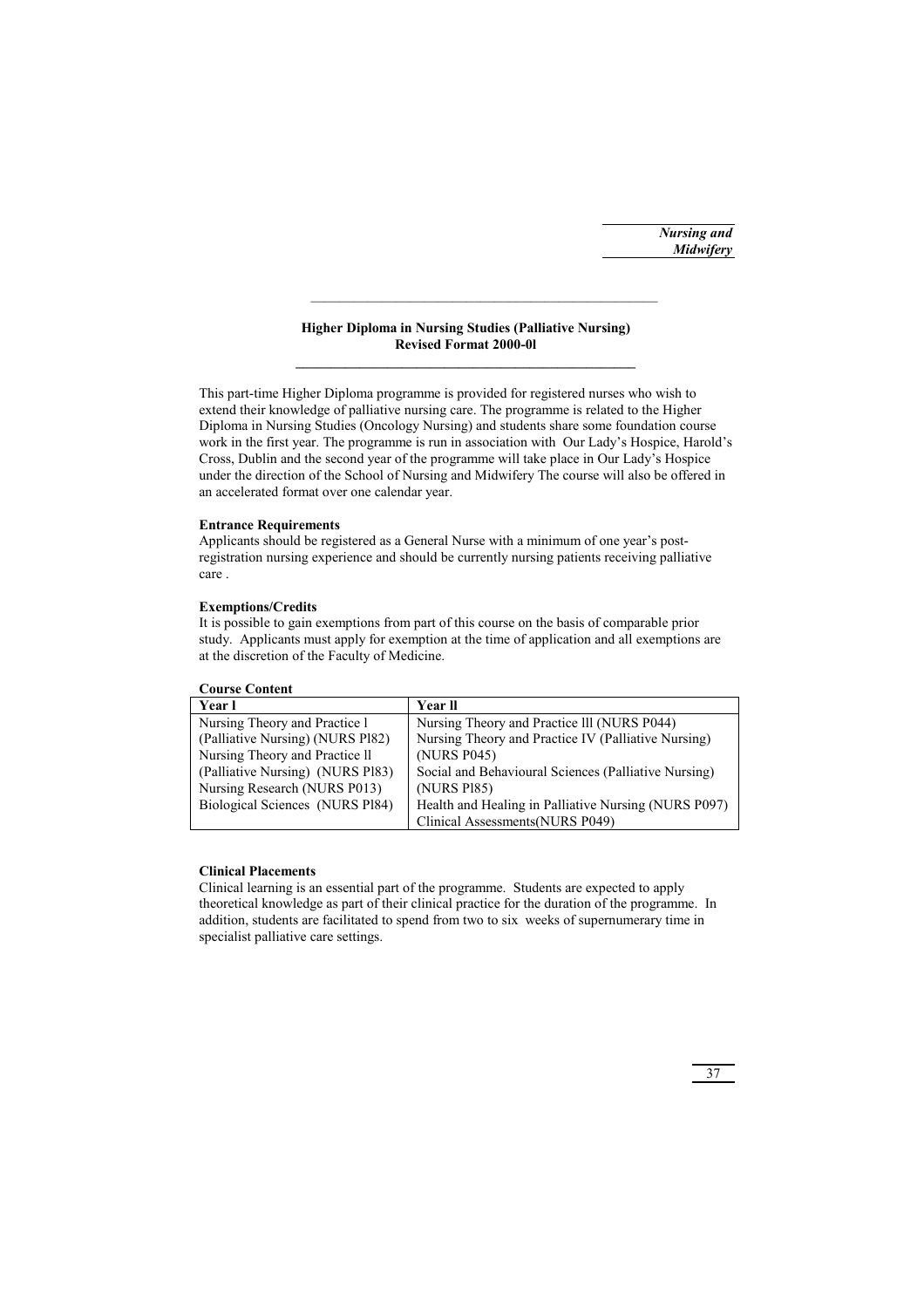### **Examinations**

University Examinations for the Higher Diploma in Nursing Studies (Palliative Nursing) will be held in the Winter, Spring and Summer. Supplemental examinations will take place in the Autumn.

### **Award**

On successful completion of the course a student will be awarded a Higher Diploma in Nursing Studies (Palliative Nursing). This is a Higher Diploma of the National University of Ireland.

### **Application**

Application should be made to the School of Nursing and Midwifery, University College Dublin, Earlsfort Terrace, Dublin 2.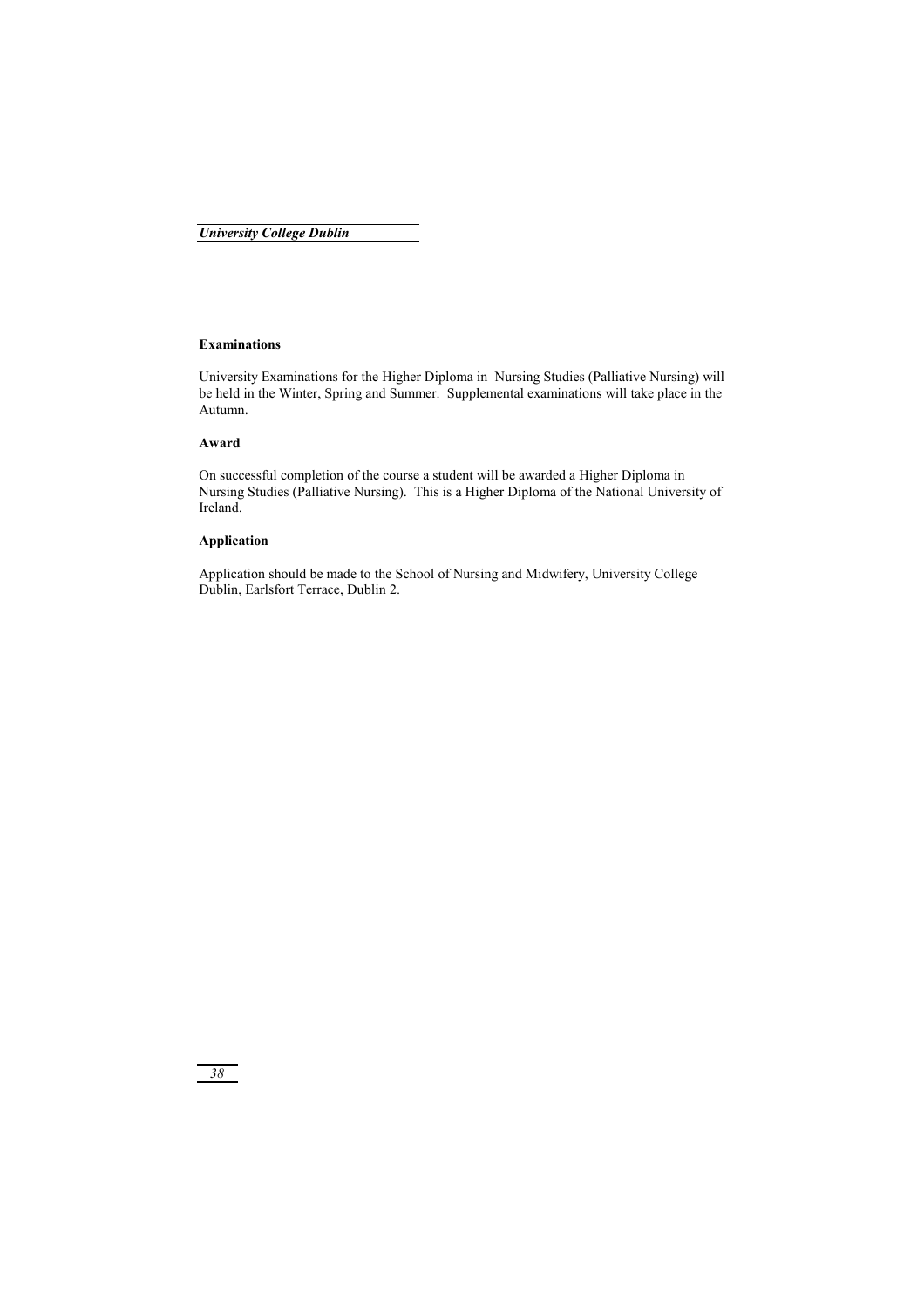### **HIGHER DIPLOMA IN NURSING STUDIES (Public Health Nursing)**

The Higher Diploma in Nursing Studies (Public Health Nursing) programme is a full-time one year programme for registered nurse midwives. The programme aims to prepare registered nurse-midwives to function as effective community health nurses, by facilitating primary, secondary and tertiary health care. The overall philosophy of the course is influenced by the concept of primary health care and the growing movement towards community care as the 'ideal' within the priorities of a health care system.

Students who are awarded the Higher Diploma are eligible for inclusion on the Public Health Nursing register by An Bord Altranais.

### **Venue and Length**

The course will be held in University College Dublin, Earlsfort Terrace, with field work placements in the community and other special health care settings.

It will extend over a full year (52 weeks), commencing in late September. Field work placement will take place during each semester and an extended period of supervised practice (eight weeks) will take place between June and August.

Candidates will be assessed for eligibility by the School of Nursing and Midwifery prior to acceptance for the course. Students may then seek sponsorship from Health Boards.

### **Entrance Requirements**

- (a) Professional education, RGN and RM.
- (b) Candidates must be registered with An Bord Altranais
- (c) Post-registration nursing or midwifery experience. This must include a minimum of one year's full-time (or equivalent) continuous management of patient/client care at ward/community level. Experience must have been within the previous three years: RGN and RM, with a minimum of one year's post-registration nursing experience, which must have been within the past three years.
- (d) Evidence of recent study (general and/or professional). Ideally this study should be assessed/accredited by a recognised academic institution.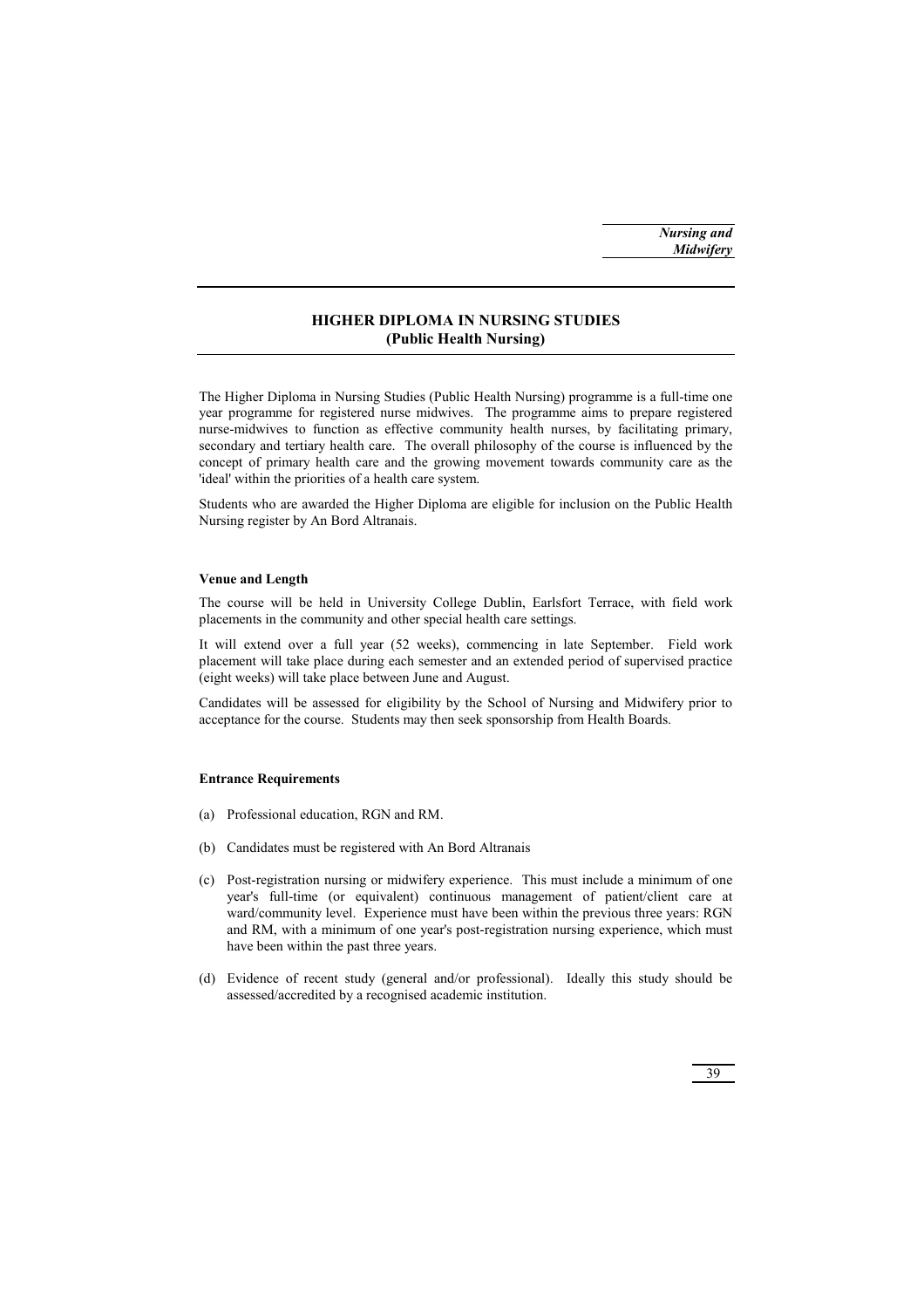### **Exemptions/Credits**

It is possible to gain exemptions from part of this course on the basis of comparable prior study. Applicants must apply for exemptions at the time of application.

### **Course Content**

Nursing Theory and Practice I (Community Health Nursing) (NURS Pl86)

Nursing Theory and Practice II (Community Health Nursing) (NURS Pl87)

Nursing Theory and Practice III (Community Health Nursing) (NURS Pl88)

Nursing Theory and Practice IV (Community Health Nursing) (NURS Pl93)

Nursing Theory and Practice V (Community Health Nursing) (NURS Pl93)

Nursing Theory and Practice VI (Community Health Nursing) (NURS P037)

Clinical Practice (NURS P036)

Primary Health Care and Health Promotion (NURS Pl9l)

Epidemiology, Family and Social Policy, Public Health Policy (NURS Pl90)

Nursing Research (NURS P013) Social and Behavioural Sciences (NURS P189) Communication Skills Clinical Practice (NURS P039)

### **Examinations**

Examinations will take place at the end of each semester. Continuous assessment, course work and fieldwork will contribute to marks. Assessment of course work and field work will be completed by Autumn (August).

### **Application**

Application forms are available from the School of Nursing and Midwifery, University College Dublin, Earlsfort Terrace, Dublin 2 (tel: 01-706 7431 or 01-706 7383).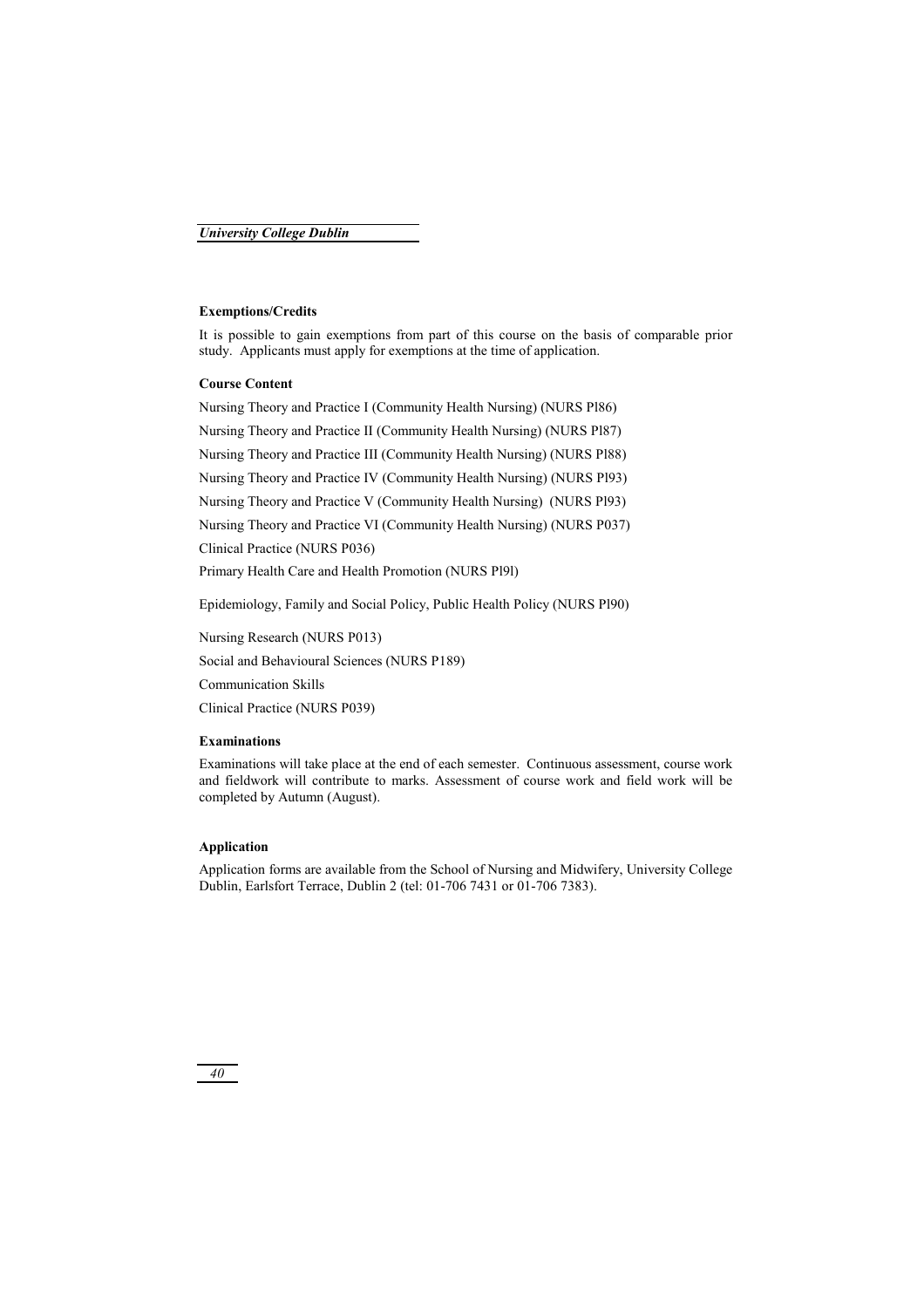### **Higher Diploma in Nursing Studies (Peri-Anaesthesia Nursing) Revised Format 2000-0l**

### **Introduction**

This two year part time Higher Diploma programme is designed to expand the knowledge and skills of nurses engaged in the care of people in the anaesthesia environment. The course may also be pursued in an accelerated format over a calendar year. This course is offered in association with the Post Registration Nurse Education Department in the Mater Misericordiae Hospital, Eccles Street and St. Vincent's University Hospital, Elm Park. The course equips the student to work in the anaesthesia and post anaesthesia setting. It gives academic accreditation to Higher Diploma level to a specialist practice in Peri-Anaesthesia nursing. Students will be taught in University College Dublin, Mater Misericordiae Hospital, and St. Vincent's University Hospital, Elm Park.

### **Entrance Requirements**

a).Registration with An Bord Altranais as a Registered General Nurse.

b).Two years post registration experience in general nursing.

c).Candidates must be employed in the Operating Department (in the area of anaesthesia / post anaesthesia nursing) for a minimum of six months prior to commencing the course.

d).Candidates must obtain the commitment of both the Director of Nursing and Theatre Superintendent / Theatre Sister, in writing, to enable them to work in the anaesthesia / post anaesthesia care (recovery room) area for the duration of the programme.

### **Exemptions / Credits**

It is possible to gain exemptions from part of this course on the basis of comparable prior study. Applicants must apply for an exemption at the time of application, and it must be completed and returned with all the relevant data.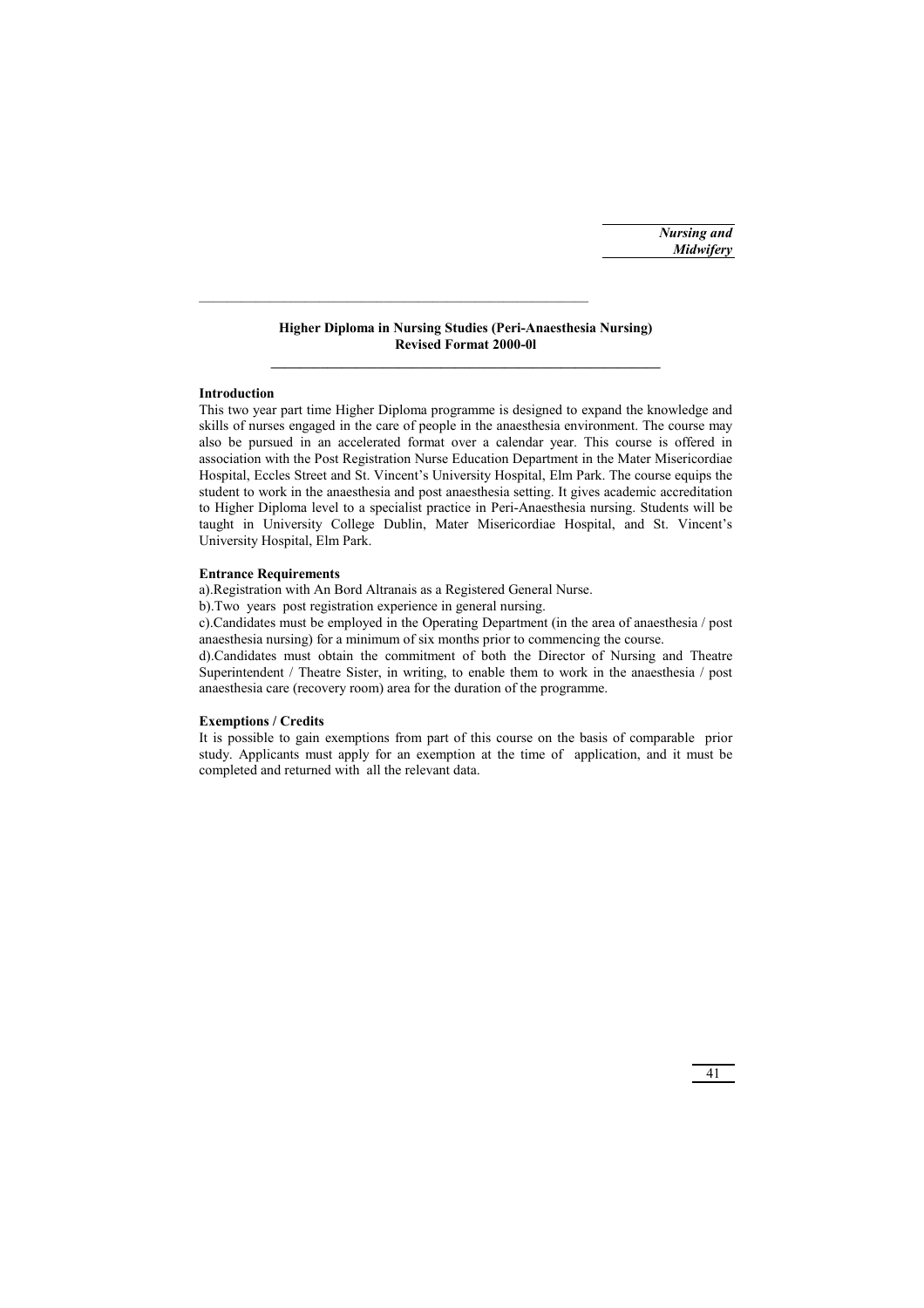### **Course Content**

| Year 1                                                                 | Year 2                                                                    |
|------------------------------------------------------------------------|---------------------------------------------------------------------------|
| Nursing Theory & Practice I (Peri-                                     | Nursing Theory & Practice III (Peri-                                      |
| Anaesthesia Nursing) (NURS P074)                                       | Anaesthesia Nursing) (NURS P195)                                          |
| Nursing Theory & Practice II (Peri-<br>Anasthesia Nursing) (NURS P075) | Nursing Theory and Practice 1V(Peri-<br>Anaesthesia Nursing) (NURS 195)   |
| Nursing Research (NURS P013)                                           | Nursing Theory and Practice V (Care of the<br>Critically Ill) (NURS Pl96) |
| Biological Sciences (NURS P194)                                        |                                                                           |
|                                                                        | Nursing Theory and Practice VI (Care of                                   |
|                                                                        | person with special needs) (NURS Pl96)                                    |

### **Accelerated Mode**

Students undertaking the accelerated mode will complete all of the above modules in a calendar year.

### **Clinical placements**

Clinical learning is an essential aspect of this programme which is pursued in the normal course of the student's work. In addition, some specialist clinical placements are provided in the programme where students are required to complete consolidation placements. Clinical placements will take place during the programme. Students must provide a documented record of 100% attendance at each supernumerary clinical placement before they are eligible for a pass mark on their clinical assessment.

### **Examinations**

A variety of assessment procedures are employed. These include essays, projects, case studies as appropriate, teaching sessions and examination papers. Each module of study is assessed. University examinations will be held in the Winter, Spring, Summer and Autumn.

### **Award**

On successful completion of the programme, a student will be awarded a Higher Diploma in Nursing Studies (Peri-Anaesthesia Nursing). This is a Higher Diploma of the National University of Ireland.

### **Application**

Application forms are available from The Director, School of Nursing and Midwifery, University College Dublin, Earlsfort Terrace, Dublin 2. Telephone (01) 7167383 / 7431.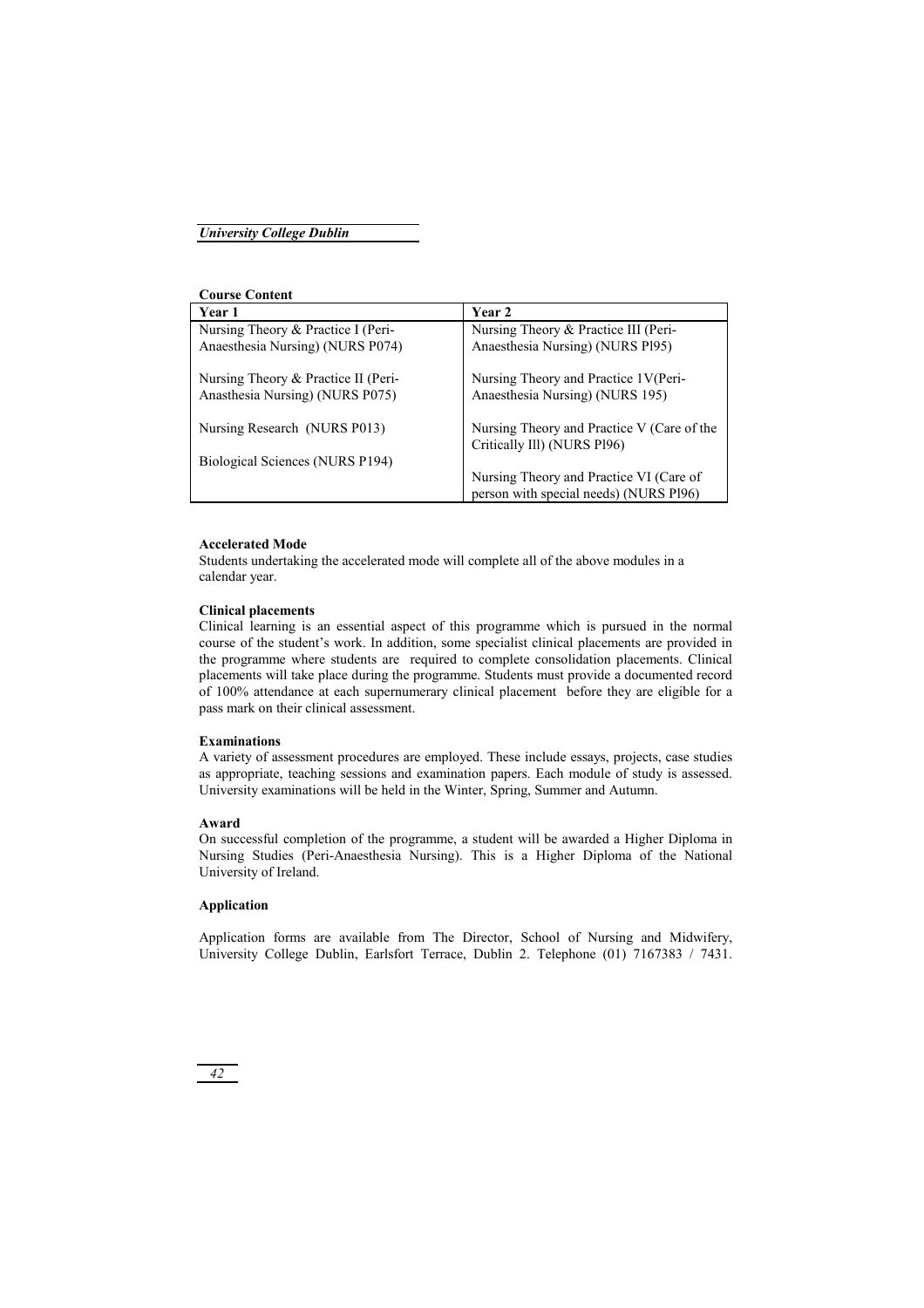### **Higher Diploma in Nursing Studies (Peri-Operative Nursing)**

\_\_\_\_\_\_\_\_\_\_\_\_\_\_\_\_\_\_\_\_\_\_\_\_\_\_\_\_\_\_\_\_\_\_\_\_\_\_\_\_\_\_\_\_\_\_

### **Introduction**

This two year part time Higher Diploma in Nursing Studies (Peri-Operative Nursing) programme is designed to expand the knowledge and skills of nurses engaged in the care of people within the peri-operative environment. This course may also be pursued in an accelerated format over a calendar year. This Higher Diploma gives academic accreditation to Higher Diploma level to a specialist practice in Peri-Operative nursing. Students will be taught in University College Dublin and in designated clinical sites.

### **Entrance Requirements**

a). Registration with An Bord Altranais as a Registered General Nurse.

b). Two years post registration experience in general nursing.

c). Candidates must be employed in the Operating Department (in the area of pre-operative, intra-operative and post-operative nursing) for a minimum of twelve months prior to commencing the course.

d). Candidates must obtain the commitment of both the Director of Nursing and Theatre Superintendent / Theatre Sister, in writing, to enable them to work in the pre-operative, intraoperative and post-operative care area for the duration of the programme.

### **Exemptions / Credits**

It is possible to gain exemptions from part of this course on the basis of comparable prior study. Applicants must apply for an exemption at the time of application, and it must be completed and returned with all the relevant data.

| Year 1                              | <b>Year 2</b>                          |
|-------------------------------------|----------------------------------------|
| Nursing Theory & Practice I (Peri-  | Nursing Theory and Practice III (Peri- |
| Operative Nursing) (NURS P141)      | Operative Nursing) (NURS Pl47)         |
| Nursing Research (NURS PO13)        | Nursing Theory and Practice 1V(Peri-   |
| Nursing Theory & Practice II (Peri- | Operative Nursing) (NURS Pl47)         |
| Operative Nursing) (NURS P142)      | Nursing Theory and Practice V (Peri-   |
| Biological Sciences (NURS P143)     | Operative Nursing) (NURS P198)         |
|                                     | Nursing Theory and Practice VI (Peri-  |
|                                     | <b>Operative Nursing (NURS P198)</b>   |
|                                     |                                        |

### **Course Content**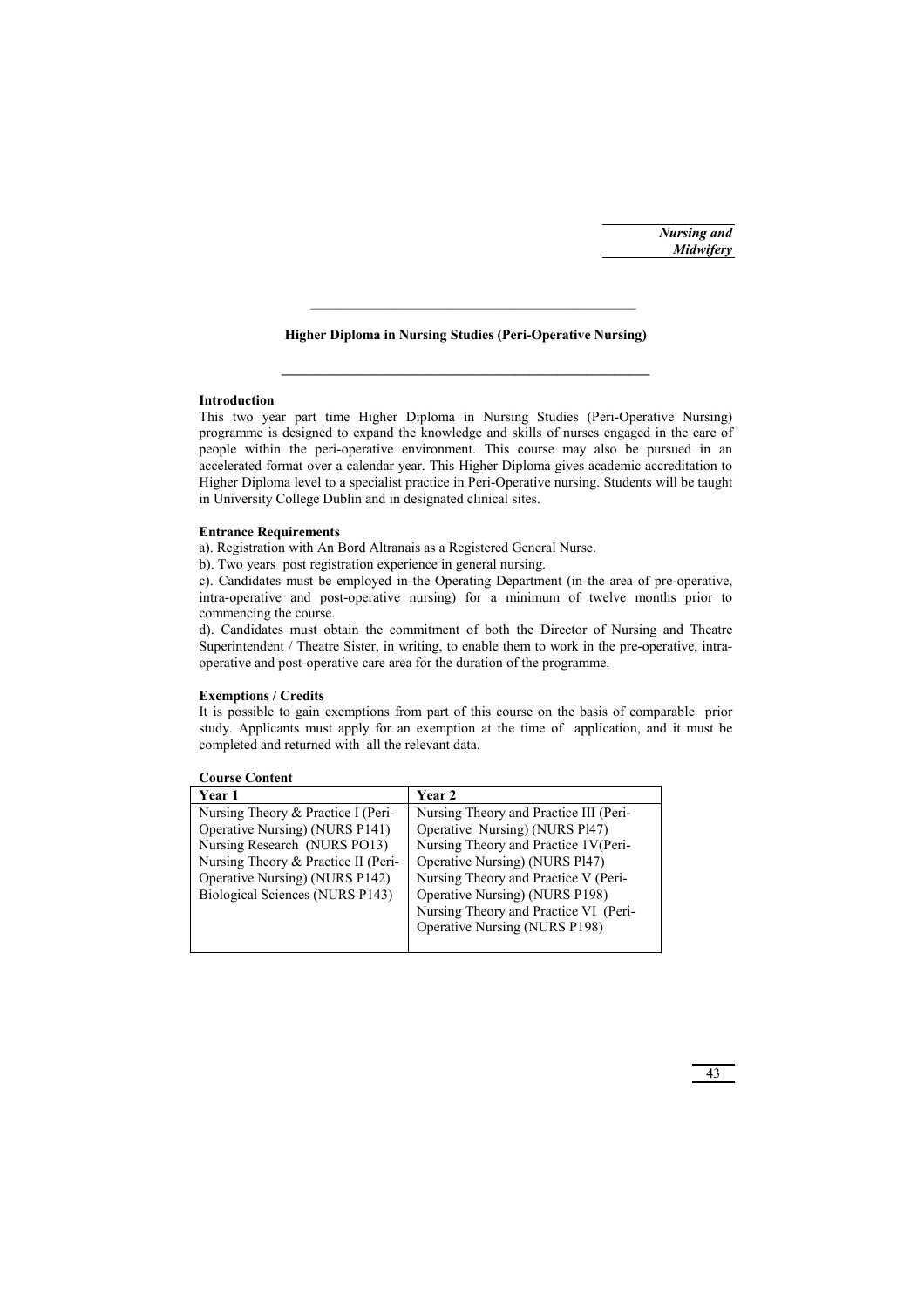### **Accelerated Mode**

Students undertaking the accelerated mode will complete all of the above modules in a calendar year.

#### **Clinical placements**

Clinical learning is an essential aspect of this programme which is pursued in the normal course of the student's work. In addition, some specialist clinical placements are provided in the programme where students are required to complete consolidation placements. Clinical placements will take place during the programme. Students must provide a documented record of 100% attendance at each supernumerary clinical placement before they are eligible for a pass mark on their clinical assessment.

#### **Examinations**

A variety of assessment procedures are employed. These include essays, projects, case studies as appropriate, teaching sessions and examination papers. Each module of study is assessed. University examinations will be held in the Winter, Spring, Summer and Autumn.

#### **Award**

On successful completion of the programme, a student will be awarded a Higher Diploma in Nursing Studies (Peri-Operative Nursing). This is a Higher Diploma of the National University of Ireland.

### **Application**

Application forms are available from The Director, School of Nursing and Midwifery, University College Dublin, Earlsfort Terrace, Dublin 2. Telephone (01) 7167383 / 7431.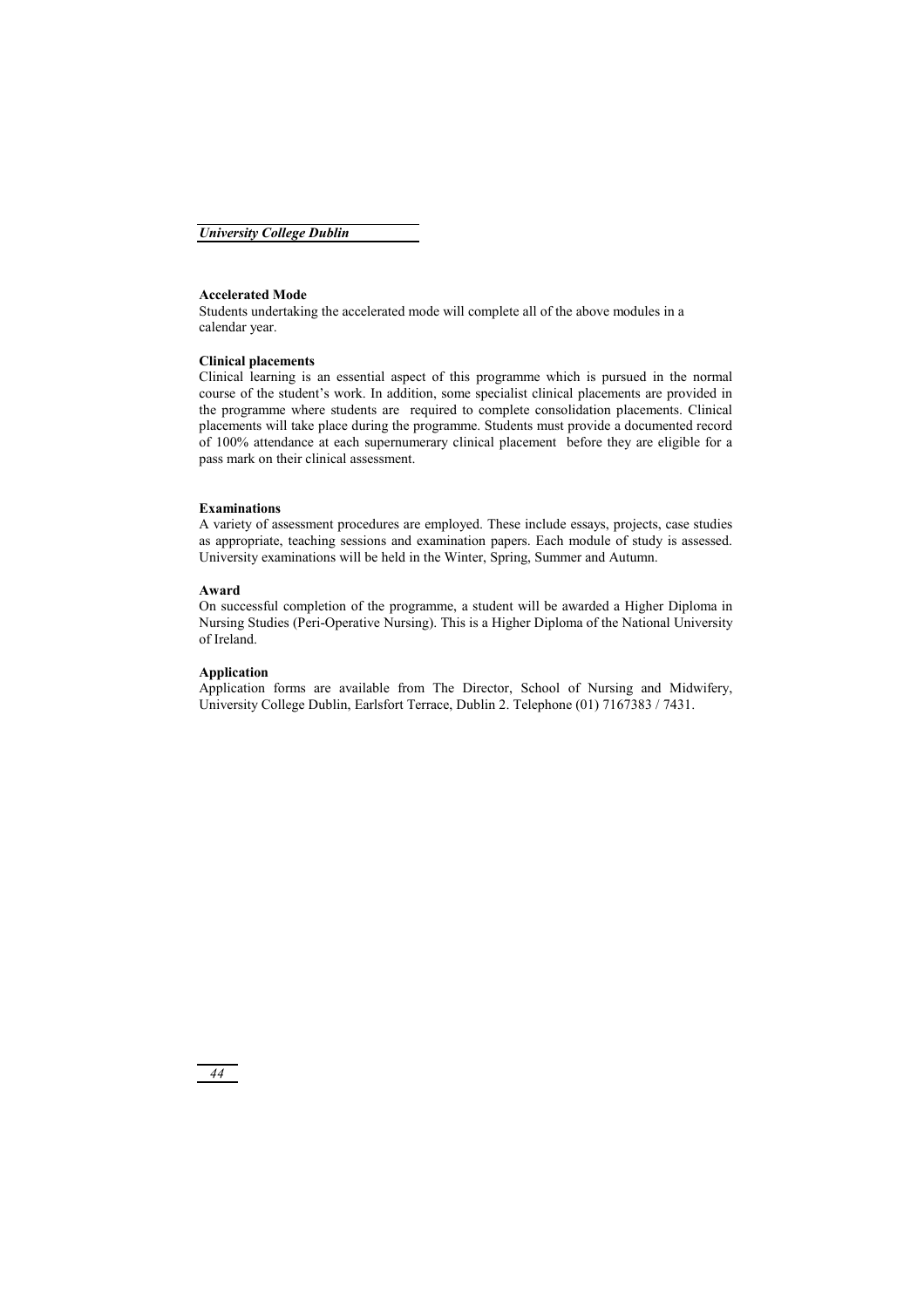### **HIGHER DIPLOMA IN NURSING STUDIES (CLINICAL PRACTICE)**

### **Introduction**

This part-time Higher Diploma programme is designed to expand the knowledge and skills of nurses for clinical nursing practice in the care of persons with a variety of health related problems, within a number of specialist care settings and contexts. It consists of core and specialist strand modules. The programme is offered in association with a number of affiliated health care institutions, including the Mater Misericordiae Hospital, St. Vincent's University Hospital, the National Rehabilitation Hospital, Dun Laoghaire, Our Lady's Hospice, Harold's Cross, Our Lady's Hospital for Sick Children, Crumlin and the Children's Hospital Temple Street. It will give academic accreditation, to Higher Diploma level, to a specialist course in Clinical Practice. The programme can be pursued over one or two years.

### **Entrance Requirements**

### **The following are the general entry requirements for the Higher Diploma in Nursing Studies (Clinical Nursing): Applicants must be:**

- entered onto the appropriate General division of the Nurses' Register maintained by An Bord Altranais
- applicants should have at least one years post-registration experience
- currently employed in clinical nursing practice
- employed in the specialist nursing discipline for the duration of the programme.

The following **additional entry requirements** apply to specialist strands as follows:

### **Strand l: Gastroenterology Nursing**

• Applicants should be registered as a general nurse with at least one years post-registration experience, including at least six months in medical or Gastroenterology nursing

### **Strand 2: Gerontological Nursing**

• Applicants should be registered as RGN, RPN, or RNMH with at least one years postregistration experience. The strand prepares applicants to work only in the area in which they are registered.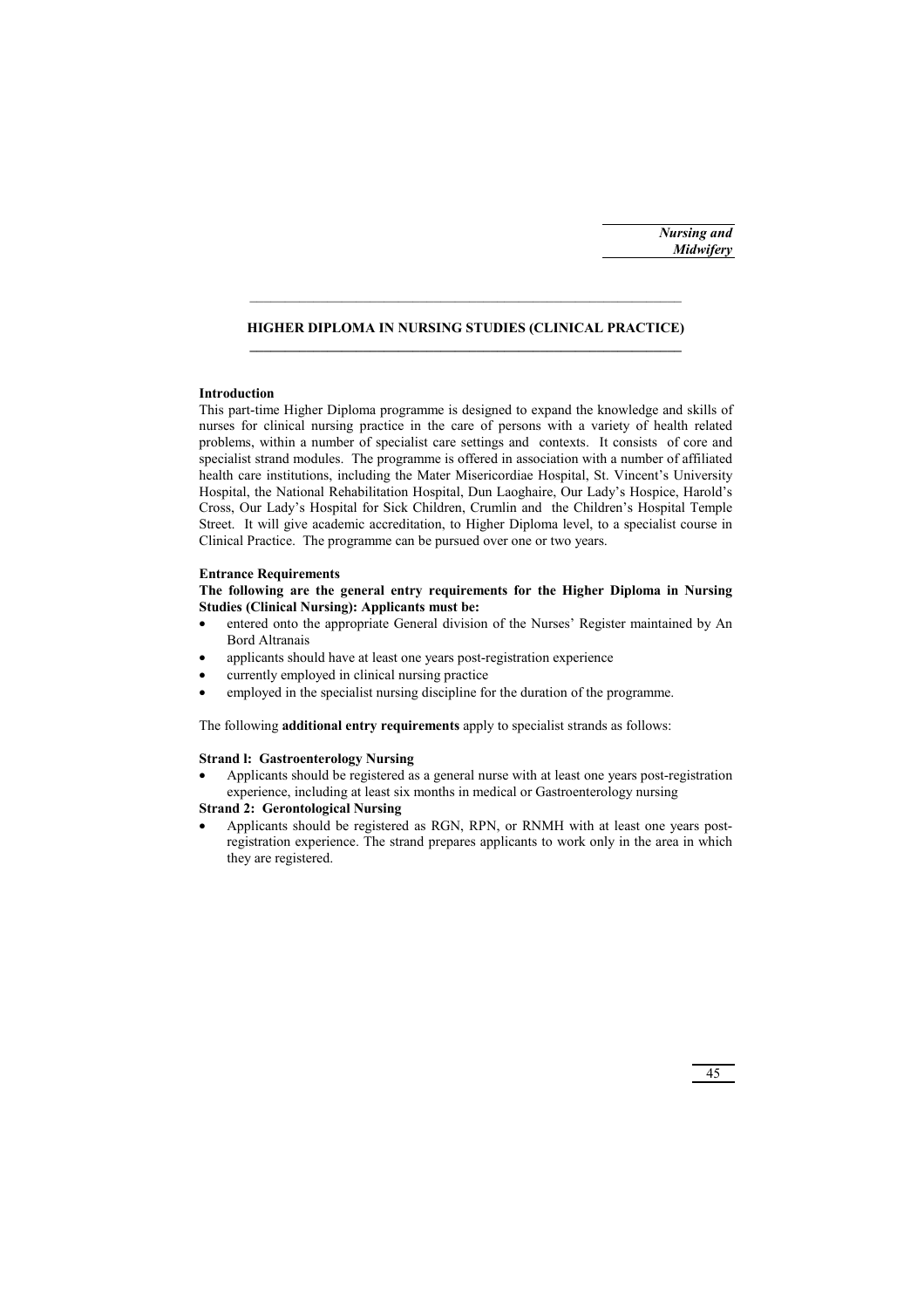### **Strand 3: Neonatal Nursing**

- Applicants should be registered as a general nurse or Registered Sick Children's Nurse or a Registered Midwife with a lest one year's post-registration experience, including at least six months in Neonatal Nursing \* (\*Neonatal Nursing is taken to mean a unit in which neonatal care is proved at Level l, Level 2-Special Care levels)
- Have successfully completed the Neonatal Resuscitation Programme (Provider Level)

### **Strand 4: Rehabilitation Nursing in Acquired Brain Injury**

• Applicants should be registered as a general nurse with at least one years post-registration experience, including at least six months in Neurological or Neurological Rehabilitation Nursing

### **Strand 5: Rehabilitation Nursing in Spinal Cord Dysfunction**

• Applicants should be registered as a general nurse with at least one years post-registration experience, including at least six months in Spinal Injury or Spinal Rehabilitation Nursing

### **Strand 6: Renal Nursing**

- Applicants should be registered as a general nurse with at least one years post-registration experience. Preference will be given to candidates with previous Renal nursing experience
- Applicants must be currently employed in a Renal unit, in which dialysis facilities are available. Applicants who do not meet this requirement will be required to complete additional clinical placements, as indicated by the Course Director.

### **Strand 7: Rheumatology Nursing**

• Applicants should be registered as a general nurse with at least one years post-registration experience, including at least six months in Rheumatological Nursing

### **Strand 8: Paediatric Critical Care Nursing**

- Applicants should be registered as an RSCN, RSCN/RGN, or and RGN/RM with a minimum of one year's experience in Paediatric Nursing
- Applicants must be employed in an Intensive Care Unit for a minimum of six months prior to and for the duration of the programme.

### **Strand 9: Paediatric Accident & Emergency Nursing**

- Applicants should be registered as a general nurse/RSCN with at least one year's postregistration experience in an accident and emergency department.
- Applicants must have a minimum of six months paediatric experience prior to commencing the course.

**Note**: Specialist strands may not be available in both one year and two year modes in each academic session.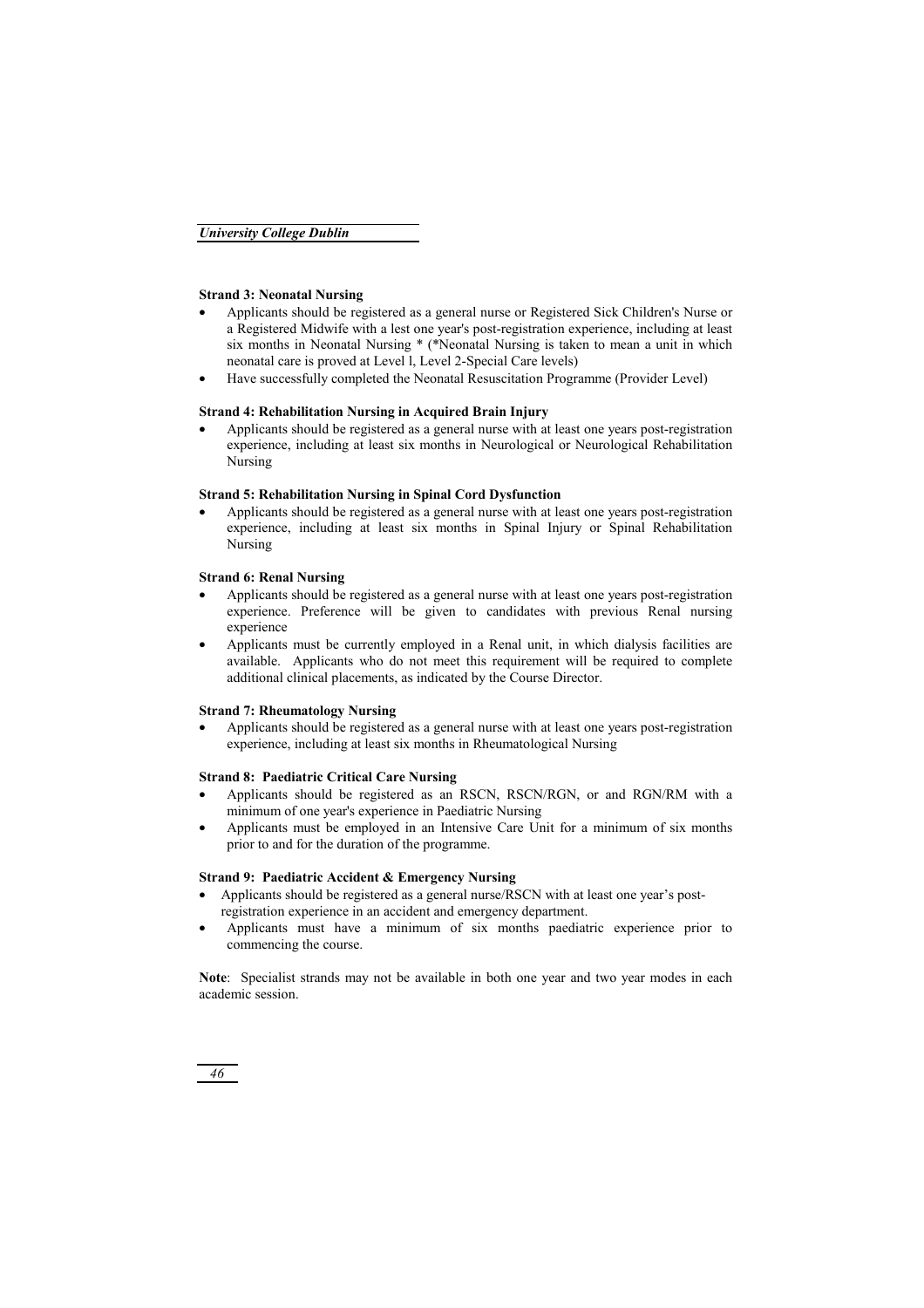### **Course Content**

Students undertake core modules and one specialist strand. **Students register for one strand only.** 

| <b>CORE MODULES</b>                              |
|--------------------------------------------------|
| Nursing Theory and Practice I (NURSP213)         |
| Nursing Theory and Practice II (NURSP214)        |
| Nursing Research (NURSP013)                      |
| Biological Sciences I (NURSP215)                 |
| Health Promotion and Health Education*(NURSP216) |

| <b>SPECIALIST MODULES</b>            |                                                                                                                                                   |
|--------------------------------------|---------------------------------------------------------------------------------------------------------------------------------------------------|
| Strand 1<br>Gastroenterology Nursing | Endoscopy Nursing*<br>(NURSP217                                                                                                                   |
|                                      | Gastrointestinal Nursing*<br>(NURSP218)<br>Biological Sciences II:<br>Gastroenterology<br>Nursing*(NURSP219)                                      |
| Strand 2<br>Gerontological Nursing   | Nursing Older Persons<br>$I^*(NURSP220)$<br>Nursing Older Persons                                                                                 |
|                                      | $II*(NURSP221)$<br>Nursing Older Persons<br>III*(NURSP222)                                                                                        |
| Strand 3<br>Neonatal Nursing         | Nursing the Pre-term<br>Neonate(NURSP223)<br>Nursing the Ill<br>Neonate(NURSP224)<br>Nursing the Infant with a<br>Congenital<br>Anomaly(NURSP225) |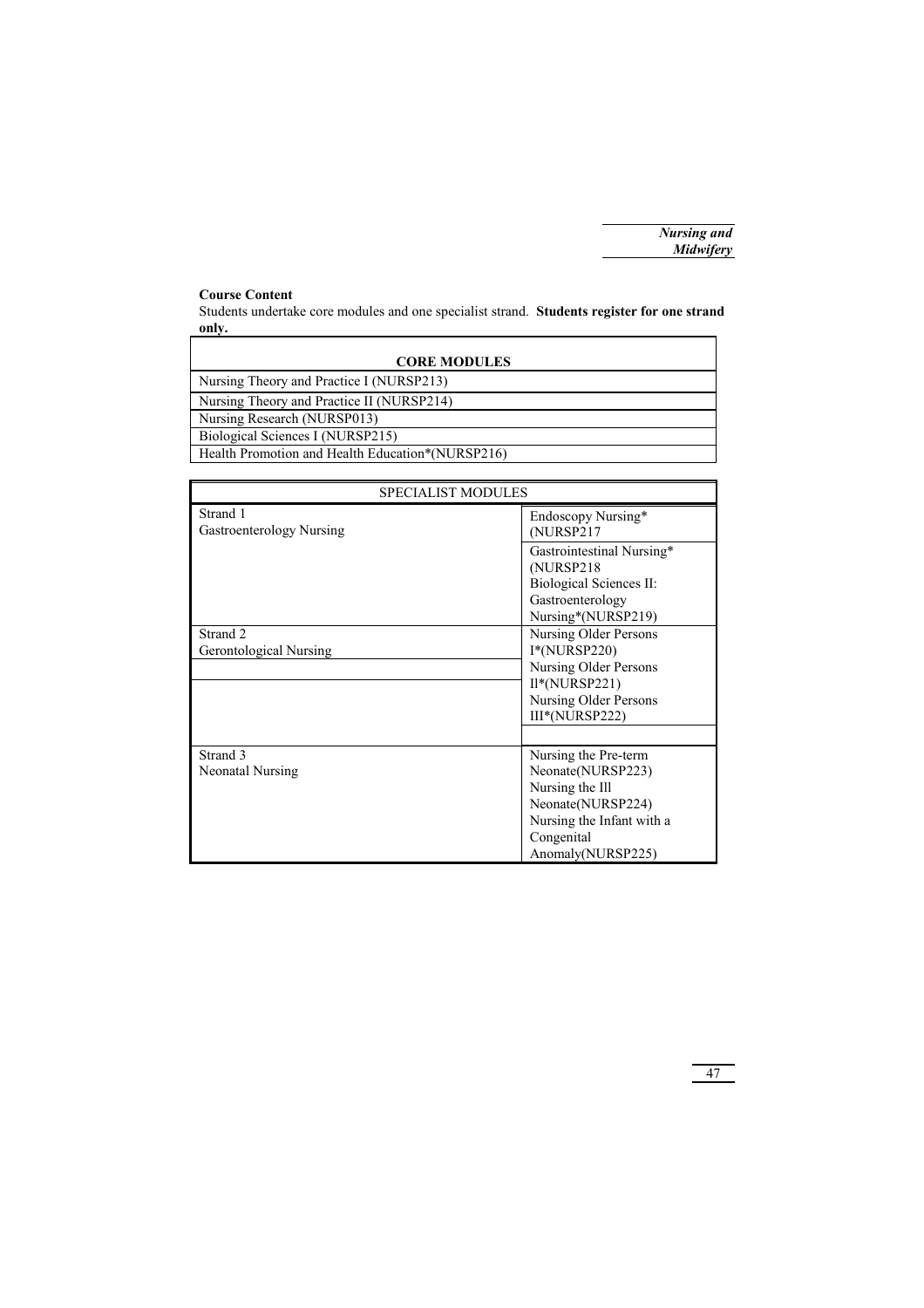| Strand 4                         | Rehabilitation                      |
|----------------------------------|-------------------------------------|
| <b>Rehabilitation Nursing</b>    | Nursing*(NURSP226)                  |
|                                  | And                                 |
|                                  | Acquired Brain Injury Acute         |
|                                  | Care Nursing:*(NURSP227)            |
|                                  | <b>Biological Sciences II:</b>      |
|                                  | Rehabilitation                      |
|                                  | Nursing*(NURSP228)                  |
|                                  | <b>Or</b>                           |
|                                  | Spinal Cord Injury: Emergency       |
|                                  | Care*(NURSP229)                     |
|                                  | Spinal Cord Lesion: Acute           |
|                                  | Care Nursing*(NURSP230)             |
| Strand 5                         | Care of the Person with Renal       |
| <b>Renal Nursing</b>             | Dysfunction*(NURSP231)              |
|                                  | Care of the Person Requiring        |
|                                  | Renal Replacement                   |
|                                  | Therapy*(NURSP232)                  |
|                                  | Biological Sciences II: Renal       |
|                                  | Nursing*(NURSP233)                  |
| Strand 6                         | Rheumatology Nursing 1*             |
| <b>Rheumatology Nursing</b>      | (NURSP234)                          |
|                                  | <b>Rheumatology Nursing</b>         |
|                                  | 2*(NURSP235)                        |
|                                  | <b>Biological Sciences II:</b>      |
|                                  | Rheumatology                        |
|                                  | Nursing*(NURSP236)                  |
| Strand 7                         | Pain Management                     |
| Pain Management                  | $I^*(NURSP237)$                     |
|                                  | Pain Management                     |
|                                  | II*(NURSP238)                       |
|                                  | Pain Management                     |
|                                  | III*(NURSP239)                      |
| Strand 8                         | Care of the Infant/Child with       |
| Paediatric Critical Care Nursing | <b>Altered Respiratory Function</b> |
|                                  | *(NURSP240)                         |
|                                  | Care of the Infant/Child with       |
|                                  | Cardiovascular Function*            |
|                                  | (NURSP241)                          |
|                                  | Care of the Infant/Child with       |
|                                  | Multi-organ                         |
|                                  | Failure*(NURSP242)                  |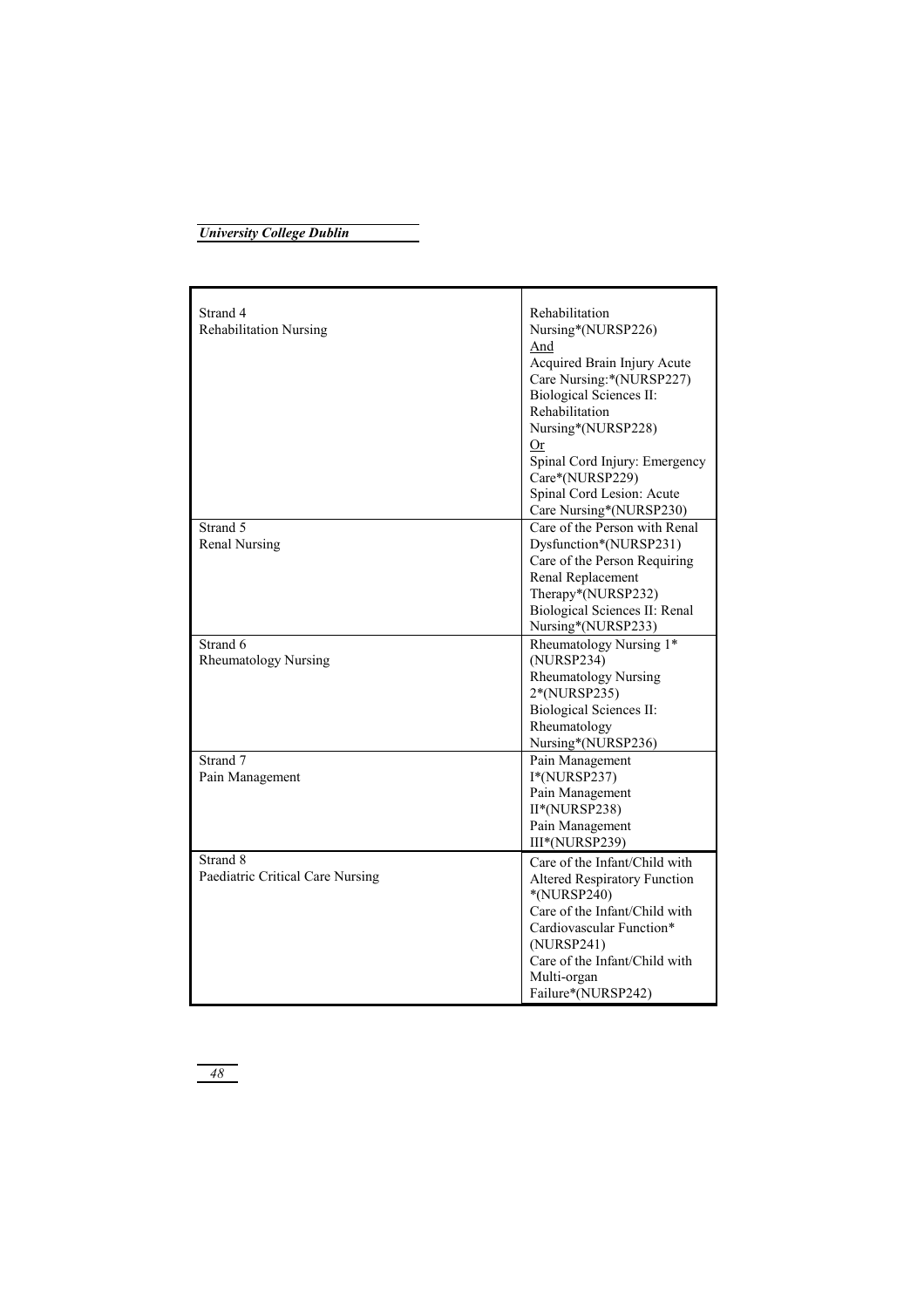| Strand 9                                  | Care of the Acutely Ill child |
|-------------------------------------------|-------------------------------|
| Paediatric Accident and Emergency Nursing | and Adolescent*(NURSP243)     |
|                                           | Nursing Care of the           |
|                                           | child/adolescent with minor   |
|                                           | and major                     |
|                                           | injuries*(NURSP244)           |
|                                           | Care of the child/adolescent  |
|                                           | with special                  |
|                                           | needs*(NURSP245)              |

\*Students completing the programme over two years undertake the \*modules in second year

### **Accelerated Mode**

Students on the one year mode complete all eight modules (5 core and 3 specialist) in a calendar year.

### **Clinical Placements:**

Clinical learning is an essential aspect of this programme. Students are required to complete learning outcomes on consolidation placements in their own respective hospital. In addition specialised foundation supernumerary clinical teaching placements are facilitated concurrently with specialist modules. All clinical requirements must be completed before the Higher Diploma in Nursing Studies (Clinical Practice) can be awarded.

### **Examinations**

Assessments by course work and/or end of module examinations. Course work is undertaken throughout the programme. University examinations normally take place in Spring, Summer and Winter.

### **Exemptions/Credits**

It is possible to gain exemption from part of the course on the basis of comparable prior study. All exemptions are at the discretion of the Faculty of Medicine, and all exemptions must be applied for at the time of making application for the programme.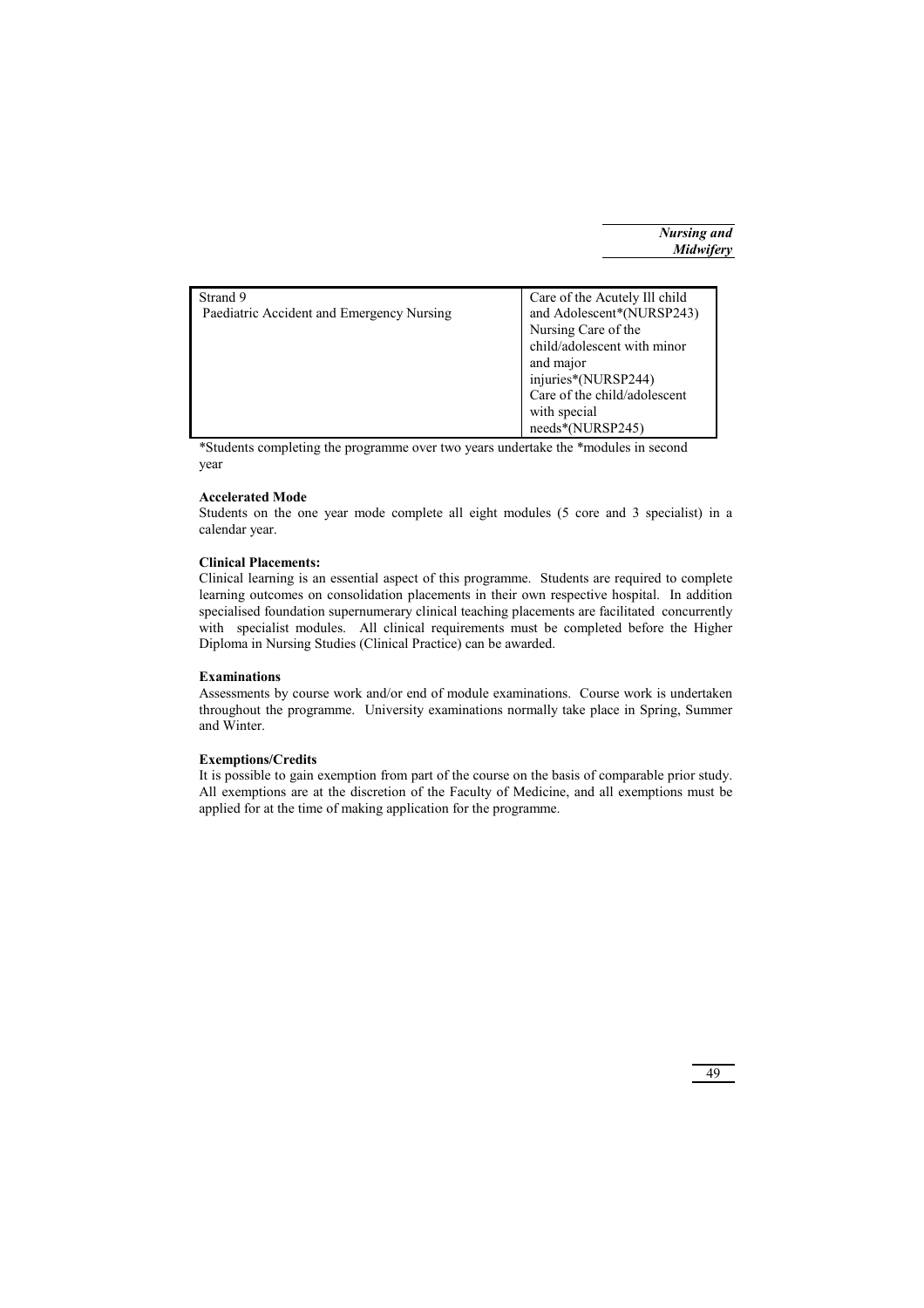### **Award**

On successful completion of the course, a student will be awarded the Higher Diploma in Nursing Studies (Clinical Practice). This is a Higher Diploma of the National University of Ireland.

### **Application**

Application forms are available from: The Director, School of Nursing and Midwifery, University College Dublin, Earlsfort Terrace, Dublin 2.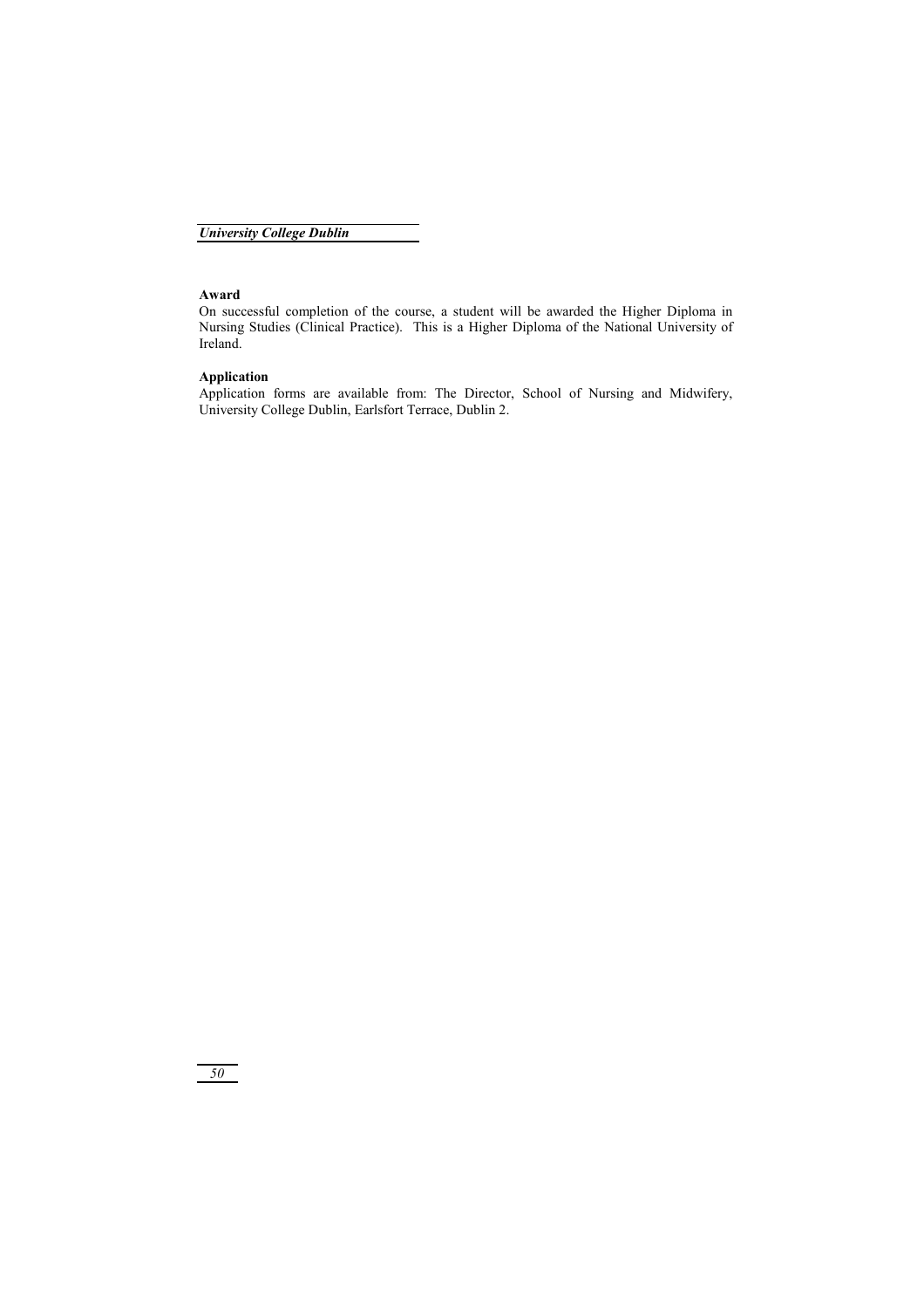### **Higher Diploma in Nursing Studies (Nurse/Midwife Education)**

**\_\_\_\_\_\_\_\_\_\_\_\_\_\_\_\_\_\_\_\_\_\_\_\_\_\_\_\_\_\_\_\_\_\_\_\_\_\_\_\_\_\_\_\_\_\_\_\_\_\_\_\_\_\_** 

### **Introduction**

This course is aimed at nurses/midwives educated to master's level in nursing or a related discipline, with a minimum of two years clinical experience. This is a part-time course over one academic year.

### **Aim of the programme**

The course provides nurses/midwives with an in-depth knowledge of educational issues in nursing education, teaching methods, teaching competencies and curriculum studies. Successful candidates will be eligible to register as nurse/midwifery tutors with An Bord Altranais.

### **Entrance Requirements**:

- Registration as a nurse/midwife with An Bord Altranais (Irish Nursing Board).
- A master's degree in nursing/midwifery or a related discipline as deemed relevant by the School of Nursing and Midwifery
- Two years clinical experience.

### **Course Content**

Education Studies (NURSP126) Psychology/Sociology of Education (NURSP135) Curriculum Studies (NURSPl36) Management Principles (NURSPl24) Teaching Practice

### **Examinations**

The Higher Diploma examinations will be held in the summer and autumn. Course work will be completed throughout the programme, and will contribute to the award of the Higher Diploma.

### **Award**

On successful completion of the course a student will be awarded a Higher Diploma in Nursing Studies (Nurse Education)/Higher Diploma in Nursing Studies (Midwife Education)

### **Applications**

Applicants should apply to the School of Nursing and Midwifery, University College Dublin, Earlsfort Terrace, Dublin 2.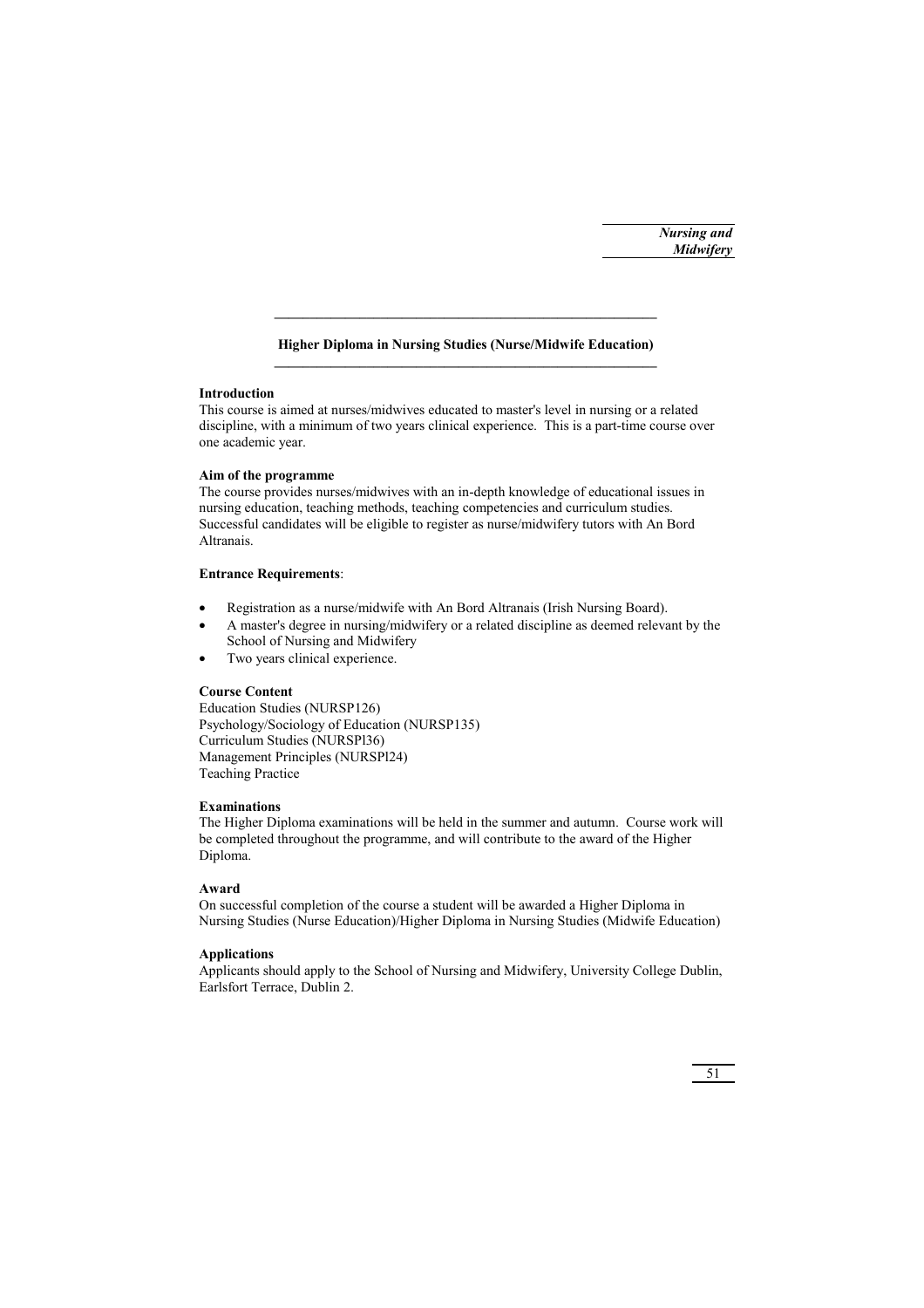**Diploma in Nursing Studies (Retrospective Award)** 

**\_\_\_\_\_\_\_\_\_\_\_\_\_\_\_\_\_\_\_\_\_\_\_\_** 

Students who register for any of the two year part-time Higher Diplomas (listed below) and who successfully complete all first year modules may apply retrospectively for the award of a Diploma in Nursing Studies. This award is only available retrospectively to students who wish to exit the programme after completion of all first year modules and who do not subsequently proceed to the Higher Diploma in Nursing Studies examination. Students who successfully complete all Year l modules and who have not qualified for exemption from any of the programme may apply for the award of Diploma in Nursing Studies. This relates to the following programmes:

Higher Diploma in Nursing Studies

- Accident & Emergency Nursing
- Diabetes Nursing
- Oncology Nursing
- Palliative Nursing
- Peri-Anaesthesia Nursing
- Peri-Operative Nursing
- Critical Care Nursing
- Clinical Practice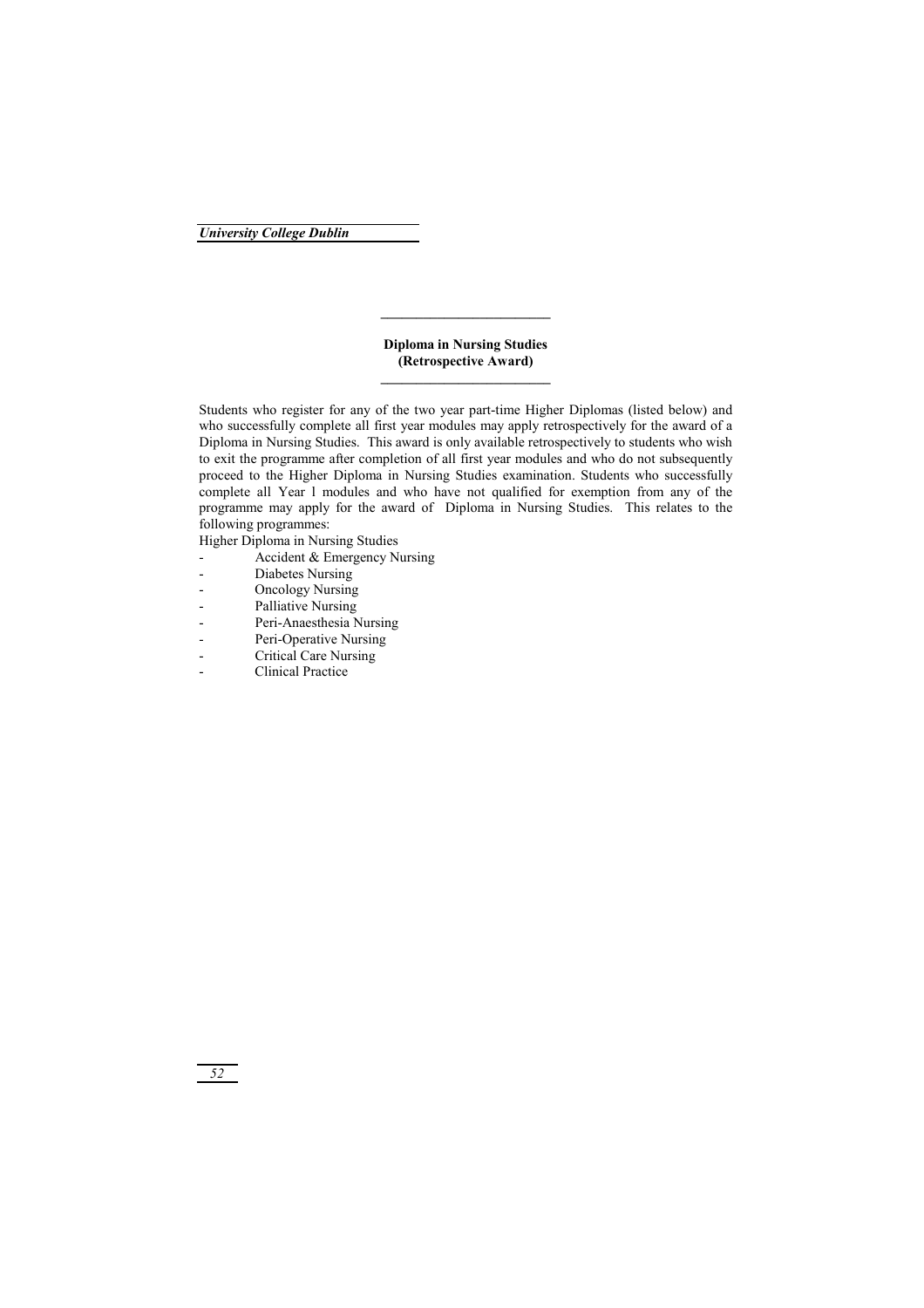### **DIPLOMA IN NURSING STUDIES (Nursing Informatics)**

### **Introduction**

The School of Nursing and Midwifery offer this one year part-time diploma, in association with the Institute of Healthcare Informatics in the Mater Misericordiae Hospital. It gives academic accreditation to diploma level to a specialist course in Nursing Informatics. Students will be taught in University College Dublin.

### **Aim of the Programme**

The course is designed to give the students an introduction to the management of nursing information. It explores the areas of nursing documentation, clinical judgement, common language for nursing and the use of clinical systems to support nursing practice, research and administration.

### **Entrance Requirements**

Registration as a nurse with An Bord Altranais (Irish Nursing Board). Basic keyboard skills are essential.

### **Course Content**

Information Management (NURSl049) Nursing Research (NURS 1018) Nursing Theory and Practice l (Nursing Informatics) (NURSl050) Nursing Theory and Practice ll (Nursing Informatics) (NURSl05l) Computer Applications for Nursing (NURSl052)

### **Examinations**

The Diploma in Nursing Studies (Nursing Informatics) examinations will be held in the Summer and Autumn. Course work will be completed throughout the programme, and will contribute to the award of the Diploma.

### **Exemptions**

It is possible to gain exemptions from part of this course on the basis of comparable prior study. Applicants must apply for exemptions at the time of application.

### **Award**

On successful completion of the programme, a student will be awarded a Diploma in Nursing Studies (Nursing Informatics). This is a diploma of the National University of Ireland.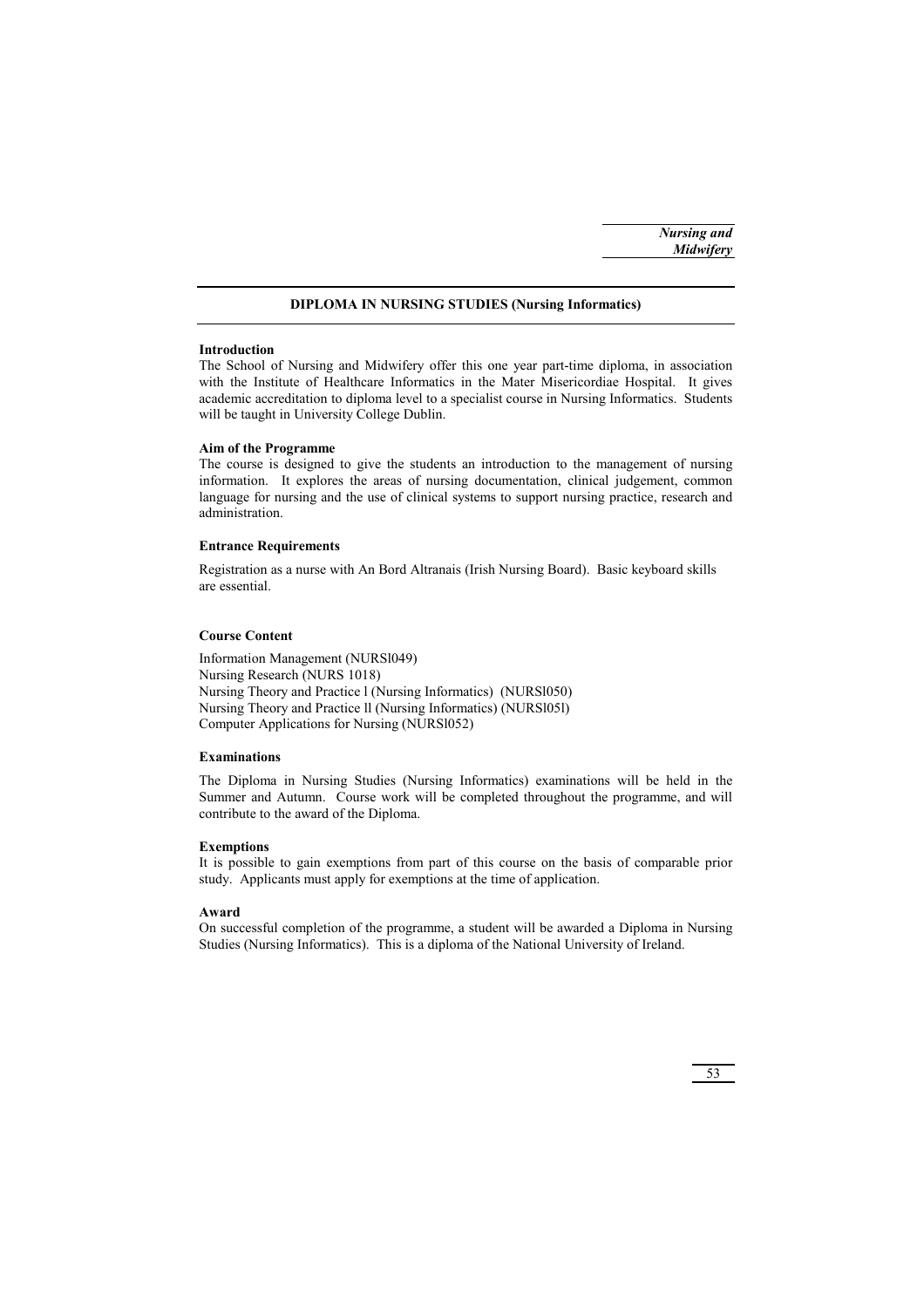### **Application**

Applicants should apply to the Director, School of Nursing and Midwifery, University College Dublin, Earlsfort Terrace, Dublin 2.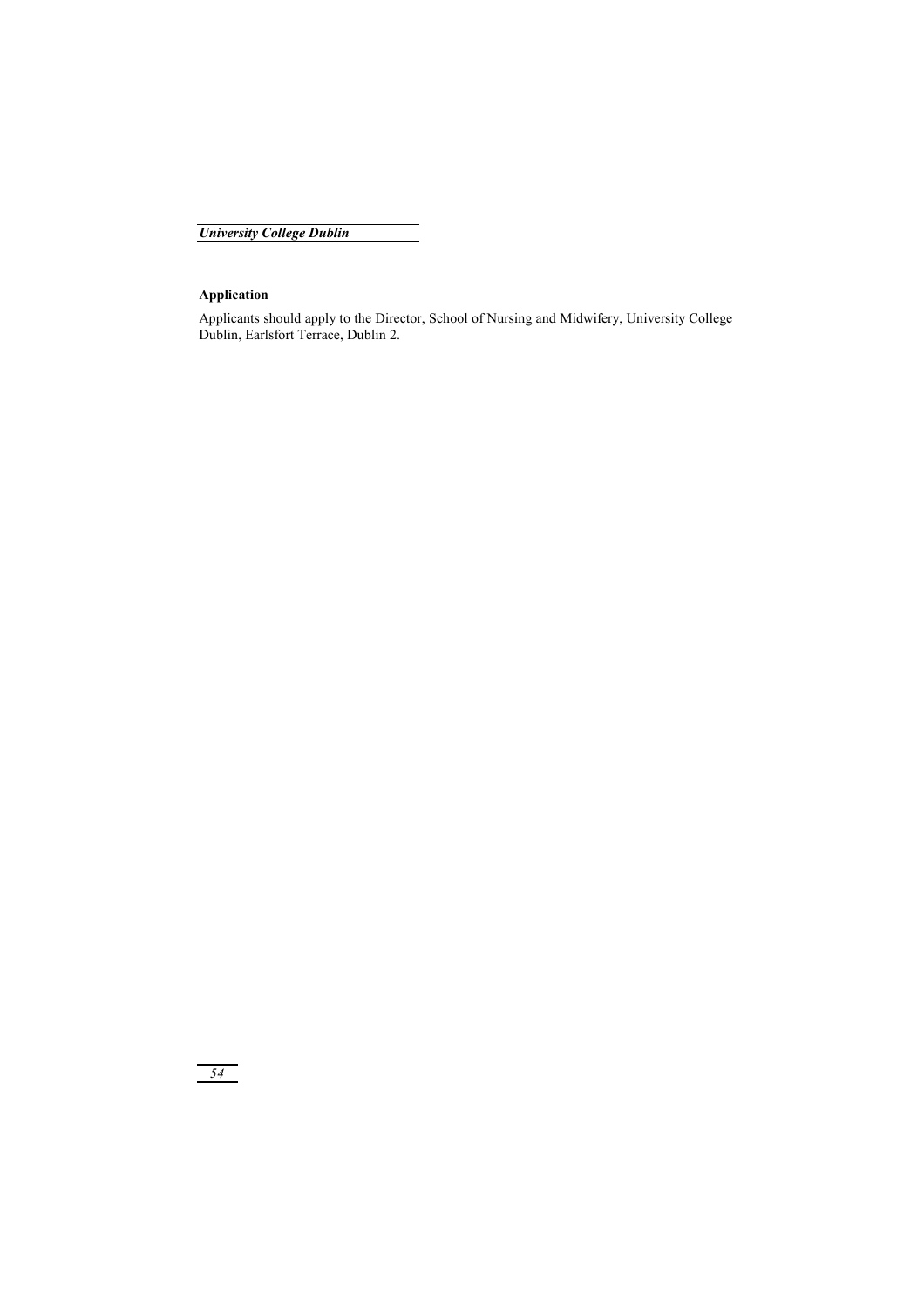### **DEGREE OF MASTER OF SCIENCE (NURSING) (MSc) DEGREE OF MASTER OF SCIENCE (MIDWIFERY) (MSc)**

### **Degree of Master of Science (Nursing) MSc Degree of Master of Science (Midwifery) MSc**

### **Course Description**

The aim of this course is to allow graduates to obtain further postgraduate tuition in their chosen field, with particular reference to the academic and research aspects.

The course will be open to graduates approved by the Faculty of Medicine. Candidates will be permitted to enter for the MSc if they hold the BNS or hold an equivalent degree in nursing from another university, or other qualification deemed equivalent by the Faculty of Medicine.

The course will be full-time, covering twelve months, or part-time over two calendar years.

### **MODE l**

Candidates for the MSc by thesis must attend for at least three terms and carry out research under the direction of the professor (or university lecturer) in the subject concerned. The thesis presented by the candidate is to embody the results of this research. The Faculty may approve of the work being carried out elsewhere under the direction of the professor (or university lecturer) in the subject concerned.

Candidates may be required to pass an oral examination in the subject matter of the thesis, if the examiners so decide. Three copies of the thesis must be lodged with the Supervisor of Examinations, University College Dublin, on or before the date fixed by the university.

Candidates may be required to take such other courses as the Head of Department may direct.

### **Mode ll**

### **Introduction**

The MSc(Nursing) and MSc(Midwifery) programmes are comprised of seven taught modules and a dissertation. Three strands of study are offered. Each strand consists of core modules and additional optional strand modules, namely nursing or midwifery practice, nurse or midwifery education and applied health care management.

Master's students follow a teaching programme laid down by the School of Nursing and Midwifery, including lectures/workshops in research techniques. In addition, students complete a research project.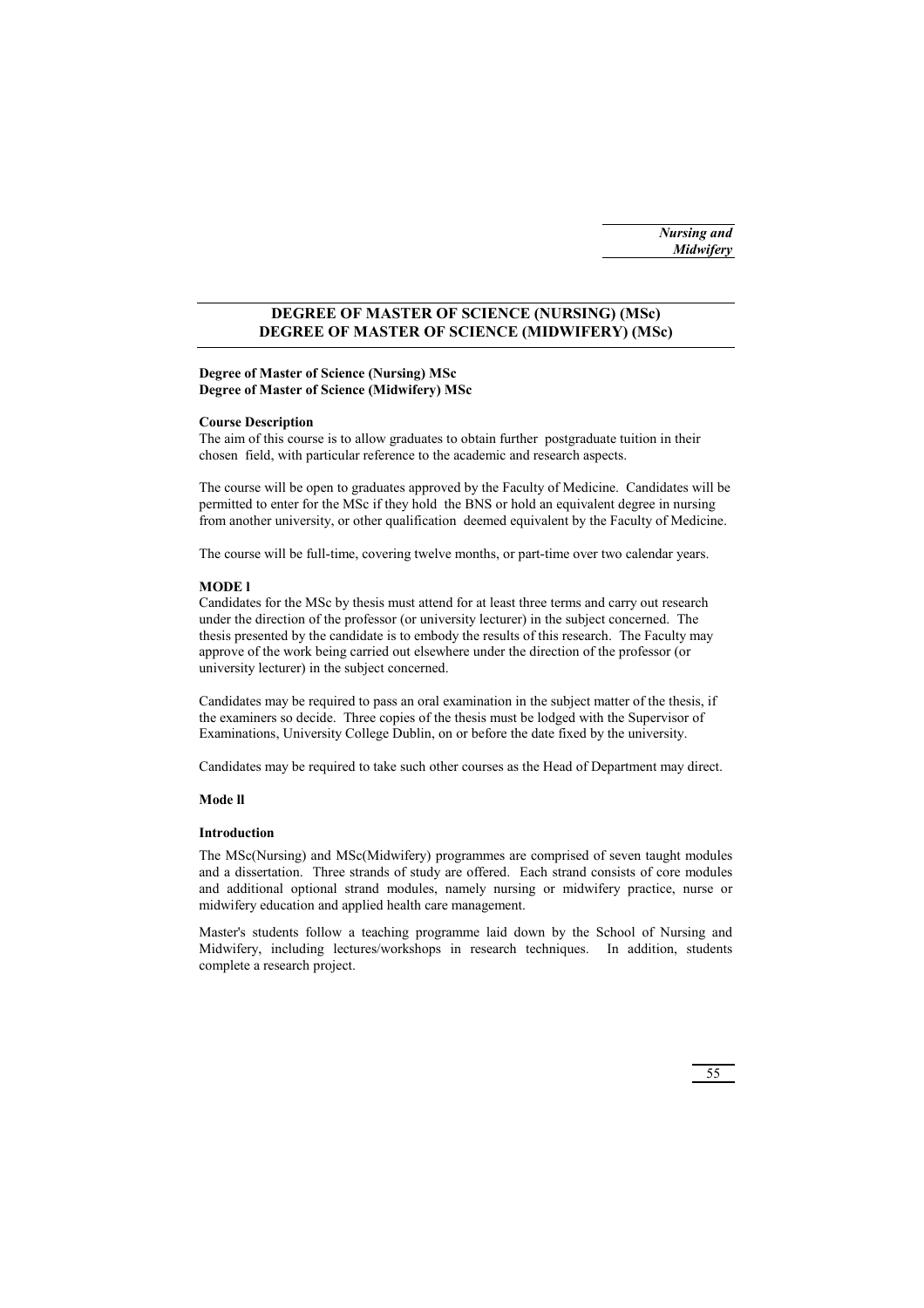The course can be undertaken on a part-time or full-time basis. The course will run full-time over one calendar year and part-time over two calendar years. *The full-time programme may not be offered every year.*

### **Course Structure**

The taught programme will consist of core and optional subjects. The student selects a set of optional modules depending on which stream he or she wishes to pursue, from clinical education or research. All students complete three core modules. In addition, all students complete four optional modules and a dissertation. Each of the strands will focus on application of learning to the student's area of professional practice, namely clinical, education or management. In particular, the education stream provides nurses/midwives with in-depth knowledge of education issues in nursing, teaching methods and teaching competencies. Students complete a dissertation on a topic relevant to the strand for which they are registered.

Students who successfully complete the master's programme following the nurse-midwifery education strand will be eligible to register as nurse/midwifery tutors with An Bord Altranais. Students undertaking the nurse/midwife education option complete an additional teaching strategies and teaching practice element within the Curriculum Studies module.

*Core Modules:* 

Developments and Issues in Nursing Theory and Practice (NURS P122)

Research Methods (NURS P123)

Advanced Research Methods (Qualitative/Quantitative) (NURS P131)

*Optional Strands/Modules*  Students select one of the following strands: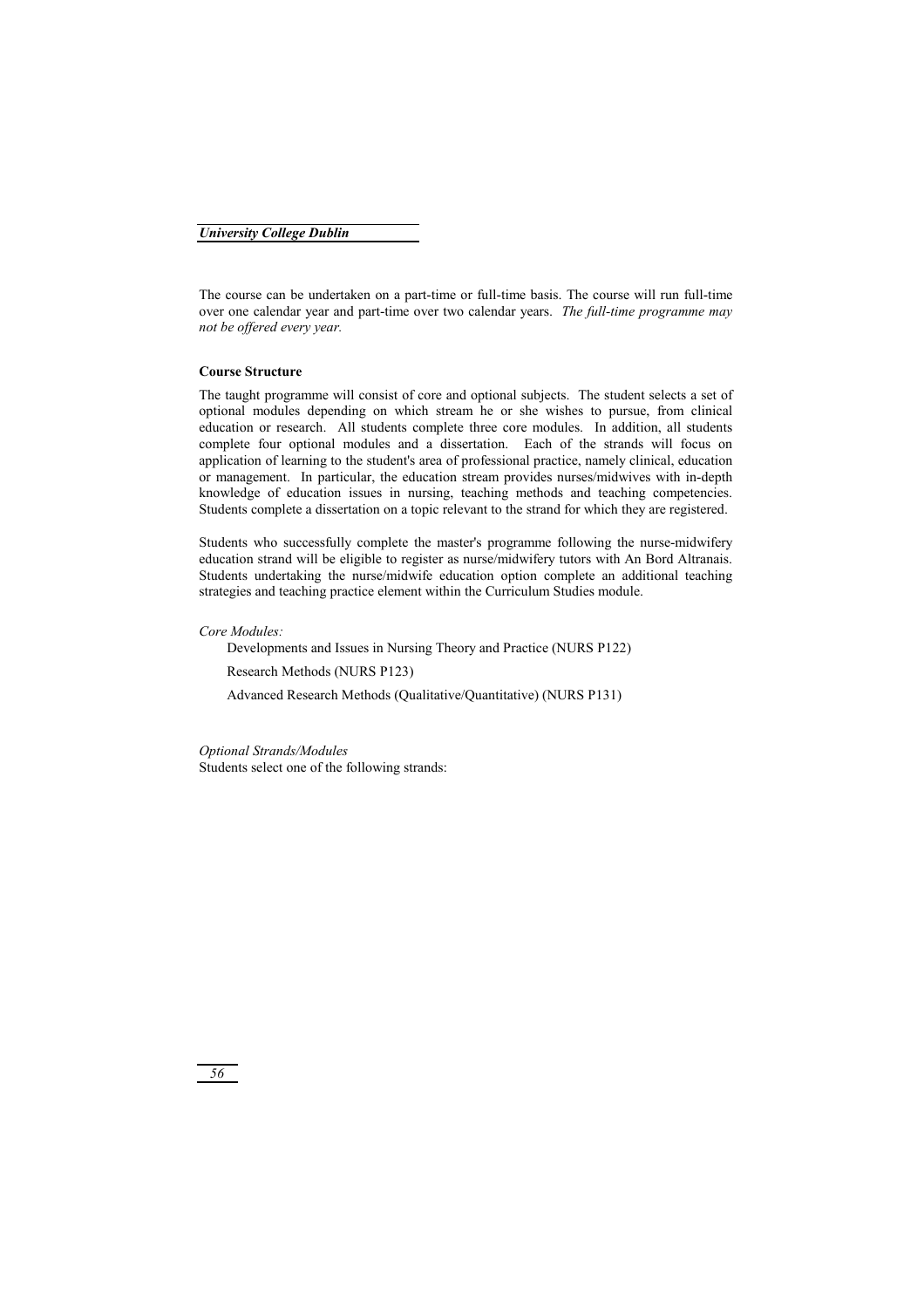| Nursing/Midwifery Practice<br><b>Theory &amp; Practice of</b><br>Nursing/Midwifery is a core<br>modules; three of the other<br>sevene modules in this<br>strand must be chosen | Nurse/Midwife Education                                          | <b>Applied Health Care</b><br>Management                                   |
|--------------------------------------------------------------------------------------------------------------------------------------------------------------------------------|------------------------------------------------------------------|----------------------------------------------------------------------------|
| Theory and Practice of<br>Nursing/Midwifery<br>(NURS P128)                                                                                                                     | <b>Education Studies</b><br>(NURS P126)                          | Strategic Management and<br>Health Care Policy and<br>Planning (NURS P133) |
| Continuous Quality<br>Improvement (COI)<br>(NURS P129)*                                                                                                                        | Psychology of<br>Education/Sociology of<br>Education (NURS P135) | Continuous Quality<br>Improvement (NURS<br>P <sub>134</sub> )              |
| <b>Management Principles</b><br>(NURS Pl24)                                                                                                                                    | <b>Management Principles</b><br>(NURS Pl24)                      | Management Principles<br>(NURS Pl24)                                       |
| Applied Physiology,<br><b>Symptom Management</b><br>in Nursing/Midwifery<br>(NURS P130)*                                                                                       | <b>Curriculum Studies</b><br>(NURS P136)***                      | Leadership and<br>Management Skills<br>(NURS P125)                         |
| Leadership and<br>Management Skills<br>(NURS P125)*                                                                                                                            |                                                                  |                                                                            |
| Health Promotion and<br>Primary Health Care<br>(NURS P200)*                                                                                                                    |                                                                  |                                                                            |
| Reflective Practice<br>(NURS P201)*                                                                                                                                            |                                                                  |                                                                            |
| <b>Advanced Nursing Practice</b><br>Advanced Midwifery<br>Practice**(NURP246)                                                                                                  |                                                                  |                                                                            |
|                                                                                                                                                                                | Dissertation (NURS P139)                                         |                                                                            |

\* All optional modules may not be offered every year.

\*\* This module may be undertaken by part-time students only, and demands specific requirements regarding clinical experience both on entry to and during the MSc Programme.

\*\*\* This module has a related Teaching Strategies and Teaching Practice component.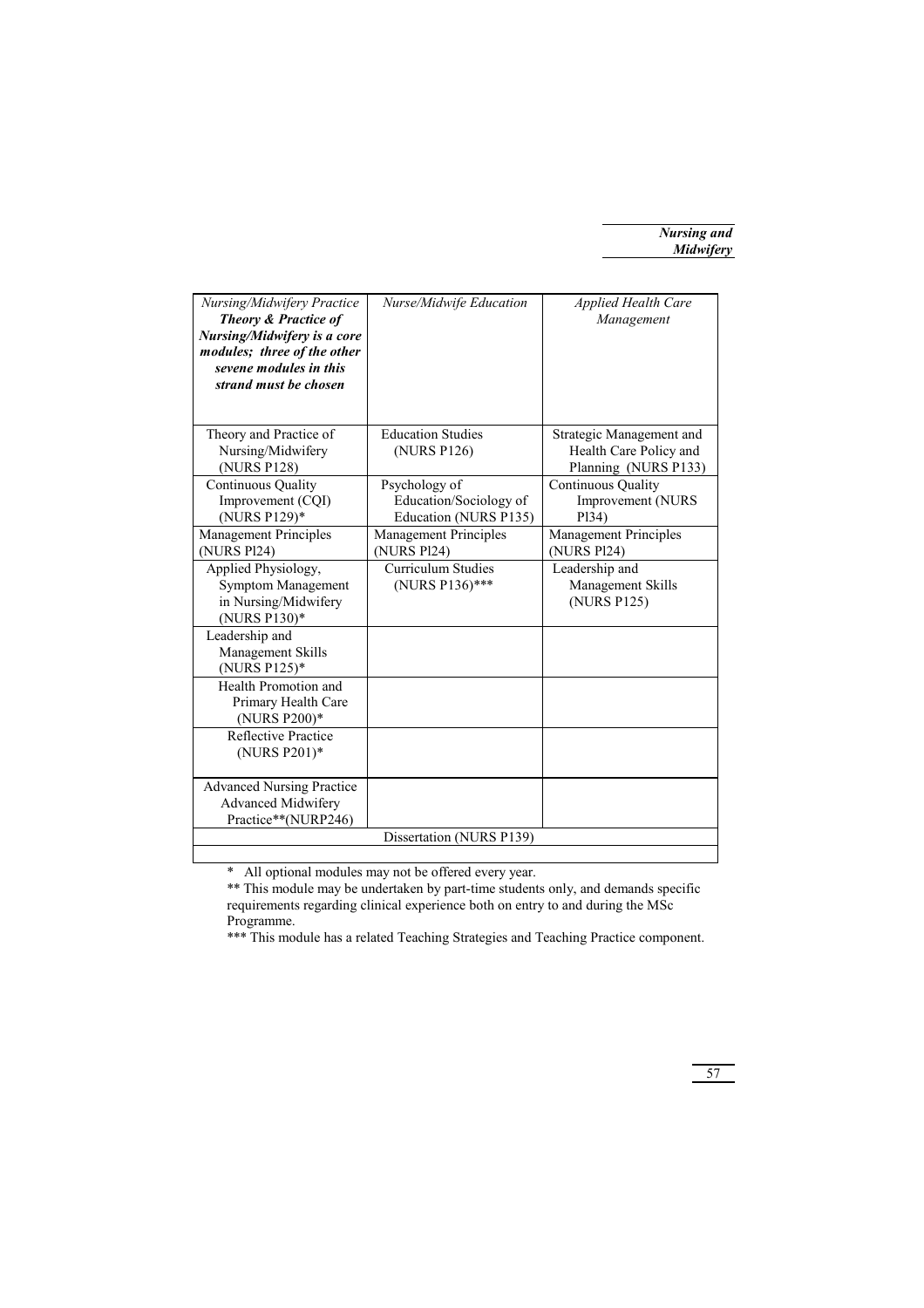### **Examinations**

A variety of assessment procedures are employed. These include essays, projects, case studies as appropriate, teaching sessions and examination papers. Each module of study is assessed.

### **Entrance Requirements**

Students must be registered nurses with a primary degree in nursing or a related subject or hold an equivalent qualification. In addition, part-time students must meet the following criteria: students pursuing the Nursing/Midwifery Practice strand must be engaged in nursing/midwifery practice; students pursuing the Nurse/Midwifery Education mode must be engaged in nurse/midwifery education; students undertaking the Applied Health Care Management strand must be engaged in health care management for the duration of the programme. Full-time students must have prior experience in their chosen strand prior to entry to the programme and must be prepared to engage in practical application in the course of the programme as required. Students undertaking the Nurse Education strand must have at least two years' post-registration experience in nursing practice. Students undertaking the Midwifery Education strand must have at least two years post' registration experience in midwifery practice.

### **Application**

Applications are made directly to the School of Nursing and Midwifery. Application forms are available from the Director, School of Nursing and Midwifery, University College Dublin, Earlsfort Terrace, Dublin 2 (Tel: (01) 706 7431 / 706 7383; Fax: (01) 475 1733).